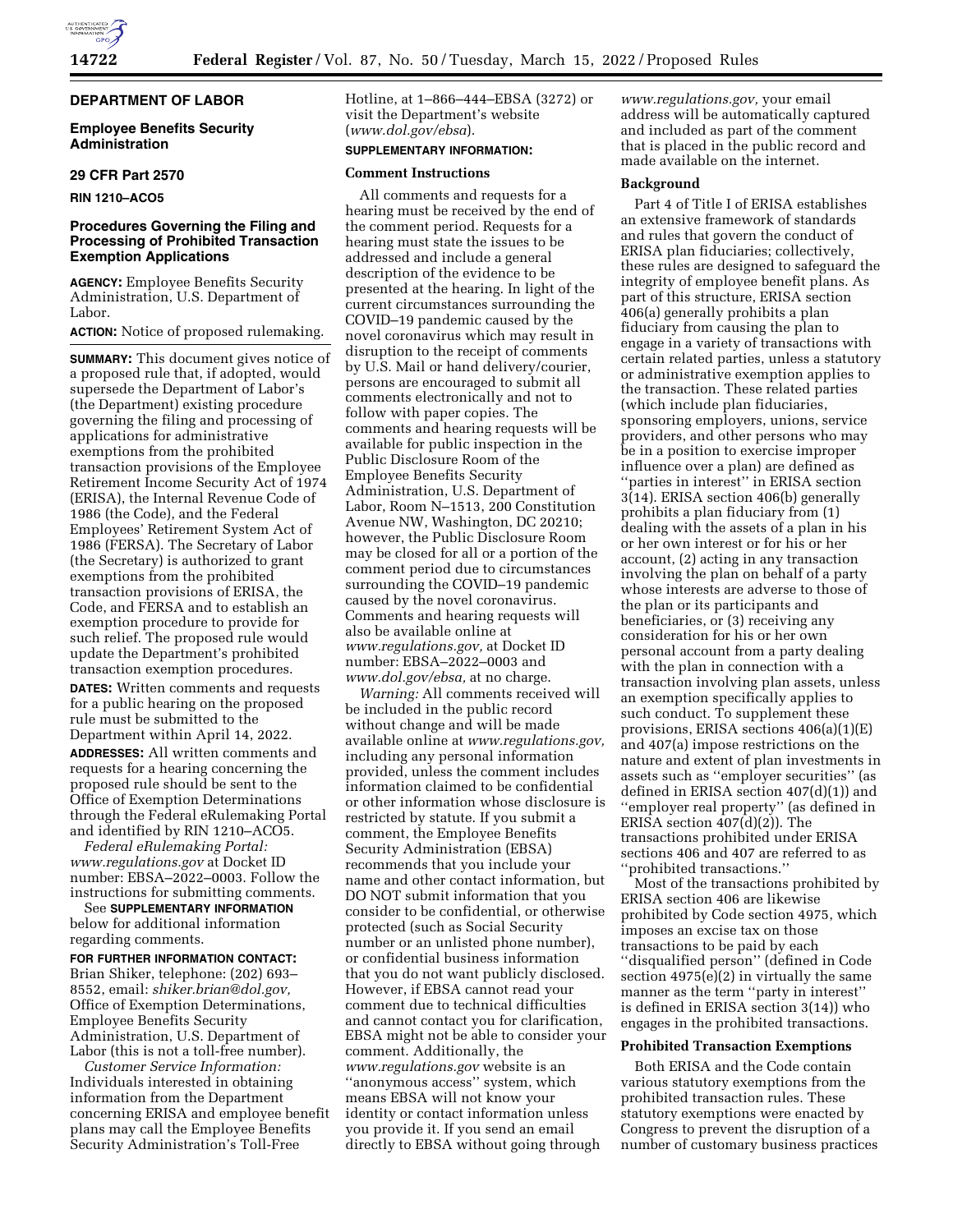involving employee benefit plans, parties in interest, and fiduciaries. The statutory exemptions afford relief for transactions such as loans to participants and stock ownership plans, the provision of services necessary for the operation of a plan, certain investment advice transactions involving individual account plan participants and beneficiaries, and the investment of plan assets into deposits in certain financial institutions regulated by state or Federal agencies.

In addition to the statutory exemptions, ERISA section 408(a) authorizes the Secretary to grant administrative exemptions from the restrictions of ERISA sections 406 and 407(a) in instances where the Secretary makes a finding on the record that relief is (1) administratively feasible, (2) in the interests of the plan and its participants and beneficiaries, and (3) protective of the rights of participants and beneficiaries of such plan. Similarly, Code section 4975(c)(2) of the Code authorizes the Secretary of the Treasury or his delegate to grant administrative exemptions from the prohibitions of Code section 4975(c)(1) upon making the same findings. Before an exemption is granted, notice of its pendency must be published in the **Federal Register**  and interested persons must be given the opportunity to comment on the proposed exemption. If the exemption transaction involves potential fiduciary self-dealing or conflicts of interest, an opportunity for a public hearing must be provided.

ERISA section 408(a) authorizes the Secretary to grant administrative exemptions on either an individual or a class basis. Class exemptions provide general relief from the restrictions of ERISA, the Code, and FERSA to those parties in interest who engage in the categories of transactions described in the exemption and who also satisfy the conditions stipulated by the exemption. Persons who are in conformity with all the requirements of a class exemption are not ordinarily required to seek an individual exemption for the same transaction from the Department. Individual exemptions, by contrast, involve case-by-case determinations as to whether the specific facts represented by an applicant concerning an exemption transaction as well as the conditions applicable to such a transaction support a finding by the Department that the requirements for relief from the prohibited transaction provisions of ERISA, the Code, and FERSA have been satisfied in a particular instance. While the vast majority of administrative exemptions issued by the Department are the

product of requests for relief from individual applicants or the broader employee benefits community, ERISA section 408(a) also authorizes the Department to initiate exemptions on its own motion.

In considering individual exemption requests from applicants, the Department exercises its authority under ERISA section 408(a) by carefully examining the decision-making process utilized by a plan's fiduciaries with respect to an exemption transaction. In general, the Department does not make determinations concerning the appropriateness or prudence of the investment proposals submitted by exemption applicants. However, the Department ordinarily will not give favorable consideration to an exemption request if the Department believes that the proposed transactions are inconsistent with the fiduciary responsibility provisions of ERISA sections 403 and 404. To protect plans and their participants, the Department requires that an exemption transaction be designed to minimize the potential for conflicts of interest or self-dealing. Moreover, the structure of the transaction under consideration should preclude unilateral action by the applicant that could disadvantage the plan.

# **Prohibited Transaction Exemption Procedure**

ERISA section 408(a) and Code section 4975(c)(2) direct the Secretary and the Secretary of the Treasury (the Secretaries), respectively, to establish procedures for granting administrative exemptions. In connection with this directive, ERISA section 3003(b) directs the Secretaries to consult and coordinate with each other with respect to the establishment of rules applicable to the granting of exemptions from the prohibited transaction restrictions of ERISA and the Code. Further, under ERISA section 3004, the Secretaries are authorized to develop rules on a joint basis that are appropriate for the efficient administration of ERISA.

Pursuant to these statutory provisions, the Secretaries jointly issued an exemption procedure on April 28, 1975 (ERISA Procedure 75–1, 40 FR 18471, also issued as Rev. Proc. 75–26, 1975– 1 C.B. 722). Under this procedure, a person seeking an exemption under both ERISA section 408(a) and Code section 4975 was obliged to file an exemption application with both the Internal Revenue Service (IRS) and the Department. However, requiring applicants to seek exemptive relief for the same transaction from two separate

Federal departments soon proved administratively cumbersome.

To resolve this problem, section 102 of Presidential Reorganization Plan No. 4 of 1978 (3 CFR, 1978 Comp., p. 332), reprinted in 5 U.S.C. app. at 672 (2006), and in 92 Stat. 3790 (1978)), effective on December 31, 1978, transferred the authority of the Secretary of the Treasury to issue exemptions under Code section 4975, to the Secretary with certain enumerated exceptions. As a result, the Secretary possesses authority under Code section 4975(c)(2) and ERISA section 408(a) to issue individual and class administrative exemptions from the prohibited transaction restrictions of ERISA and the Code. The Secretary has delegated this authority, along with most of the Secretary's other responsibilities under ERISA, to the Assistant Secretary of Labor for the Employee Benefits Security Administration.1

FERSA also contains prohibited transaction rules similar to those found in ERISA and the Code that are applicable to parties in interest with respect to the Federal Thrift Savings Fund established by FERSA. The Secretary is directed under FERSA to prescribe, by regulation, a procedure for granting administrative exemptions from certain of those prohibited transactions.2 The Secretary also delegated this rulemaking authority under FERSA to the Assistant Secretary of Labor for the Employee Benefits Security Administration.3

Over time, the Department has issued additional guidance explaining its policies and practices relating to the consideration of exemption applications. In 1985, the Department published a statement of policy concerning the issuance of retroactive exemptions from the prohibited transaction provisions of section 406 of ERISA and section 4975 of the Code (ERISA Technical Release 85–1, January 22, 1985). This statement noted that in evaluating future applications for retroactive exemptions, the Department would ordinarily take into account a variety of objective factors in determining whether a plan fiduciary had exhibited good faith conduct in connection with the past prohibited transaction for which relief is sought (such as whether the fiduciary had utilized a contemporaneous independent appraisal or reference to an objective third-party source, *e.g.,* a stock

<sup>1</sup>*See* Secretary of Labor's Order 6–2009, 74 FR 21524 (May 7, 2009).

<sup>2</sup> 5 U.S.C. 8477(c)(3).

<sup>3</sup>*See* Secretary of Labor's Order 6–2009, 74 FR 21524 (May 7, 2009).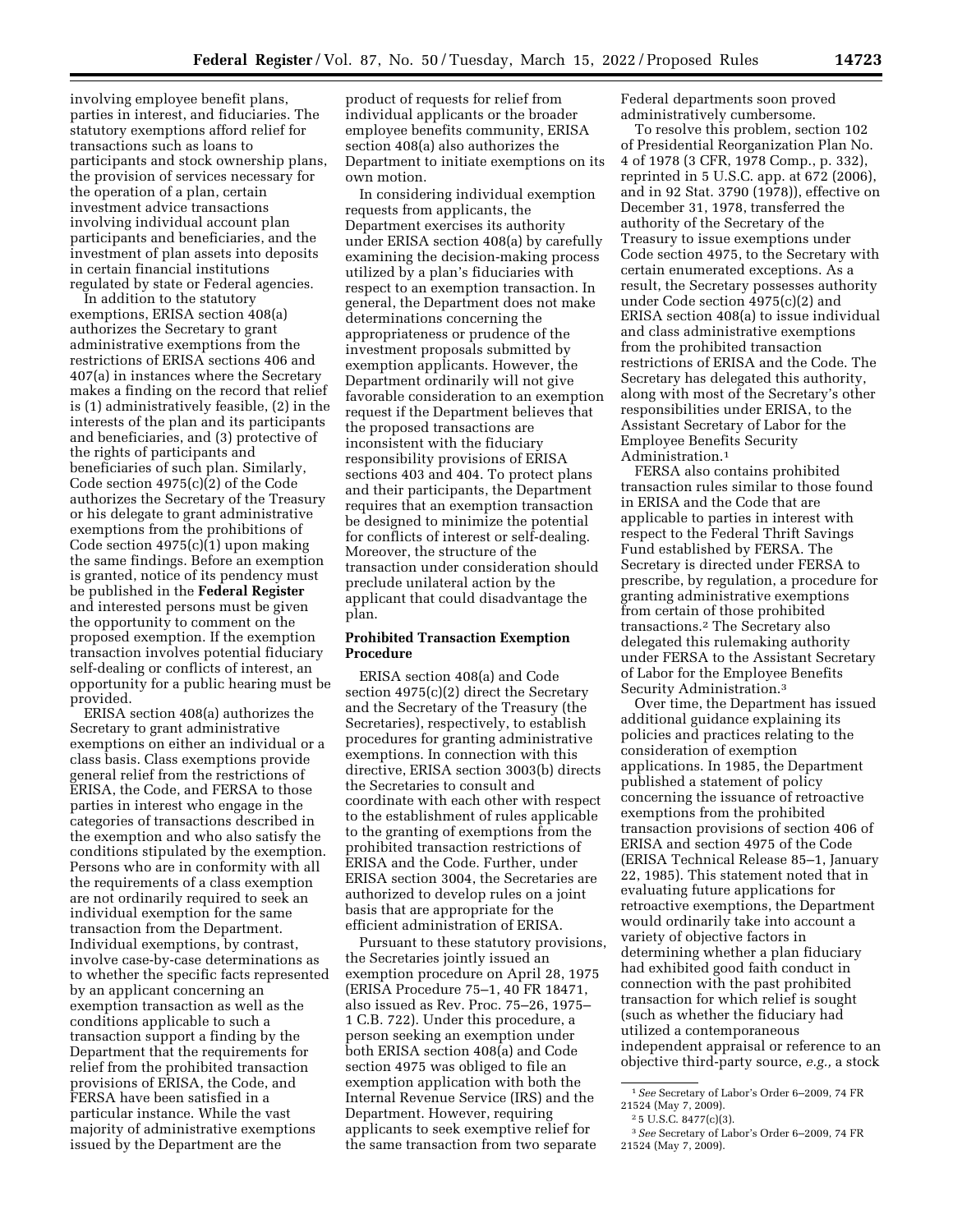exchange, in establishing the fair market value of the plan assets acquired or

disposed of by the plan in connection with the transaction at issue). However, while noting that the satisfaction of such objective criteria might be indicative of a fiduciary's good faith conduct, the release cautioned that the Department would routinely examine the totality of facts and circumstances surrounding a past prohibited transaction before reaching a final determination on whether a retroactive exemption is warranted.

In 1990, the Department published a final regulation (29 CFR 2570.30 through 2570.52 (1991), reprinted in 55 FR 32847 (August 10, 1990)), setting forth a revised exemption procedure that superseded ERISA Procedure 75–1 (the Exemption Procedure Regulation). This regulation, which became effective on September 10, 1990, reflected the jurisdictional changes made by Presidential Reorganization Plan No. 4 and extended the scope of the exemption procedure to applications for relief from the FERSA prohibited transaction rules. In addition, the Exemption Procedure Regulation codified various informal exemption guidelines developed by the Department since the adoption of ERISA Procedure 75–1.

In 1995, the Department issued a publication entitled ''Exemption Procedures under Federal Pension Law'' (the 1995 Exemption Publication). In addition to providing a brief overview of the exemption process, the 1995 Exemption Publication included definitions of technical terms such as ''qualified independent fiduciary,'' ''qualified independent appraiser,'' and ''qualified appraisal report.'' These definitions, derived from conditions contained in previously granted exemptions, provide important guidance about the Department's standards concerning the independence, knowledge, and competence of thirdparty experts retained by a plan to review and oversee an exemption transaction, as well as the contents of the reports and representations the Department ordinarily requires from such experts.

Most recently, the Department published an updated Exemption Procedure Regulation in 2011 (29 CFR 2570.30 through 2570.52 (2011)).4 The updated Exemption Procedure Regulation revised the prohibited transaction exemption procedure to reflect changes in the Department's exemption practices since the previous exemption procedure was issued in

1990. Among other things, the Department consolidated elements of the exemption policies and guidance previously found in ERISA Technical Release 85–1 and the 1995 Exemption Publication within a single, comprehensive final regulation. The updated Exemption Procedure Regulation promoted the prompt and efficient consideration of all exemption applications by (1) clarifying the types of information and documentation generally required for a complete filing, (2) affording expanded opportunities for the electronic submission of information and comments relating to an exemption, and (3) providing plan participants and other interested persons with a more thorough understanding of the exemption under consideration.

# **Proposed Changes to the Exemption Procedure Regulation**

The current Exemption Procedure Regulation consists of 23 individual sections (§§ 2570.30 through 2570.52) arranged by topic that generally reflect the chronological order of the steps the Department takes to process an exemption application. This proposed revision to the Exemption Procedure Regulation retains the current sectionby-section topical structure and most of the operative language. The Department made some proposed changes to the Exemption Procedure Regulation to improve its readability and other substantive amendments that are discussed below. The Department requests comments on these changes, particularly whether the changes improve the clarity of the procedure and whether additional clarifying edits would be useful. As discussed throughout this preamble, the Department is interested in how its process may better allow the Department to ensure administrative prohibited transaction exemptions satisfy the applicable statutory criteria.

### *Section 2570.30*

Section 2570.30 sets forth the scope of the Exemption Procedure Regulation. It addresses filing and processing of applications for both individual and class exemptions that the Department may propose and grant pursuant to ERISA section 408(a), Code section  $4975(c)(2)$ , FERSA, and on its own motion. Paragraph (b) broadly addresses the Department's power to issue exemptions. The proposal revises the text that is applicable to retroactive exemptions by including a statement that the Department will, among many other things, review any retroactive exemption application to determine whether any plan participants or

beneficiaries were harmed by the transaction for which retroactive relief is sought. This language reinforces the Department's existing policy that it, generally, will not support a request for a retroactive exemption involving a transaction that negatively impacted participants and beneficiaries. Further, the Department emphasizes in the amended text that it will apply a high level of scrutiny to any retroactive exemption application using longstanding standards that have been previously set forth by the Department in the Exemption Procedure Regulation. As a result, the Department strongly suggests that a party that anticipates engaging in a transaction that would require exemptive relief should contact the Department before engaging in the transaction.

Paragraph (e) addresses oral requests for exemptions. Generally, the Department will not accept oral exemption applications or orally grant exemptions. The proposal revises the regulatory text to clarify that the Department will provide feedback to oral inquiries but will not be bound by that feedback. However, any statements made by the party making the inquiry will become part of the administrative record.

Finally, the proposal adds a new paragraph (g), which provides that the Department issues administrative exemptions at its sole discretion based on the statutory criteria set forth in ERISA section 408(a) and Code section  $4975(c)(2)$ . In conjunction with this amendment, the proposal states that the existence of previously issued administrative exemptions is not determinative of whether the Department will propose future exemption applications with the same or similar facts, or whether a proposed exemption will contain the same conditions as a similar previously issued administrative exemption. The addition of this language reinforces that Department's existing policy that it has the sole discretionary authority to issue exemptions and is not bound by facts or conditions of prior exemptions in making determinations with respect to an exemption application. This policy allows the Department to retain sufficient flexibility to grant exemptions that are appropriate in an ever-changing business, legislative, and regulatory policy environment.

### *Section 2570.31*

Section 2570.31 sets forth definitions that are used throughout the Exemption Procedure Regulation. While most of the definitions have not been revised other than to improve readability, the

<sup>4</sup> 76 FR 66637 (October 27, 2011).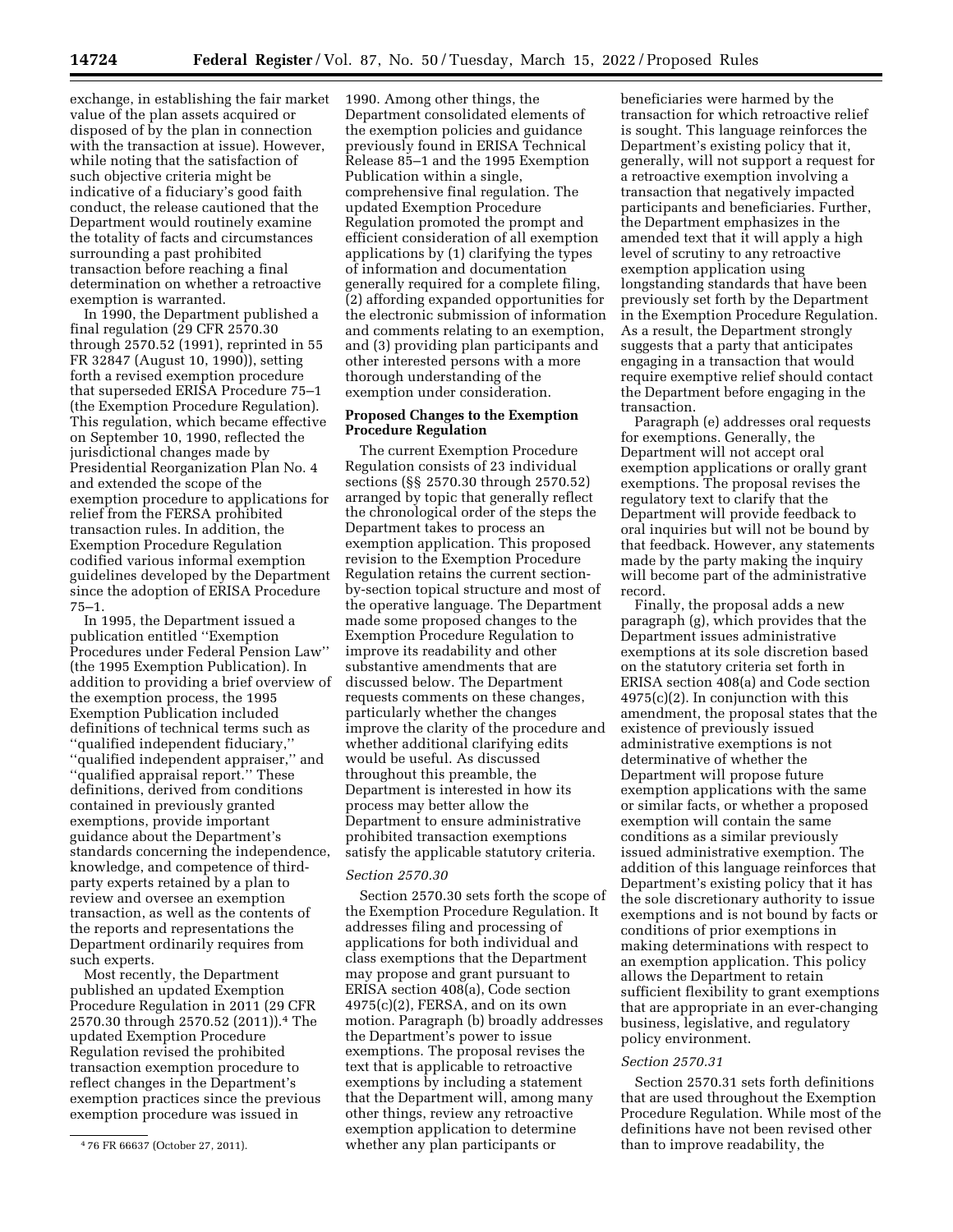Department has made substantive revisions to several existing definitions and added new definitions. The changes are proposed to address issues that the Department has often experienced in its regular review of exemption applications. The Department requests comments on these revisions, including whether these proposed changes are clear, appropriately reflect the manner in which entities interact with ERISAcovered plans and plan participants and beneficiaries, and assist the Department in making its statutory finding.

First, the proposal revises the definition of ''affiliate'' set forth in paragraph (a) to include: (1) Any person directly or indirectly through one or more intermediaries, controlling, controlled by, or under common control with the person. For purposes of this paragraph, the term ''control'' means the power to exercise a controlling influence over the management or policies of a person other than an individual; any officer, director, partner, employee, or relative (as defined in ERISA section 3(15)) of any such person; or (2) any corporation, partnership, trust, or unincorporated enterprise of which such person is an officer, director, partner, or five percent or more owner. The revision reflects the definition of affiliate the Department commonly uses in most recent individual and class exemptions. In addition to rewording the text for clarity, the revised definition includes all employees and officers, rather than those who are highly compensated (as defined in Code section 4975(e)(2)(H) or have direct or indirect authority, responsibility, or control regarding the custody, management, or disposition of plan assets involved in the subject exemption transaction. This change will help the Department more accurately identify whether a particular transaction involves conflicts of interest.

The proposal also revises the definition of the term ''qualified independent appraiser'' in paragraph (i). The amended definition defines a qualified independent appraiser as any individual or entity with appropriate training, experience, and facilities to provide a qualified appraisal report on behalf of the plan regarding the particular asset or property appraised in the report that is independent of and unrelated to any party involved in the exemption transaction (as defined in paragraph (l)). The Department determines the independence of the appraiser based on all relevant facts and circumstances. In making this determination, the Department will take into account the amount of the appraiser's revenues and projected

revenues for the current Federal income tax year (including amounts received for preparing the appraisal report) that will be derived from parties involved in the exemption transaction relative to the appraiser's revenues from all sources for the appraiser's prior Federal income tax year and the appraiser's projected revenue for the current Federal income tax year as well as the appraiser's related business interests. An appraiser will not be treated as independent if the revenues it receives, or is projected to receive, within the current Federal income tax year from parties involved in the exemption transaction are more than two percent of such appraiser's annual revenues from all sources based upon either its prior Federal income tax year or the appraiser's projected revenues for the current Federal income tax year, unless the Department determines otherwise in its sole discretion.

The proposal also revises the qualified independent appraiser definition to provide that the appraiser must be independent of any potential qualified independent fiduciary in addition to other parties involved in the exemption transaction. The Department added this language to ensure that the appraiser will not be pressured to deliver a valuation reflecting undue influence from the fiduciary.

The Department proposes to revise the definition to clearly limit the amount of present and projected revenue an appraiser may receive from parties involved in the exemption transaction relative to revenues it received from all sources. The Department is proposing to set this limit at two percent determined using prior and projected tax year information; provided, that the Department may, in its sole discretion, determine otherwise. The revision clarifies the method that must be used to calculate the limitation and ensures that all sources of income are included in the analysis. The revised definition also emphasizes the Department's default assumption that a two percent limitation is essential to ensuring the appraiser's independence. These revisions are intended to assist the Department in more accurately identifying potential conflicts of interest that could affect an appraiser's independence.

Further bolstering the independence of the appraiser, the definition of a 'qualified appraisal report'' in paragraph (h) is revised to require the report to be prepared solely on behalf of the plan, which ensures that the qualified independent appraiser only takes into account the interest of the plan and its participants and

beneficiaries when it produces the report.

The proposal revises the definition of a ''qualified independent fiduciary'' in paragraph (j). A qualified independent fiduciary is defined as any individual or entity with appropriate training, experience, and facilities to act on behalf of the plan regarding the exemption transaction in accordance with the fiduciary duties and responsibilities prescribed by ERISA that is independent of and unrelated to: Any party involved in the exemption transaction (as defined in paragraph (l)) and any other party involved in the development of the exemption request. In general, the Department will determine the independence of a fiduciary based on of all relevant facts and circumstances. Among other things, the Department will consider whether the fiduciary has an interest in the subject transaction or future transactions of the same nature or type. In making this determination, the Department will also take into account, among other things, the amount of both the fiduciary's revenues and projected revenues for the current Federal income tax year (including amounts received for preparing fiduciary reports) that will be derived from parties involved in the exemption transaction relative to the fiduciary's revenues from all sources for the prior Federal income tax year or the fiduciary's projected revenues from all sources for the current Federal income tax year. A fiduciary will not be treated as independent if the revenues it receives or is projected to receive from parties (and their affiliates) involved in the exemption transaction within the current Federal income tax year are more than two percent of either the fiduciary's annual revenues from all sources based upon its prior year Federal income tax return or the fiduciary's projected revenue for the current Federal income tax year, unless, in its sole discretion, the Department determines otherwise.

As with the revision to definition of a qualified independent appraiser, the proposal revises the definition of a qualified independent fiduciary to ensure that the fiduciary is truly independent. Thus, the definition is revised to require the fiduciary to be independent not only from parties involved in the exemption transaction but also from any other party involved in the development of the exemption request. The revised language would include persons that are not parties that engage in in the exemption transaction but are otherwise involved in developing the exemption request, such as consultants or advisors that assist a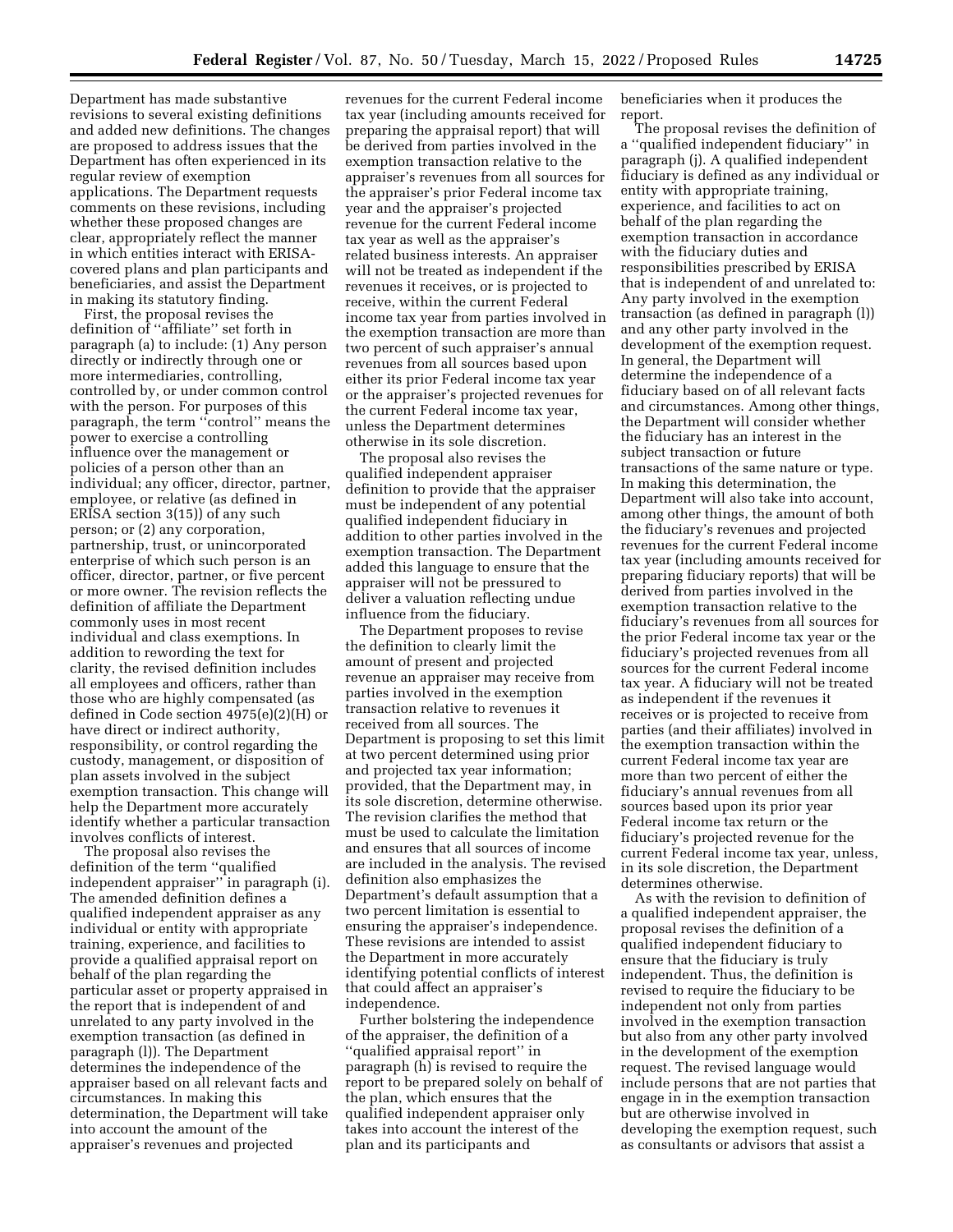plan sponsor in structuring exemption transactions and submitting exemption applications.

Consistent with this approach, the proposal also revises the independent fiduciary definition to state that the Department will consider whether a fiduciary has an interest in the exemption transaction or in future transactions of the same nature or type in determining whether a fiduciary is independent. This language addresses the Department's concern that a fiduciary may not be independent if it has a business interest in promoting the exemption transaction. For example, a fiduciary may be affected by a conflict of interest if it motivated to use the exemption transaction to promote its fiduciary services to potential clients contemplating similar transactions or if its work with respect to the exemption transaction is connected to a valued relationship with a third party, such as an investment advisor or bank.

Finally, as with the definition of a qualified independent appraiser, the proposal revises the independent fiduciary definition to clearly limit the amount of present and projected revenue that a fiduciary may receive from parties involved in the exemption transaction across all of the fiduciary's related business interests. This Department is proposing to set this limitation at two percent using prior and projected tax year information; provided, that the Department may, in its sole discretion, determine otherwise. The revision clarifies how the percentage limitation is calculated and ensures that all sources of income are included in the analysis. The revised definition also emphasizes the Department's default assumption that the revenue limitation is essential to ensuring the fiduciary's independence. These revisions would assist the Department in more accurately identifying potential conflicts, and, thereby, provide important information for the Department to assess the independence of the fiduciary involved in the exemption transaction.

The proposal also adds a new definition of ''pre-submission applicant'' in paragraph (k) that defines a pre-submission applicant as a party that contacts the Department, either orally or in writing, to inquire whether a party with a particular fact pattern would need to submit an exemption application and, if so, what conditions and relief would be applicable. This definition does not include a party that contacts the Department to inquire broadly without reference to a specific fact pattern. The Department is proposing to add this definition to

clearly distinguish parties making inquiries that may potentially lead to an exemption application from parties that simply seek non-fact specific guidance. The distinction impacts how the Department addresses the inquiries and whether an administrative record is created.

Paragraph (l) adds a new definition of ''party involved in the exemption transaction'' that includes the following: (1) A party in interest (as defined in paragraph (f)); (2) any party (or its affiliate) that is engaged in the exemption transaction; and (3) any party (or its affiliates) that provides services with respect to the exemption transaction to either the plan or a party described in (1) or (2). This term replaces the more limited term ''party in interest'' in multiple places throughout the Exemption Procedure Regulation to more accurately describe parties that have interests in the exemption transaction. The Department believes that parties engaged in the transaction (and their affiliates) that are not ''parties in interest'' could have interests and potential conflicts that should be addressed by the Exemption Procedure Regulation. Similarly, the Department proposes to include service providers in the definition to ensure that all parties with interests in the transaction are included.

#### *Section 2570.32*

The proposal makes two revisions to § 2570.32. First, paragraph (a) is revised to describe ''persons who may apply for exemption.'' The Department is proposing to delete the language in paragraph (a) stating that ''the Department will initiate exemption proceedings upon the application of'' to clarify that this paragraph addresses only those parties who are permitted to apply for an exemption but does not address whether the Department is required to initiate an exemption proceeding. The decision to initiate an exemption proceeding remains within the Department's sole discretion.

The second revision addresses the creation of the administrative record, because the start of the exemption application process, whether through a formal application or contact by a presubmission applicant, is tied to the creation of the administrative record. To reflect the addition of new paragraph (d), the Department has added ''and the administrative record'' to the title of § 2570.32.

The revision addresses questions applicants have historically asked the Department regarding the creation of the administrative record. Specifically, paragraph (d)(1) provides that the

administrative record is open for public inspection, pursuant to § 2570.51(a), from the date an applicant or presubmission applicant provides any information or documentation to the Office of Exemption Determinations. In the past, some applicants were uncertain regarding when the administrative record was available for public review. The proposal's language sets forth the Department's longstanding position that the administrative record is always available for public review, because the exemption process is open, transparent, and subject to public scrutiny at all times.

Paragraph (d)(2) provides that the administrative record includes, but is not limited to, the following items: (1) Any documents submitted to, and accepted by, the Department before the initial application, whether provided in writing by the applicant or presubmission applicant or notes taken by the Department at a pre-submission conference; (2) the initial exemption application and any modifications or supplements thereto; (3) all correspondence with the applicant or pre-submission applicant, whether before or after the applicant's submission of the exemption application; and (4) any supporting information provided by the applicant or pre-submission applicant orally or in writing (as well as any comments and testimony received by the Department in connection with an application). Importantly, the language specifically includes all information provided by a pre-submission applicant, whether in writing or orally. The pre-submission information is included in the record because if a pre-submission applicant pursues an application, the information provided by the applicant before submitting its application will ultimately inform the Department's decision making with respect to the exemption application. In addition, the Department proposes to clarify that the administrative record only includes information accepted by the Department. If, for example, the applicant submits trades secrets, the Department will reject the information and not include it in the administrative record as discussed in § 2570.33(c).

Finally, paragraph (d)(3) updates the regulation to reflect modern methods of communication. Thus, the paragraph provides that if documents are required to be provided in writing by either the applicant or the Department, the documents may be provided either by mail or electronically, unless otherwise required by the Department at its sole discretion.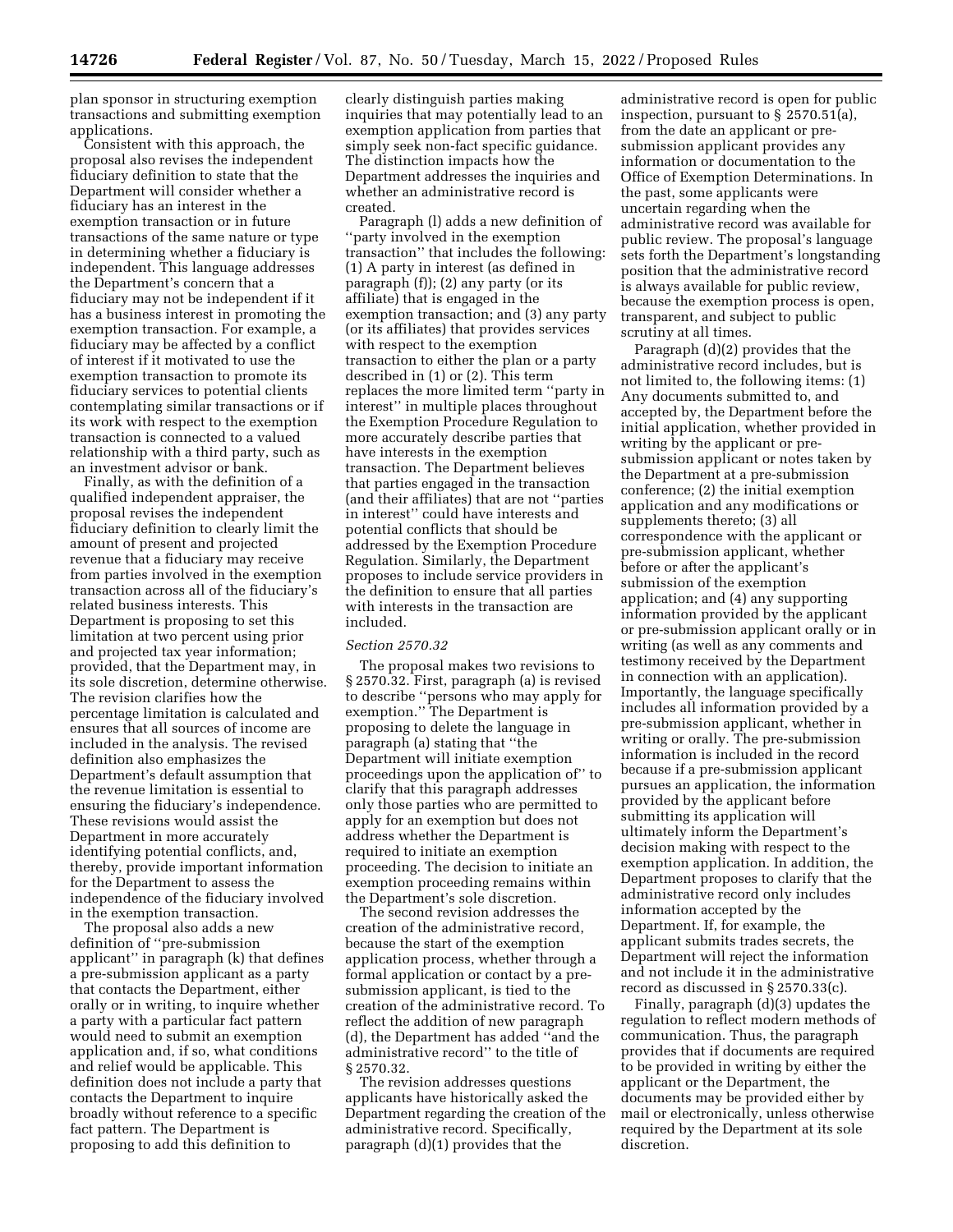# *Section 2570.33*

In § 2570.33, the Department proposes to revise the regulatory text to clarify situations in which it will not consider an exemption application. The Department requests comments on these clarifications, including other situations where the Department should or should not consider an exemption application.

First, the Department is proposing to amend paragraph (a)(1) to include applications that fail to include current information to clarify that the Department will treat an applicant's failure to include current information in the same manner as a failure to include information. Absent current information, the Department cannot develop an accurate understanding of the facts underlying an application.

The Department also is proposing to revise paragraph (a)(2), which generally excludes from consideration an application involving: (1) a transaction or transactions that are the subject of an investigation for possible violations of part 1 or 4 of subtitle B of Title I of ERISA or sections 8477 or 8478 of FERSA; or (2) a party in interest who is the subject of such an investigation or who is a defendant in an action by the Department or the IRS to enforce those provisions of ERISA or FERSA.

The proposed revision expands the existing exclusion to include any ERISA investigations (not only Sections 8477 and 8478), as well as investigations under any other Federal or state law. The proposal also expands the limitation on parties that are the subject of an investigation or a defendant in an action brought by the Department or the IRS to include any other regulatory agency enforcing ERISA, the Code, FERSA, or any other Federal or state laws. The proposed expansion of the paragraph addresses the Department's concerns regarding prohibited transactions that are engaged in by bad actors. Before considering an application for a transaction that otherwise is prohibited, the Department must be completely free from doubt regarding the transaction and the motivations of the parties involved in order to make its findings under ERISA section 408(a).

The proposal deletes the language in the current paragraph (c) regarding the administrative record, because that topic is now addressed in proposed revisions to § 2570.32 discussed above. The proposal revises the part of paragraph (c) addressing the submission of confidential information. Currently, the rule provides that if an applicant designates any information required by the rule or requested by the Department

as confidential, the Department will determine whether the information is material to the exemption determination. If it determines the information to be material, the Department will not process the application unless the applicant withdraws the claim of confidentiality. The proposal revises this language to clarify that the Department will not review an application that includes confidential information, with an exception for confidential designations by a Federal, state, or other governmental entity. This means that if an applicant submits any confidential information, even outside of the application itself, the Department will not review the information nor process the exemption application. The Department will process that application only after the applicant withdraws its claim of confidentiality or revokes it submission of the confidential information.

The revised language also states that by submitting an exemption application, an applicant consents to public disclosure of the entire administrative record pursuant to § 2570.51. This revision places the applicant on notice that it is consenting to the public disclosure of all information in the administrative record when it submits an exemption application.

In place of the current paragraph (d), the Department is proposing to add a new paragraph (d) that governs communications with pre-submission applicants as newly defined in § 2570.31(k). Paragraph (d) provides that the Department will not communicate with a pre-submission applicant or its representative, whether through written correspondence or a conference, if the pre-submission applicant does not: (1) Identify and fully describe the transaction for which exemptive relief is sought; (2) identify the applicant, the applicable plan(s), and the relevant parties to the exemption transaction; and (3) set forth the prohibited transaction provision(s) that the applicant believes are applicable. This language is proposed to address a recurring problem faced by the Department when a pre-submission applicant seeks informal guidance from the Department while disclosing an incomplete set of facts and later bases its arguments for an exemption on the Department's informal guidance received before the submission. While the Department welcomes presubmission requests for guidance, it is imperative that parties approaching the Department for such guidance regarding a specific exemption transaction provide the Department with sufficient

information to allow it to properly attribute the guidance to a specific presubmission applicant and determine the transaction for which such guidance is requested and the relevant prohibited transaction provisions that are applicable to the transaction.

#### *Section 2570.34*

Section 2570.34 addresses information the Department requires applicants to include in class and individual exemption applications. The proposal revises § 2570.34 to ensure that the Department receives sufficient information to evaluate an exemption application. While the proposal expands the amount of information the Department would require to be included in an application in some cases, the Department's intention in expanding the required information is to streamline the exemption process by ensuring that most of the information the Department needs to make an exemption determination is available to it when the application is submitted, which will reduce the need for back and forth communication between the applicant and the Department after the application is submitted. The Department requests comments on the proposed revisions, including whether the Department should consider other types of information.

Specifically, paragraphs (a)(1) and (3) are revised to require addresses, phone numbers, and email addresses to be provided for the applicants, representatives, and parties in interest. Requiring this information to be included in the initial application would ensure that the Department can efficiently contact the proper parties. In addition, the Department is proposing to replace the original paragraph (a)(4) with new paragraphs (a)(4), (5) and (a)(7) to facilitate the Department's understanding of the decision-making process the applicant undertook to determine that it was necessary to submit an exemption application. Accordingly, new paragraph (a)(4) would require the applicant to include in its application a description of: (1) The reason(s) for engaging in the exemption transaction; (2) any material benefit that a party involved in the exemption transaction may receive as a result of the subject transaction (including the avoidance of any materially adverse outcome by a party as a result of engaging in the exemption transaction); and (3) the costs and benefits of the exemption transaction to the affected plan(s), participants, and beneficiaries, including quantification of those costs and benefits to the extent possible. The Department is proposing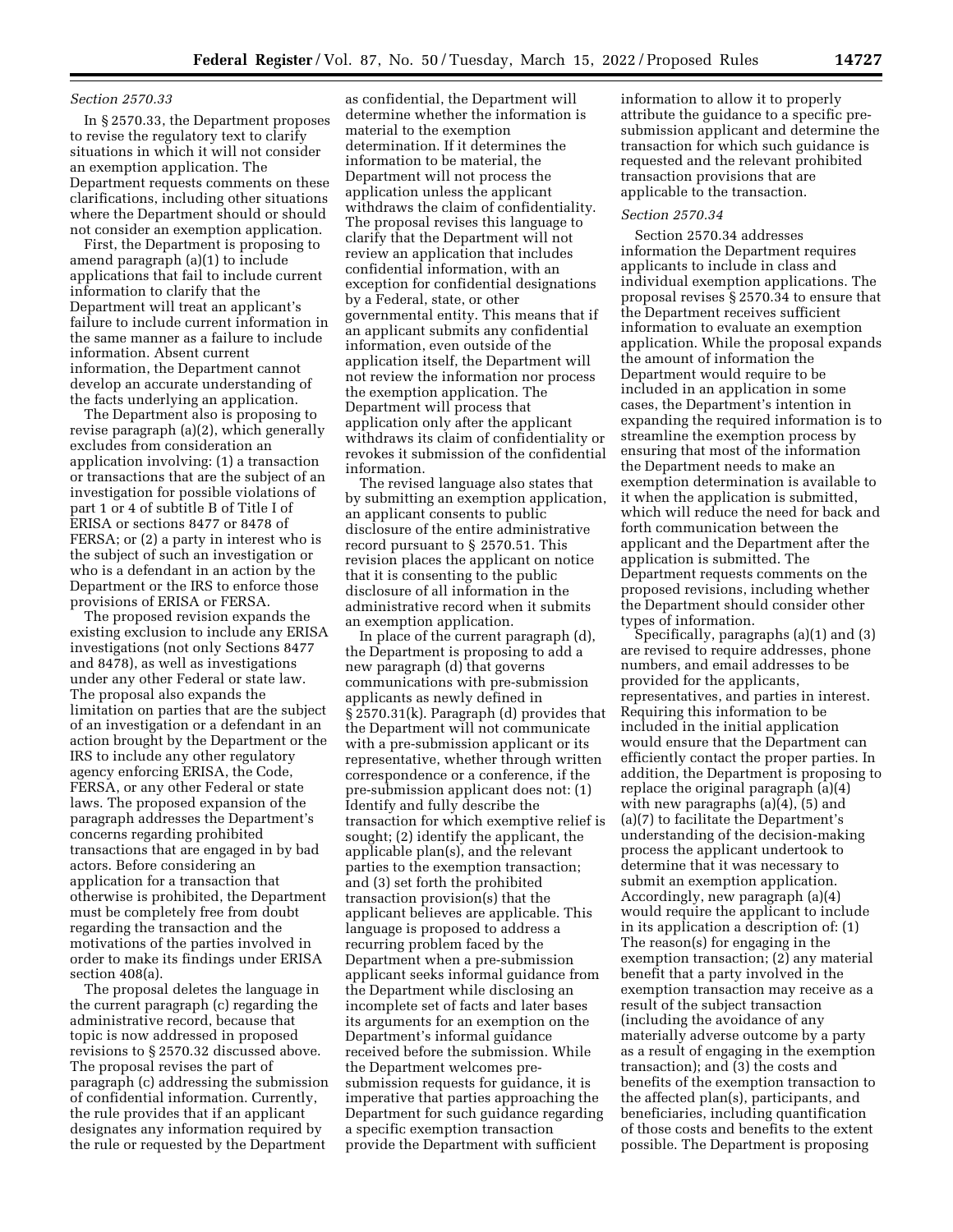this language to facilitate its understanding of the underlying rationale for the exemption transaction including the costs and benefits for both the party involved in the transaction and the plan and its participants and beneficiaries. For example, an applicant who is a plan sponsor will need to provide not only a rationale for engaging in the exemption transaction, but also a statement of the costs and benefits to the sponsor, as well as the costs and benefits to the plan.

The Department is proposing to add a new paragraph (a)(5) that builds on paragraph (a)(4) by requiring applicants to provide a detailed description of possible alternatives to the exemption transaction that would not involve a prohibited transaction and why the applicant did not pursue those alternatives. The Department's intention in proposing this language is to require the applicant to evaluate whether the exemption transaction could be structured in a manner that would not result in a prohibited transaction. Structuring a transaction in a manner that is prohibited by ERISA and requires an exemption should not be an applicant's default approach. The Department believes that an applicant must fully evaluate whether an exemption transaction could be structured in a non-prohibited manner before applying for an exemption that would attain the same results and benefits to the plan and its participants and beneficiaries as the prohibited transaction.

The proposal also inserts a new paragraph (a)(7) that replaces the prior requirement for an applicant to state why the transaction is customary to the industry with a requirement for the applicant to set forth a description of each conflict of interest or potential instance of self-dealing that would be permitted if the exemption is granted. The Department is proposing to make this change, because the prior ''customary to the industry'' language did not sufficiently inform the Department of the conflicts of interest and instances of self-dealing involved in an exemption transaction or the costs and benefits to a plan and its participants and beneficiaries. The new language would assist the Department in identifying conflicts of interest and instances of self-dealing involved in an exemption transaction, and thereby facilitate the Department's analysis regarding whether the exemption transaction is structured to properly protect the interest of the plan and its participants and beneficiaries. Together, the proposal's new paragraphs (a)(4), (5), and (7) would help the Department

better understand the proposed transaction and its implications, so that the Department could make the required findings under ERISA section 408(a) as to whether a requested exemption would be (1) administratively feasible, (2) in the interests of the plan and of its participants and beneficiaries, and (3) protective of the rights of participants and beneficiaries.

The final revisions to paragraph (a) are intended to provide consistency among exemption applications. The revised paragraph (a)(8) simply expands the disclosure requirement by requiring applicants to include in their application a statement regarding whether the transaction is the subject of investigation or enforcement actions by any regulatory authority. This change is consistent with the amendments proposed in § 2570.33 and ensures that the Department has the information it needs to make an informed decision regarding an exemption application.

The proposal's new paragraph (a)(10) would requires that if any exemption application uses a definition of the term ''affiliate,'' the applicant include in its application a statement that either (1) the definition of affiliate set forth in § 2570.31(a) is applicable or (2) explains why a different affiliate definition should be applied. The Department believes this language will encourage the use of a single, consistent affiliate definition among all exemptions, when possible. This consistency will allow anyone who reviews an exemption application to more easily compare provisions of different exemptions and prevent the development of unforeseen exemption issues that could result from variations in the definition.

Paragraph (b) addresses some of the Department's specific concerns with respect to exemption transactions. The most substantial change would add proposed paragraph (b)(2)(i), which requires applicants to include a statement that the exemption transaction (A) will be in the best interest of the plan and its participants and beneficiaries; (B) all compensation received, directly or indirectly, by a party involved in the exemption transaction will not exceed reasonable compensation within the meaning of ERISA section 408(b)(2) and Code section  $4975(d)(2)$ ; and  $(C)$  all of the statements to the Department, the plan, or, if applicable, the qualified independent fiduciary or qualified independent appraiser about the exemption transaction and other relevant matters are not materially misleading at the time the statements are made. Otherwise, the applicant must explain why these exemption standards

should not be applicable to the exemption transaction.

For purposes of paragraph (b), an exemption transaction is in the best interest of a plan if the plan fiduciary causing the plan to enter into the transaction determines, with the care, skill, prudence, and diligence under the circumstances then prevailing, that a prudent person acting in a like capacity and familiar with such matters would, in the conduct of an enterprise of a like character and with like aims, enter into the exemption transaction based on the circumstances and needs of the plan. Such fiduciary shall not place the financial or other interests of itself, a party to the exemption transaction, or any affiliate ahead of the interests of the plan, or subordinate the plan's interests to any party or affiliate.

Paragraph (b)(2) generally incorporates compliance with ''impartial conduct standards'' as formalized in Prohibited Transaction Exemption 2020–02 as a baseline condition for approved exemptions. However, the Department recognizes that impartial conduct standards may not be appropriate or necessary in all exemption transactions. Therefore, paragraph (b)(2) gives applicants an opportunity to affirmatively explain why the impartial conduct standards should not be applicable to their exemption transactions.

Proposed paragraph (b)(4) (previously paragraph (b)(3)) provides that if an advisory opinion has been requested by any party to the exemption transaction from the Department with respect to any issue relating to the exemption transaction, the exemption application must include (1) a copy of the letter concluding the Department's action on the advisory opinion request; or (2) if the Department has not yet concluded its action on the request, a copy of the request or the date on which it was submitted together with the Department's correspondence control number as indicated in the acknowledgment letter. The Department is revising this provision for readability and to require an applicant to include with its application any opinion or guidance issued by the Department and any other opinions or guidance issued by Federal, state, or regulatory bodies regarding the exemption transaction. The proposal expands the prior text to ensure that all relevant information regarding the exemption transaction, including guidance issued in connection to the transaction by other Federal, state, or regulatory bodies is available to the Department when making its determination whether to grant an exemption.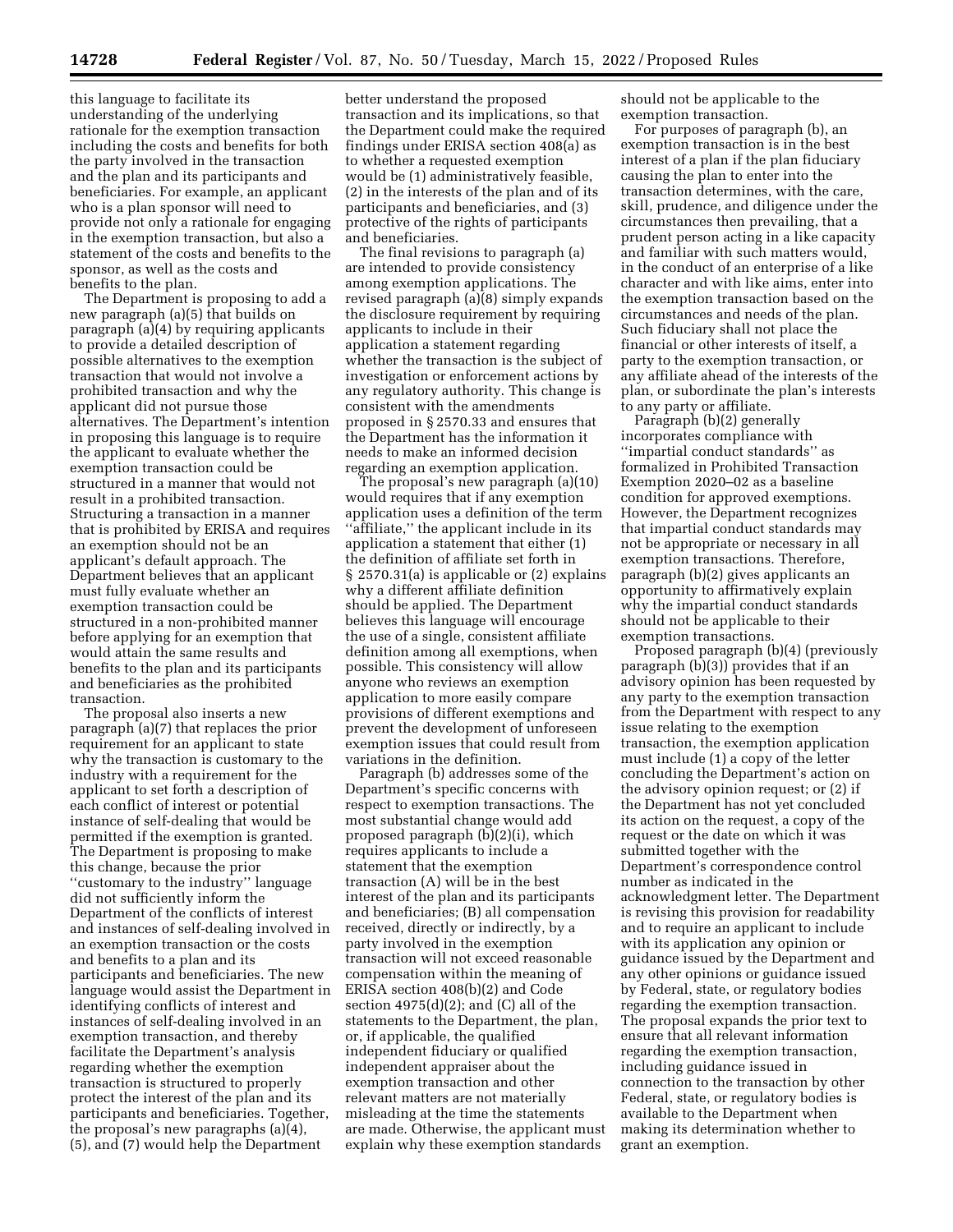The Department proposes to make substantial revisions to the requirements set forth in paragraphs (c) through (f) regarding statements and documents about qualified independent appraisers and qualified independent fiduciaries that are involved in an exemption transaction. The changes relate to the revisions made to the definitions of qualified independent appraiser and qualified independent fiduciary in § 2570.31. Overall, the proposed changes further ensure that the appraiser and fiduciary are independent and that their valuations and oversight over the exemption transaction are reliable and valid.

The proposal's revised paragraph (c) addresses statements and documents included in the application by the qualified independent appraiser. The proposal extends the provisions of paragraph (c) to auditors and accountants. As a result, paragraph (c) would apply to all statements submitted by appraisers, auditors, and accountants to ensure that the Department can rely on financial documents submitted by third parties.

More specifically, the proposal would revise several provisions that govern the information that must be included in any statements submitted in an application by an appraiser, auditor or accountant. First, a new paragraph (c)(1) would be added to require the statements to include a signed and dated declaration under penalty of perjury that, to the best of the qualified independent appraiser's, auditor's, or accountant's knowledge and belief, all of the representations made in such statement are true and correct.

Next, the Department is proposing to expand paragraph (c)(2) to specifically address the contractual obligations of the appraiser, auditor, or accountant. The revised provision requires a copy of the qualified independent appraiser's, auditor's, or accountant's engagement letter and, if applicable, contract with the plan describing the specific duties the appraiser, auditor, or accountant shall undertake to be included with an application. The proposed provision provides that the appraiser, auditor, or accountant's letter or contract may not: (1) Include any provision that provides for the direct or indirect indemnification or reimbursement of the independent appraiser, auditor, or accountant by the plan or another party for any failure to adhere to its contractual obligations or to Federal and state laws applicable to the appraiser's, auditor's, or accountant's work; or (2) waive any rights, claims or remedies of the plan or its participants and beneficiaries under ERISA, the Code, or

other Federal and state laws against the independent appraiser, auditor's, or accountant's with respect to the exemption transaction.

Proposed paragraph (c)(2) would prevent appraisers, auditors, and accountants from avoiding accountability to the plan and its participants by relying on indemnification or reimbursement provisions, whether direct or indirect, to avoid financial liability for their failure to comply with their contract or state or Federal law. When parties agree to relieve appraisers, auditors, and accountants from accountability through releases, waivers, and indemnification or reimbursement agreements, they undermine the protective conditions of the exemption, compromise the independence of their services, and cast doubt on the reliability of the service providers' work.

Building on the proposal's theme of independence, paragraph (c)(4) would also be revised to state that submitted documents must contain a detailed description of any relationship that the qualified independent appraiser, auditor, or accountant has had or may have with the plan or any party involved in the exemption transaction, or with any party or its affiliates involved in the development of the exemption request that may influence the appraiser, auditor, or accountant, including a description of any past engagements with the appraiser, auditor, or accountant. The amendment would add a requirement to the current regulatory text requiring the appraiser, auditor, or accountant to provide detailed information regarding relationships with any party or its affiliates involved in the development of the exemption request that may influence it. In addition to this expansion, the relationship disclosure must include past engagements. The Department includes this additional language in order to address instances in which a party has potentially conflicting relationships because it is dependent on or otherwise regularly involved with parties that develop transactions that may rely on the receipt of exemptions as a part of its business.

The Department is proposing to delete the statement in current paragraph (c)(4)(iii) that requires an applicant to submit a new appraisal to the Department if an appraisal report is one year or more old. This deletion would make clear to applicants that they must submit a current appraisal report with their application, and that the Department would not move forward with its analysis of an exemption

transaction without receipt of a recent appraisal report.

The proposal also makes changes in paragraph (c)(8). The revisions are discreet changes that are consistent with the revised definition of a qualified independent appraiser in § 2570.31(i) and describe how the revenue limitations thereunder are calculated.

Specifically with respect to the qualified independent appraiser, the Department proposes to add a new paragraph (d) that would require an applicant to include with its application the following information regarding an appraiser: A statement describing the process by which the independent appraiser was selected, including the due diligence performed, the potential independent appraiser candidates reviewed, and the references contacted; and a statement that the independent appraiser has appropriate technical training and proficiency with respect to the specific details of the exemption transaction. The Department is proposing to add new paragraph (d) to promote a prudent and loyal selection process to hire a qualified independent appraiser. Without such information, the Department has little or no insight into the prudence of the hiring process.

The Department similarly proposes to add a new paragraph (e) that would require applicants requesting an exemption for transactions requiring the retention of a qualified independent fiduciary to represent the interest of the plan, to include a statement that: (1) Describes the process by which the independent fiduciary was selected, including the due diligence performed, the potential independent fiduciary candidates reviewed, and the references contacted; and (2) represents that the independent fiduciary has appropriate technical training and proficiency with respect to ERISA and the Code and the specific details of the exemption transaction to serve as an independent fiduciary. As with paragraph (d), the new paragraph is added to promote a prudent and loyal selection process for a critically important plan service provider.

The Department would revise paragraph (f), which specifies the information an applicant must include in the qualified independent fiduciary's statement required to be submitted with its application. As with the changes to the qualified independent appraiser's statement, the changes to the qualified independent fiduciary's statement are designed to bolster independence and reliability.

Accordingly, paragraph (f)(2) would be revised to provide the applicant must include a copy of the qualified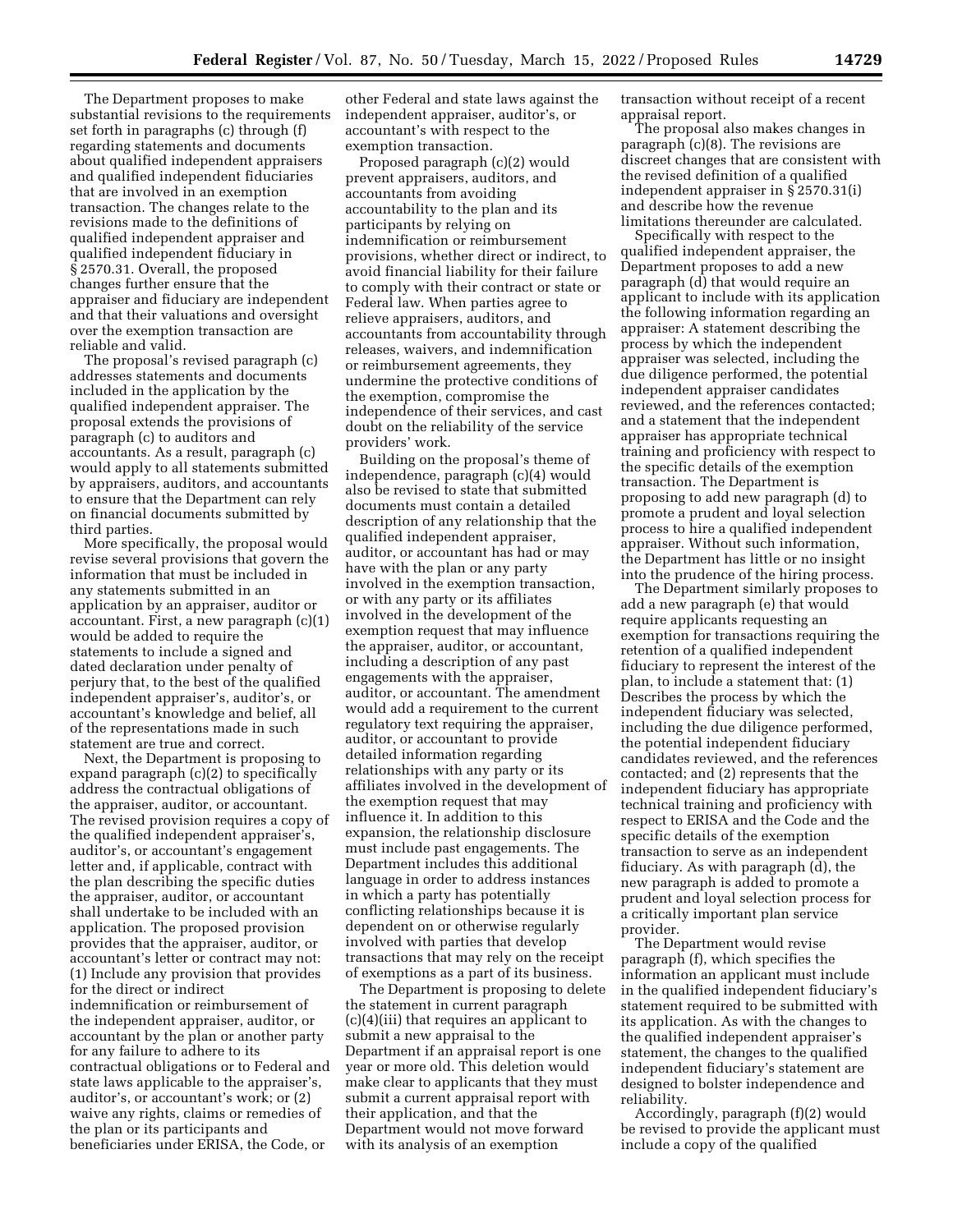independent fiduciary's engagement letter and contract, which could not: (1) Contain any provisions that violates ERISA section 410, which prohibits exculpatory provisions; (2) include any provision that provides for the direct or indirect indemnification or reimbursement of the independent fiduciary by the plan or other party for any failure to adhere to its contractual obligations or to state or Federal laws applicable to the independent fiduciary's work; or (3) waive any rights, claims or remedies of the plan under ERISA, state, or Federal law against the independent fiduciary with respect to the exemption transaction.

The Department has proposed to include new paragraph (f)(2) to ensure that the qualified independent fiduciary remains financially responsible for its own decisions while acting as a fiduciary with respect to the exemption transaction. This limitation extends to any third party retained by the fiduciary in connection with the fiduciary's engagement letter or contract.

In order to ensure that qualified independent fiduciaries have sufficient resources to compensate plans for any losses for which they are liable, the Department proposes to require such fiduciaries to maintain fiduciary liability insurance in an amount that is sufficient to indemnify the plan for damages resulting from a breach by the independent fiduciary of either (1) ERISA, the Code, or any other Federal or state law or (2) its contract or engagement letter under proposed paragraph (f)(3). The insurance may not contain an exclusion for actions brought by the Secretary or any other Federal, state, or regulatory body; the plan; or plan participants or beneficiaries.

The Department understands that some entities that provide ERISA fiduciary services with respect to exemption transactions may not be either sufficiently liquid or capitalized to address liability that might arise in connection with an exemption transaction, especially in light of the proposal's language limiting indemnification, reimbursement, and waivers. Without the addition of paragraph (f)(3), the Department believes that the new provisions in paragraph (f)(2) may not provide the protections to plans and their participant and beneficiaries that the Department intends. By requiring independent fiduciaries to acquire and maintain fiduciary liability insurance, the Department believes the fiduciary is more likely to act prudently when serving as a fiduciary with respect to the exemption transaction, and plans, participate will receive better protection

from liability resulting from fiduciary breaches.

The proposal makes additional changes to paragraph (f) to further bolster the qualified independent fiduciary's independence. First, proposed paragraph (f)(6) would expand the existing acknowledgement provision to require the acknowledgement to state that the fiduciary understands its duties and responsibilities under ERISA; is acting as a fiduciary of the plan with respect to the exemption transaction; has no material conflicts of interest with respect to the exemption transaction; and is not acting as an agent or representative of the plan sponsor. The proposal expands the acknowledgement in order to capture more potential conflicts. Under the proposed amendment, the fiduciary no longer could simply acknowledge that it is an ERISA fiduciary, but would also have to acknowledge that it is acting with respect to the transaction solely in the interest of the plan, not acting on behalf of the plan sponsor, and not subject to conflicts of interest.

The proposal would also revise paragraph (f)(7) to provide that the qualified independent fiduciary certify in writing that the exemption transaction complies with the impartial conducts standards set forth in proposed paragraphs (b)(2)(i)(A) through (C).

Paragraph (f)(9) is revised to reflect the changes to the definition of a qualified independent fiduciary. The changes require additional disclosures regarding the fiduciary's revenue to ensure that the fiduciary meets the terms of the definition.

The proposal adds a new paragraph (f)(10) that would require the qualified independent fiduciary to state that it has no conflicts of interest with respect to the exemption transaction that could affect the exercise of its best judgment as a fiduciary. The requirement would put the fiduciary on the record that it has no conflicts that could impact its judgment and, thereby, promote compliance with the exemption's terms.

The final proposed revisions to paragraph (f) would require the exemption application to address whether the qualified independent fiduciary is under investigation or examination or engaged in any litigation or continuing controversy. Specifically, the fiduciary would be required to state that either, within the last five years, the independent fiduciary has not been under investigation or examination by, and has not engaged in litigation, or a continuing controversy with, the Department, the Internal Revenue Service, the Justice Department, the

Pension Benefit Guaranty Corporation, the Federal Retirement Thrift Investment Board, or any other Federal or state entity involving compliance with provisions of ERISA, the Code, FERSA, or other Federal or state law; or include a statement describing the applicable investigation, examination, litigation or controversy. The addition of this paragraph ensures that the Department would have full knowledge of any potential issues or conflicts that involve the fiduciary. Without a full disclosure by the fiduciary with respect to all of items delineated in the paragraph, the Department may not be able to fully evaluate the qualifications and independence of the qualified independent fiduciary and whether the selection of the fiduciary was prudent.

Lastly, a proposed new paragraph (f)(12) would connect with proposed paragraph (f)(11) by requiring the exemption application to include the qualified independent fiduciary's statement either that it has not been either convicted or released from imprisonment, whichever is later, within the last 13 years as a result of: (1) Any felony involving abuse or misuse of such person's position or employment with an employee benefit plan or a labor organization; any felony arising out of the conduct of the business of a broker, dealer, investment adviser, bank, insurance company or fiduciary; income tax evasion; any felony involving the larceny, theft, robbery, extortion, forgery, counterfeiting, fraudulent concealment, embezzlement, fraudulent conversion, or misappropriation of funds or securities; conspiracy or attempt to commit any such crimes or a crime of which any of the foregoing crimes is an element; or any crime described in ERISA section 411 or (2) convicted by a foreign court of competent jurisdiction or released from imprisonment, whichever is later, as a result of any crime, however denominated by the laws of the relevant foreign government, that is substantially equivalent to an offense described in (1) and a description of the circumstances of any such conviction; or a statement describing a conviction or release from imprisonment described in (1) or (2). As with proposed paragraph (f)(11), the required statement would ensure that the Department has important information relevant to the qualifications and independence of the fiduciary and to the prudence and loyalty of the applicant's selection of the independent fiduciary.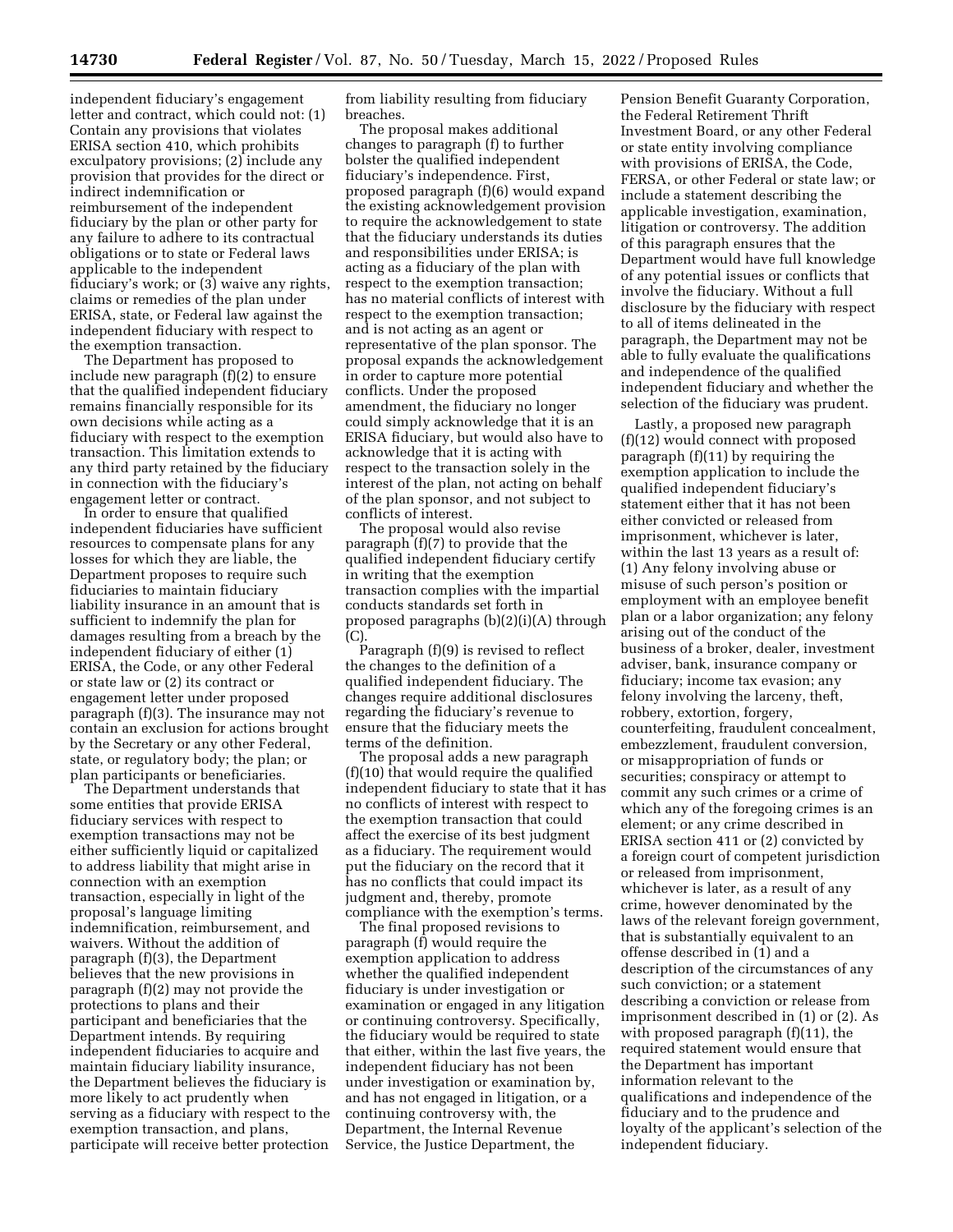### *Section 2570.35*

Section 2570.35 addresses information that solely needs to be included in an individual exemption application. As with changes elsewhere in this proposal, multiple changes are made to current § 2570.35 for readability and consistency with changes made in other sections of the Exemption Procedure Regulation. In addition, some minor changes are included in the proposal that would require the mail and email addresses of the plan and parties in interest to which the exemption application applies and a reminder that applicants should not submit social security numbers. The Department requests comments on these changes, including the clarified requirements related to information about previously consummated exemption transactions and criminal convictions.

Beyond those changes, the proposal revises paragraph (a)(6) to more clearly address foreign convictions. While the Department believes the current language includes foreign convictions, the proposal now clearly would require applicants to disclose in their application whether, within the last thirteen years, they or any party involved in the exemption had been convicted by a foreign court of competent jurisdiction or released from imprisonment, whichever is later, as a result of any crime, however denominated by the laws of the relevant foreign government, that is substantially equivalent to an offense described in paragraph (a)(6)(i) and a description of the circumstances of any such conviction. For purposes of this section, a person shall be deemed to have been ''convicted'' from the date of the trial court's judgment, regardless of whether that judgment remains under appeal and the foreign jurisdiction considers a trial court judgment final while under appeal. Clarifying the treatment of foreign convictions serves to remove uncertainty from the exemption application process and ensures that the Department receives all relevant information.

The proposal also revises current paragraph (a)(12), which requires the applicant to state the percentage of plan assets affected by the exemption transaction to provide that if the exemption transaction includes the acquisition of an asset by the plan, the fair market value of the asset to be acquired must be included in both the numerator and denominator of the applicable fraction. The new language simply clarifies the Department's understanding of how to calculate the

fair market value percentage in an acquisition so that the percentage accurately reflects the impact of the exemption transaction on overall plan assets.

Paragraph (a)(18) requires applicants to provide information on which parties will bear the cost of the exemption application and notifying interested persons. The proposal revises and expands the paragraph to require that the applicant disclose the person(s) or entity who will bear the costs of: (1) The exemption application; (2) any commissions, fees, or costs associated with the exemption transaction, and any related transaction; and (3) notifying interested persons; provided, in each case, that the plan may not bear the costs of the exemption application, commissions, fees, and costs incurred to notify interested persons unless the Department determines, at its sole discretion, that a compelling circumstance exists that necessitates the payment of these expenses by the plan. The expanded language clarifies that the disclosure is intended to capture all of the costs and fees associated with the exemption transaction, not just those immediately derived from the submission of the exemption application. In this way, the Department can better understand the true cost of a particular exemption transaction. Further, the new language emphasizes the Department's view that the costs of the application, exemption transaction, and notice should not be borne by the plan and its participants and beneficiaries. Unless truly compelling circumstance exist, exemption transaction expenses should be the responsibility of parties other than the plan.

Finally, the proposal adds a new paragraph (a)(20). The new paragraph requires the applicant to state in its application whether any prior transactions have occurred between (1) the plan or plan sponsor and (2) a party involved in the exemption transaction. Requiring this information would allow the Department to determine where the exemption transaction fits in the relationship between the plan and the parties involved in the exemption transaction and to evaluate whether the exemption transaction is part of a larger set of transactions or a pattern of practice.

The proposal makes a minor change to paragraph (b)(4). Currently, the paragraph requires the application to contain a disclosure of a net worth statement with respect to any party in interest providing a personal guarantee with respect to the exemption transaction. The proposal expands this

language to cover not just parties in interest, but any party providing such a guarantee. The expansion of the language would allow the Department to more accurately determine the value of any guarantee associated with the exemption transaction.

In accordance with its discussion of § 2570.30 above as it pertains to retroactive exemption requests, the Department would also make specific revisions to the requirements for retroactive exemptions in paragraph (d). The Department proposes to amend current paragraph (d)(1) to state that the Department will consider exemption requests for retroactive relief only when (1) the safeguards necessary for the grant of a prospective exemption were in place at the time at which the parties entered into the transaction, and (2) the plan and its participants and beneficiaries have not been harmed by the transaction. An applicant for a retroactive exemption must demonstrate that the responsible plan fiduciaries acted in good faith by taking all appropriate steps necessary to protect the plan from abuse, loss, and risk at the time of the transaction. An applicant should further explain and describe whether the transaction could have been performed without engaging in a prohibited transaction. The proposal revises prior language to emphasize the applicant must demonstrate that the plan and its participants and beneficiaries were not harmed by the exemption transaction. The Department cannot readily make the findings required by Section 408(a) of ERISA that the transaction is in the interests of the plan and its participants and beneficiaries, and protective of their rights, if, in fact, the transaction was harmful to plan participants and beneficiaries. Further, the applicant must demonstrate that the plan fiduciaries took all appropriate steps necessary to prevent abuse, loss, and risk when the transaction took place. Including such information in the exemption application demonstrates to the Department that the fiduciaries were acting prudently to protect the plan and its participants and beneficiaries when the transaction took place. Consistent with this requirement, the proposed amendment includes language requiring the applicant to show that it evaluated other possibilities to the exemption transaction and made a determination that the exemption transaction was the appropriate option in light of the other possible solutions that were available, if any.

In order to assist applicants in demonstrating that they acted in good faith when entering into a previously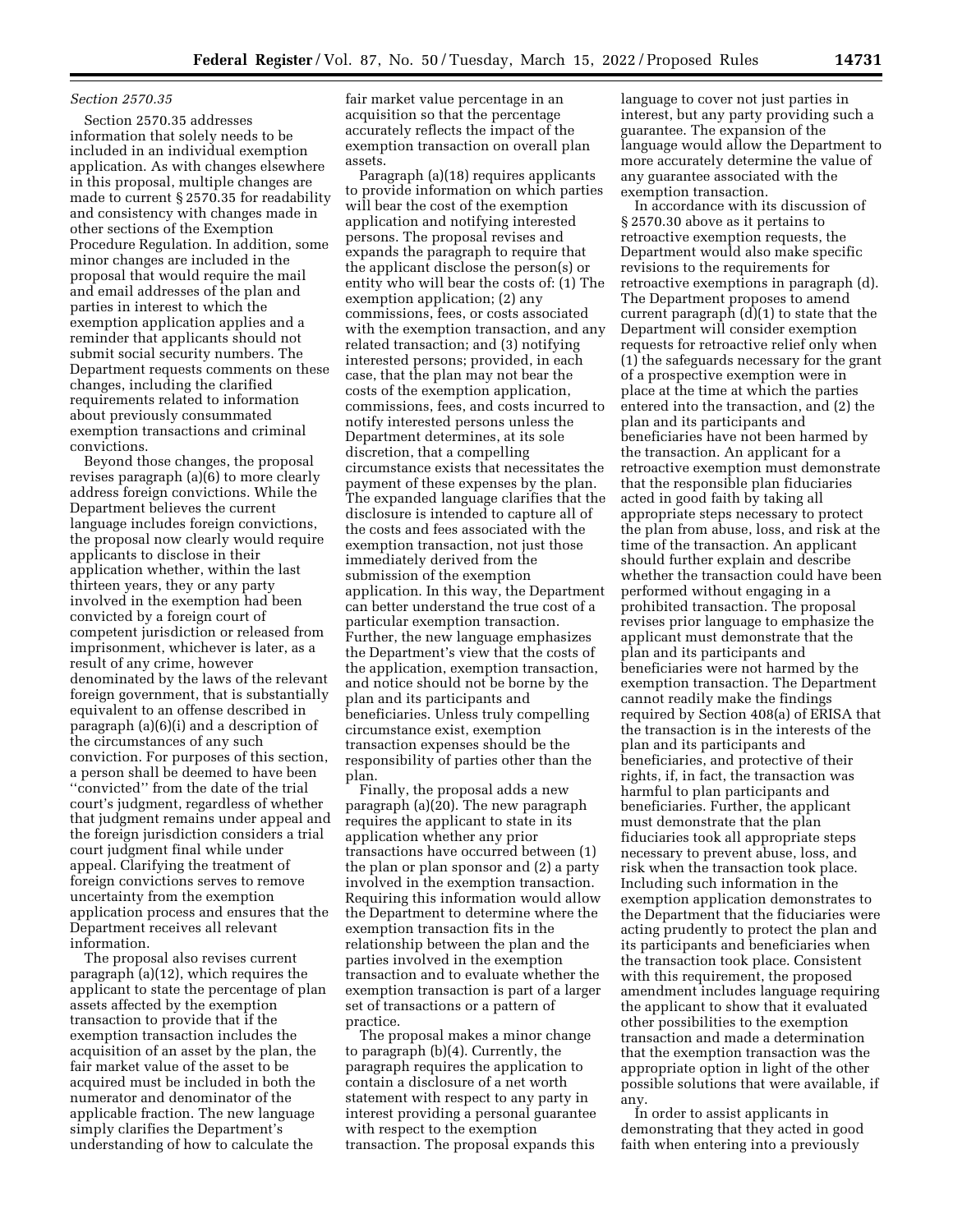consummated exemption transaction, proposed paragraph (d)(2) provides factors the Department will take into account when reviewing a retroactive exemption application. Paragraph (d)(2)(i) is revised to state that one of the factors the Department will consider is the involvement of an independent fiduciary before a transaction occurs who acts on behalf of the plan and is qualified to negotiate, approve, and monitor the transaction; provided, however, the Department may consider, at its sole discretion, an independent fiduciary's appointment and retrospective review after completion of the exemption transaction due to exigent circumstances. The proposal revises the prior language in order to provide that, in certain exigent circumstances, the Department may consider, at its sole discretion, the approval of an independent fiduciary after the fact. The Department recognizes that under certain rare and extreme circumstance an independent fiduciary's approval of the transaction after the fact may serve to assist the Department in determining whether an applicant acted in good faith.

The proposal also revises paragraph  $(d)(2)(v)$  to assist with the good faith determination. Under the amendment, the applicant would be required to submit evidence that the plan fiduciary did not engage in an act or transaction that the fiduciary should have known was prohibited under ERISA section 406 and/or Code section 4975 consistent with its ERISA fiduciary duties and responsibilities. The revised language applies the more appropriate ERISA standard that a fiduciary is responsible not only for what it knows, but what it should have known. Setting forth this standard ensures that the plan fiduciary actively engaged and evaluated the exemption transaction.

Finally, the proposal revises the last paragraph on retroactive exemptions. Paragraph (d)(3) addresses the Department's position that it will not consider retroactive exemption requests if the exemption transaction resulted in a loss for the plan. The proposal modifies the existing language to make absolutely clear that the Department's starting presumption is that it will simply not consider such requests. However, the Department also clarifies that the determination as to loss is only applied at the time of the exemption application. Thus, if the facts later show that the exemption transaction did result in a loss months or years after the completion of the exemption application, that information is not relevant to the exemption

determination, which is made based on the facts available at the time.

#### *Section 2570.36*

Section 2570.36 addresses where to file an exemption application. The proposal modernizes the submission process by no longer requiring a paper submission, and instead directs applicants to *[e-oed@dol.gov](mailto:e-oed@dol.gov)* for submission. Applicants would retain the right to submit a paper application, and the proposal provides current information on the correct delivery addresses while noting that that the address published in the Exemption Procedure Regulation may change over time. The Department will always provide the current submission address on its website.

# *Section 2570.37*

Section 2570.37 addresses an applicant's duty to supplement the exemption application. The proposal revises paragraph (a) to state that applicants have a duty to promptly notify the Department of any material changes to facts or representations either during the Department's consideration of the application or following the Department's grant of an exemption. This duty only extends to the information that was provided at the time of the grant of the exemption. The proposal also expands the duty to disclose to the Department whether a party participating in the exemption transaction is the subject of an investigation or enforcement act in paragraph (b) by proposing to include investigative and enforcement actions by any Federal or state governmental entity, not just the Department, the Internal Revenue Service, the Justice Department, the Pension Benefit Guaranty Corporation, and the Federal Retirement Thrift Investment Board.

#### *Section 2570.38*

Section 2570.38 addresses the issuance of tentative denial letters before the Department issues a final denial letter. Tentative denial letters, often referred to as TD letters, inform the applicant of issues that it needs to resolve with the Department before the Department is able to grant an exemption. The proposal revises the text to clarify that the Department may extend the twenty-day period during which an applicant normally would be required to request a hearing or notify the Department of its intent to submit additional information following the issuance of a tentative denial letter at its sole discretion. The Department is proposing this change to inform applicants that the 20-day period

provides a hard deadline for the applicant to reply unless the Department chooses to extend the period at its sole discretion based on the facts and circumstances.

### *Section 2570.39*

Section 2570.39 addresses the applicant's ability to submit additional information. Consistent with other revisions to the Exemption Procedure Regulation, the proposal revises the text to update the manner by which the applicant may communicate with the Department. Beyond those updates, the proposal revises paragraph (b), and then makes conforming changes throughout the section, to provide that while the applicant is required to submit the additional information within forty days of the date the tentative denial letter was issued by the Department, the Department may, at its sole discretion extend the time period. As with § 2570.38, this change is made to inform the applicant that the time period is a hard deadline, unless the Department chooses to extend the period pursuant to its own discretion based on the facts and circumstances.

The proposal also deletes paragraph (d). The paragraph provided that if an applicant could not submit all of the supplementary information within the forty-day time period (unless extended by the Department), it could withdraw the application and reinstate it at a later time. The proposal deletes this provision to be consistent with proposed changes to § 2570.44, which covers withdrawn applications. As described below, the Department proposes to amend its approach regarding withdrawals and reapplications in that section.

#### *Section 2570.40*

Section 2570.40 addresses conferences between the applicant, or its representative, and the Department. The Department requests comments related to the revisions, particularly whether additional information or clarity might be useful.

Paragraph (b) provides that, generally, an applicant is entitled to only one conference under the Exemption Procedure Regulation. The proposal retains this text, but adds additional language providing that the Department may request the applicant to participate in additional conferences at its sole discretion. The Department would make such a request if it determines the conferences are appropriate based on the facts and circumstances of the exemption application.

The Department also proposes to revise paragraphs (d) through (h), which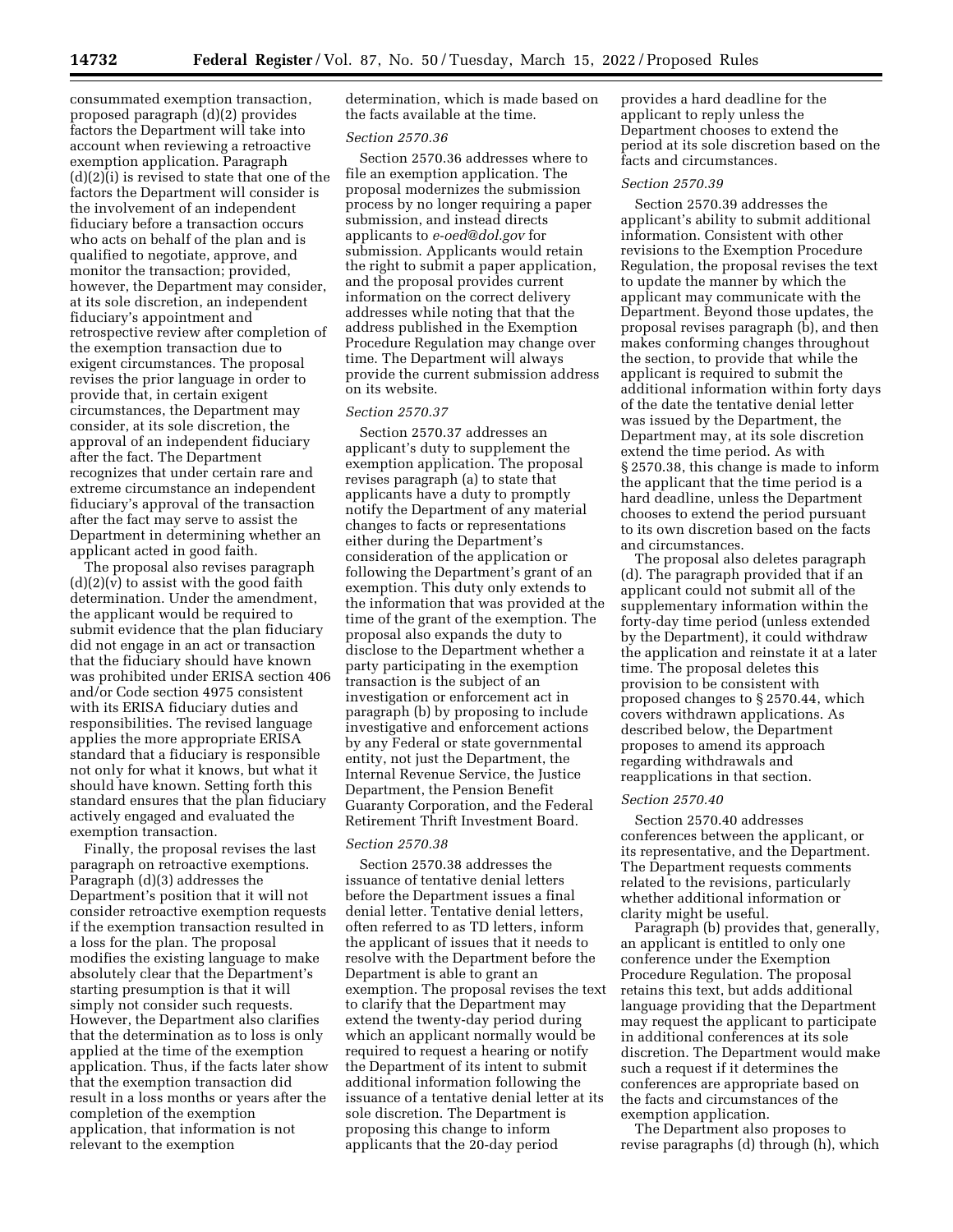govern the timing of conferences and the submission of information. As with changes to §§ 2570.39 and 2570.40(b), the proposed amendment revises the sections to provide that the Department may, at its sole discretion extend time periods. These changes are made to similarly inform the applicant that the time periods outlined in the section provide a hard deadline for the applicant, unless the Department, based on the facts and circumstances, chooses to extend the period pursuant to its own discretion.

The proposal also adds a new paragraph (i) providing that the Department, at its sole discretion, may hold a conference with any party, including the qualified independent fiduciary or the qualified independent appraiser, regarding any matter related to an exemption request without the presence of the applicant or other parties to the exemption transaction or their representatives. Any such conferences may occur in addition to the conference with the applicant described in § 2570.40(b). The proposal adds this language to clarify that the Department is not limited with respect to whom it holds conferences. The Department proposes to reserve this right, because it may determine that under certain circumstances the Department may need to meet with a third party in order accurately assess the exemption application. For example, the Department may determine that a discussion with a qualified independent fiduciary without the presence of the applicant or its representative, may provide additional insight into the qualified independent fiduciary's work if the applicant is not present to influence the explanation of the fiduciary's work product or limit the topics which are discussed.

## *Section 2570.41*

Section 2570.41 addresses final denial letters, which are the final action taken by the Department with respect to an application if the Department has determined that an exemption will not be granted for an exemption transaction. The proposal adds a new paragraph (a), which provides that the Department will issue a final denial letter without issuing a tentative denial letter under § 2570.38 or conducting a hearing on the exemption under either § 2570.46 or § 2570.47, if the Department determines, at its sole discretion, that: (1) The applicant has failed to submit information requested by the Department in a timely manner; (2) the information provided by the applicant does not meet the requirements of §§ 2570.34 and 2570.35; or (3) if a

conference has been held between the Department and the applicant before the issuance of a tentative denial letter during which the Department and the applicant addressed the reasons for denial that otherwise would have been set forth in a tentative denial letter pursuant to § 2570.38. While the language of §§ 2570.38, 2570.46, and 2570.47 does not require a tentative denial letter to be sent or a hearing occur under all circumstances, the current language does not clearly state that the Department may issue a final denial letter without taking those steps. To clear up this uncertainty, the proposal adds the new text to make clear that the Department, based on the reasons outlined herein, may issue final denial letters without tentative denial letters or hearings. The Department requests comments on the proposed revisions, including whether there are any circumstances in which plan participants and beneficiaries may be adversely impacted by the issuance of a final denial letter where the Department has not first issued a tentative denial letter.

The proposal also adds a new paragraph (e) which states the Department will issue a final denial letter where the applicant either (1) asks to withdraw the exemption application or (2) communicates to the Department that it is not interested in continuing the application process. This revision is consistent with the changes being made in § 2570.44. The proposal adds this text in order to provide that if the applicant decides it no longer is interested in an exemption, whether communicated through either a withdrawal or a statement of disinterest, the Department will formally memorializes the ultimate disposition of the application by issuing a final denial letter. The proposed amendment will help the Department more clearly track and manage exemption applications.

### *Section 2570.42*

When the Department comes to the initial decision that the issuance of an exemption is warranted, § 2570.42 provides that the Department must provide for notice and comment through the publication of a proposed exemption in the **Federal Register**. The proposal revises a portion of paragraph (d). Previously, the paragraph provided that when the proposed exemption includes relief from ERISA section 406(b), Code section  $4975(c)(1)(E)$ , or FERSA section 8477(c)(2), the proposal must inform interested persons who would be adversely affected by the transaction of their right to request a hearing under § 2570.46. The proposal deletes the

reference to interested persons who would be adversely affected by the exemption transaction, thus, making the text applicable to all interested persons. This revision was made to both reflect the difficulty in determining which parties are adversely affected and to ensure all parties that might have relevant information to the Department's final determination are provided with an opportunity to communicate that information.

### *Section 2570.43*

Upon publication of a proposed exemption in the **Federal Register**, § 2570.43 provides that the applicant must provide notice to interested persons of the pendency of the exemption. The section outlines the process by which the notice is drafted and provided. The proposal revises paragraph (a) to delete ''adversely'' and replace it with ''materially'' when applying the term to the interested parties' right to a hearing to remain consistent with the proposal's revision to § 2570.42 discussed above. The proposal also makes minor changes regarding how a commenter may submit their comment and adds language to existing text advising commenters not to disclose personal data that also advises commenters not to submit confidential or otherwise protected information.

#### *Section 2570.44*

Section 2570.44 addresses the withdrawal of an exemption application. The existing provision allows an applicant to withdraw their application without the Department's issuance of a formal final denial letter. The proposal revises paragraph (b) to provide explicitly that that Department will terminate all proceedings regarding the application upon receiving an applicant's withdrawal request and issue a final denial letter. The issuance of the final denial letter will formally close the application and allow the Department to better manage its inventory of exemption applications.

The proposal revises paragraph (d) to provide that if an applicant chooses to reapply after withdrawing its application, the applicant must update all previously furnished information with respect to the prior application and the exemption transaction. Applicants currently can reapply without providing additional information after withdrawing their applications, unless the request occurs more than two years after withdrawal; however, the Department believes that applicants should be required to completely update all information when they reapply for an exemption. Therefore, the proposal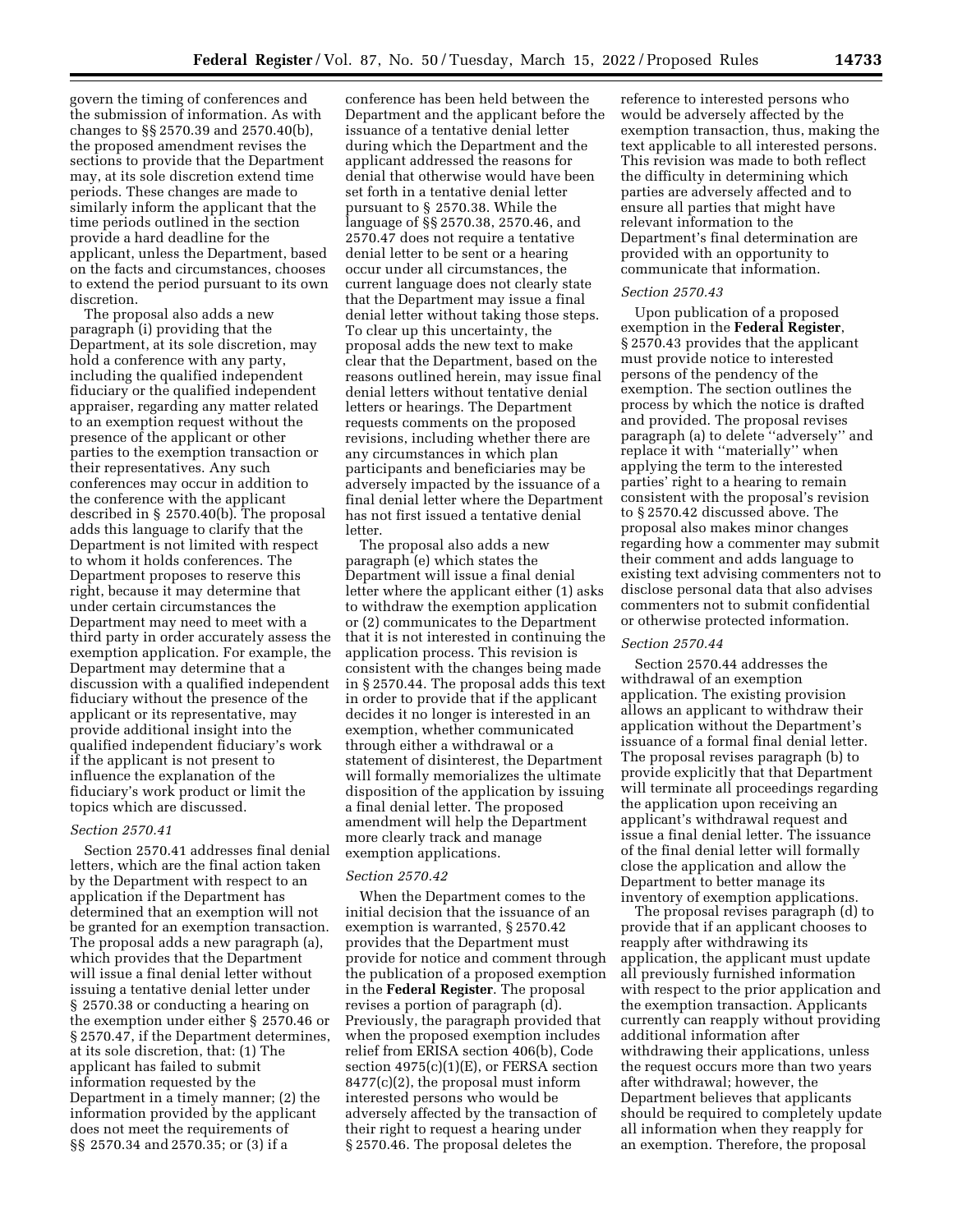treats the withdrawal as a formal denial, which shifts the burden to the applicant to present an updated application to the Department for its review.

Finally, the proposal adds a new paragraph (f) stating that following the withdrawal of an exemption application, the administrative record will remain subject to public inspection pursuant to § 2570.51. The Department is proposing this revision to clearly set forth the Department's policy that the administrative record for an exemption will always be available for public inspection after it is created.

### *Section 2570.45*

Section 2570.45 addresses formal requests for reconsideration following a denial. The proposal adds a new paragraph (g), which provides that a request for reinstatement of an exemption application following a withdrawal pursuant to § 2570.44(d) is not a request for reconsideration governed by § 2570.45. The Department is adding this text to draw a clear distinction between §§ 2570.44 and 2570.45.

#### *Section 2570.46*

Current § 2570.46 covers the right to a hearing with respect to a proposed exemption that provides relief from ERISA section 406(b), Code section  $4975(c)(1)(E)$  or  $(F)$ , or FERSA section 8477(c)(2) for any interested person who may be adversely affected by the exemption. The Department is proposing to expand the right to a hearing to any person who may be materially affected by an exemption that provides the relief described in this section. The determination of whether a person is materially affected would be at the sole discretion of the Department. The proposal deletes the reference to interested persons to allow any party materially affected by the exemption to provide material information. The Department requests comments on this provision, including information about the benefits or drawbacks of holding a hearing before deciding whether to grant a proposed exemption.

Similarly, the Department is changing the word ''adversely'' to ''materially'' in order to capture all relevant information with respect to the exemption transaction. Combined, these revisions assist the Department in its review of the exemption transaction by ensuring that potentially helpful information is not excluded.

The proposal also makes a minor revision to paragraph (b). The Department is inserting language to explicitly state that the Department will hold a hearing when it is necessary to

explore material factual information with respect to the proposed exemption. Factual information is limited to the proposed exemption in order to ensure that the hearing is relevant to the Department's exemption determination.

#### *Section 2570.47*

The proposal does not make any revisions to § 2570.47.

#### *Section 2570.48*

Section 2570.48 restates the Department's ERISA section 408 statutory finding requirements. The proposal's only material change was to clarify that the Department must make a finding that the exemption is administratively feasible ''for the Department.'' The language was revised to add ''for the Department'' in order to clarify that the finding concerns whether the Department can feasibly administer the exemption, not the applicant.

#### *Section 2570.49*

Section 2570.49 addresses the various effects of and limits on the grant of an exemption. The proposal revises paragraph (e) to clarify that the determination as to whether a particular statement contained in (or omitted from) an exemption application constitutes a material fact or representation based on the totality of the facts and circumstances is made by the Department in its sole discretion. The addition of the ''sole discretion'' language reinforce the language of the existing paragraph and clarifies that the Department retains sole discretion with respect to the determination.

#### *Section 2570.50*

Section 2570.50 addresses the revocation and modification of existing exemptions. The Department requests comments on the revisions, including information about what steps might be taken to mitigate any harm to plan participants and beneficiaries in the event an exemption is revoked or modified.

The proposal substantially revises paragraph (a) to provide that, if material changes in facts, circumstances, or representations occur after an exemption take effect, including whether a qualified independent fiduciary resigns, is terminated, or is convicted of a crime, the Department, at its sole discretion, may take steps to revoke or modify the exemption. In the event that the qualified independent fiduciary resigns, is terminated, or is convicted of a crime, the proposal requires the applicant to notify the Department within thirty 30 days of the

resignation, termination, or conviction, and the Department reserves the right to request the applicant to provide the Department with any of the information required pursuant to § 2570.34(e) and (f) at a time determined by the Department at its sole discretion.

The proposal revises paragraph (a) to ensure that granted exemptions remain protective of plans and their participants and beneficiaries. The Department reserves the right at its sole discretion to determine if material changes impact the grounds upon which the exemption was issued, thereby necessitating a change. The paragraph provides a tool by which the Department can evaluate ongoing exemptions and ensure the exemptions continue to meet the ERISA statutory requirements.

The proposal's revision of paragraph (a) also expands beyond the core material facts to address the qualified independent fiduciary. In many exemptions that employ qualified independent fiduciaries, the fiduciaries represent one of the exemption's core protective conditions. It is imperative that an applicant inform the Department if the independent fiduciary ceases to serve in that role because it resigns, is terminated, or is convicted of a crime. The proposed language would ensure that the Department will be informed of the changed circumstances and require the applicant to take necessary actions to ensure the exemption continues to be protective of the plan and its participants and beneficiaries.

In connection with the qualified independent fiduciary issue, the proposal reserves the Department's right to request that the applicant provide any of the information required pursuant to § 2570.34(e) and (f) at a time determined by the Department at its sole discretion. The Department's ability to take action with respect to the fiduciary is bolstered by this ability. The proposal's provision for access to information assists the Department's ultimate disposition of the issue and serves to ensure the exemption remains protective.

Lastly, the proposal would revise paragraph (c), which currently permits the Department to revoke or modify an exemption under certain circumstances and to give the modifications retroactive effect. The proposal would delete the reservation of the Department's right to make retroactive changes, and instead provide that changes would be prospective only. The amendment reflects the Department's concern that the ability to make retroactive changes undermines the legitimate reliance interests of applicants, plans,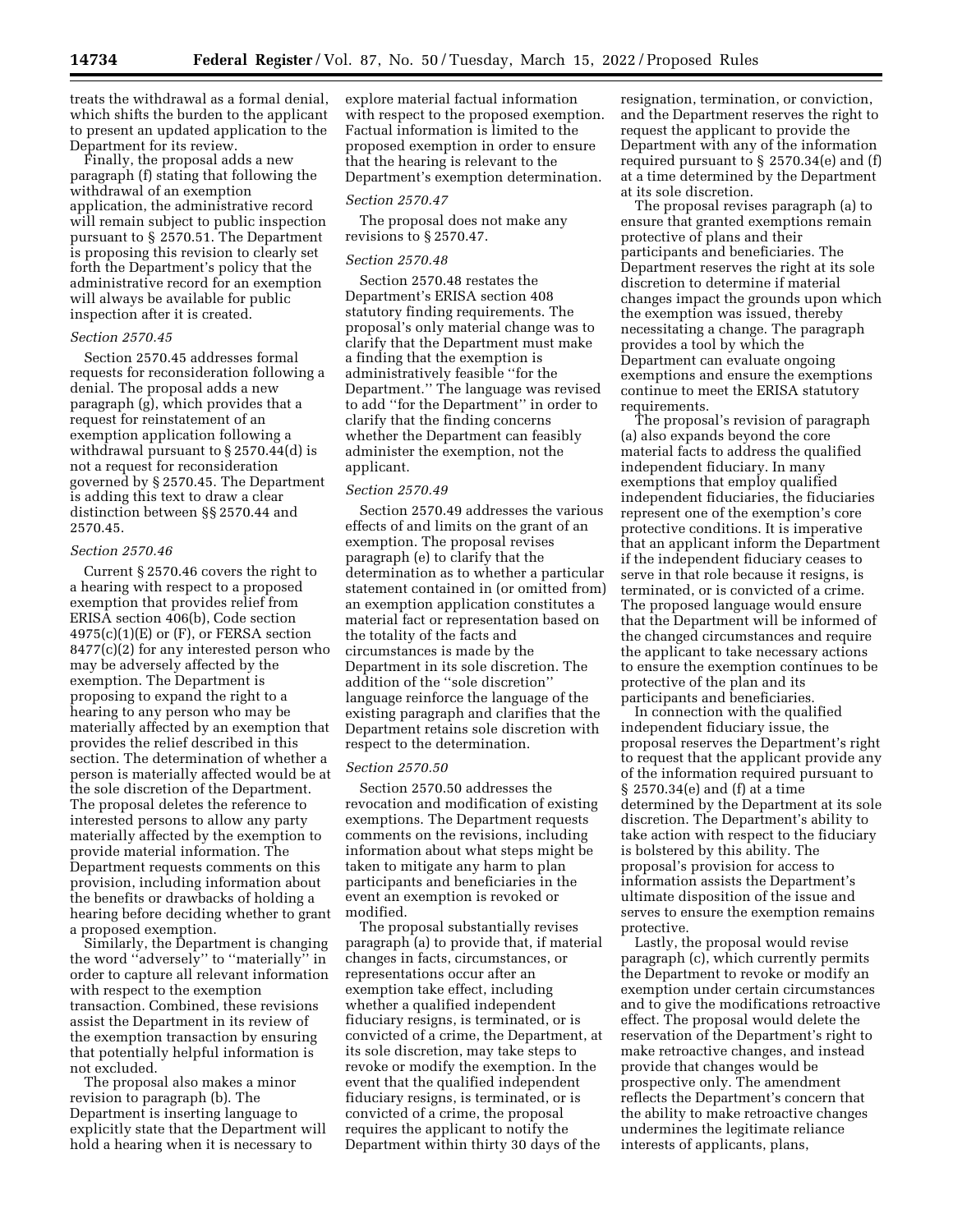participants and beneficiaries in exemptions that have been granted pursuant to specific conditions.

## *Section 2750.51*

Section 2570.51 addresses public inspection and the provision of copies of the administrative record. The proposal revises the current language in coordination with § 2570.32(d), which addresses the administrative record and the information included in the administrative record. The proposal clarifies that from the date the administrative record is established, as determined by § 2570.32(d), the administrative record is open to the public and available to copy. In addition, the proposal updates paragraph (b) to allow copies of the administrative record to be furnished electronically at the staff's discretion.

### **Effective Date**

The Department proposes to make this regulation effective 90 days after the date of publication of the final rulemaking in the **Federal Register**.

#### **Regulatory Impact Analysis**

# **Executive Order 12866**

Under Executive Order 12866 (58 FR 51735), the Department must determine whether a regulatory action is ''significant'' and therefore subject to review by the Office of Management and Budget (OMB). Section 3(f) of the Executive order defines a ''significant regulatory action'' as an action that is likely to result in a rule (1) having an annual effect on the economy of \$100 million or more, or adversely and materially affecting a sector of the economy, productivity, competition, jobs, the environment, public health or safety, or State, local or tribal governments or communities (also referred to as ''economically significant''); (2) creating serious inconsistency or otherwise interfering with an action taken or planned by another agency; (3) materially altering the budgetary impacts of entitlement grants, user fees, or loan programs or the rights and obligations of recipients thereof; or (4) raising novel legal or policy issues arising out of legal mandates, the President's priorities, or the principles set forth in the Executive order.

Pursuant to the terms of Executive Order 12866, it has been determined that this action is not ''significant'' within the meaning of section 3(f) of the Executive order and therefore is not subject to review by OMB.

## **Paperwork Reduction Act**

As part of its continuing effort to reduce paperwork and respondent burden, the Department conducts a preclearance consultation program to provide the general public and Federal agencies with an opportunity to comment on proposed and continuing collections of information in accordance with the Paperwork Reduction Act of 1995 (PRA 95) (44 U.S.C. 3506(c)(2)(A)). This program helps to ensure that the public understands the Department's collection instructions, respondents can provide the requested data in the desired format, the reporting burden (time and financial resources) is minimized, and the Department can properly assess the impact of collection requirements on respondents.

Currently, the Department is soliciting comments concerning the information collection request (ICR) included in the proposed amendment of the Exemption Procedure Regulation. A copy of the ICR may be obtained by contacting the person listed in the PRA Addressee section below. The Department has submitted a copy of the proposed rule to OMB in accordance with 44 U.S.C. 3507(d) for review of its information collections. The Department is particularly interested in comments that:

(A) Evaluate whether the collection of information is necessary for the proper performance of the functions of the agency, including whether the information will have practical utility;

(B) Evaluate the accuracy of the agency's estimate of the burden of the collection of information, including the validity of the methodology and assumptions used;

(C) Enhance the quality, utility, and clarity of the information to be collected; and

(D) Help minimize the burden of the collection of information on those who are to respond, including through the use of appropriate automated, electronic, mechanical, or other technological collection techniques or other forms of information technology, *e.g.,* by permitting electronic submission of responses.

Comments should be sent to the Office of Information and Regulatory Affairs, Office of Management and Budget, Room 10235, New Executive Office Building, Washington, DC 20503; and marked ''Attention: Desk Officer for the Employee Benefits Security Administration.'' Comments can also be submitted by Fax: 202–395–5806 (this is not a toll-free number), or by email: *OIRA*\_*[submission@omb.eop.gov.](mailto:OIRA_submission@omb.eop.gov)* OMB requests that comments be received by

April 14, 2022, which is 30 days from publication of the proposed amendment to ensure their consideration.

PRA Addressee: Address requests for copies of the ICR to James Butikofer, Office of Research and Analysis, U.S. Department of Labor, Employee Benefits Security Administration, 200 Constitution Avenue NW, Room N– 5718, Washington, DC 20210 or by email at: *[ebsa.opr@dol.gov.](mailto:ebsa.opr@dol.gov)* These are not toll-free numbers. A copy of the ICR also may be obtained at *[https://](https://www.RegInfo.gov) [www.RegInfo.gov.](https://www.RegInfo.gov)* 

#### *Background*

Both ERISA and the Code contain various statutory exemptions from the prohibited transaction rules. In addition, ERISA section 408(a) authorizes the Secretary to grant administrative exemptions from the restrictions of ERISA sections 406 and 407(a), while Code section 4975(c)(2) authorizes the Secretary of the Treasury or his delegate to grant exemptions from the prohibitions of Code section 4975(c)(1). ERISA section 408(a) and Code section 4975(c)(2) also direct the Secretary and the Secretary of the Treasury, respectively, to establish procedures to carry out the purposes of these sections.

Under ERISA section 3003(b), the Secretary and the Secretary of the Treasury are directed to consult and coordinate with each other with respect to the establishment of rules applicable to the granting of exemptions from the prohibited transaction restrictions of ERISA and the Code. Under ERISA section 3004, moreover, the Secretary and the Secretary of the Treasury are authorized to develop jointly rules appropriate for the efficient administration of ERISA.

Under section 102 of Reorganization Plan No. 4 of 1978, the foregoing authority of the Secretary of the Treasury to issue exemptions under Code section 4975 was transferred, with certain enumerated exceptions not discussed herein, to the Secretary. Accordingly, the Secretary now possesses the authority under Code section 4975(c)(2), as well as under ERISA section 408(a), to issue individual and class exemptions from the prohibited transaction rules of ERISA and the Code.

On April 28, 1975, the Department published ERISA Procedure 75–1 in the **Federal Register** (40 FR 18471). This procedure provided necessary information to the affected public regarding the procedure to follow when requesting an exemption. On August 10, 1990, the Department issued its current exemption procedure regulation, which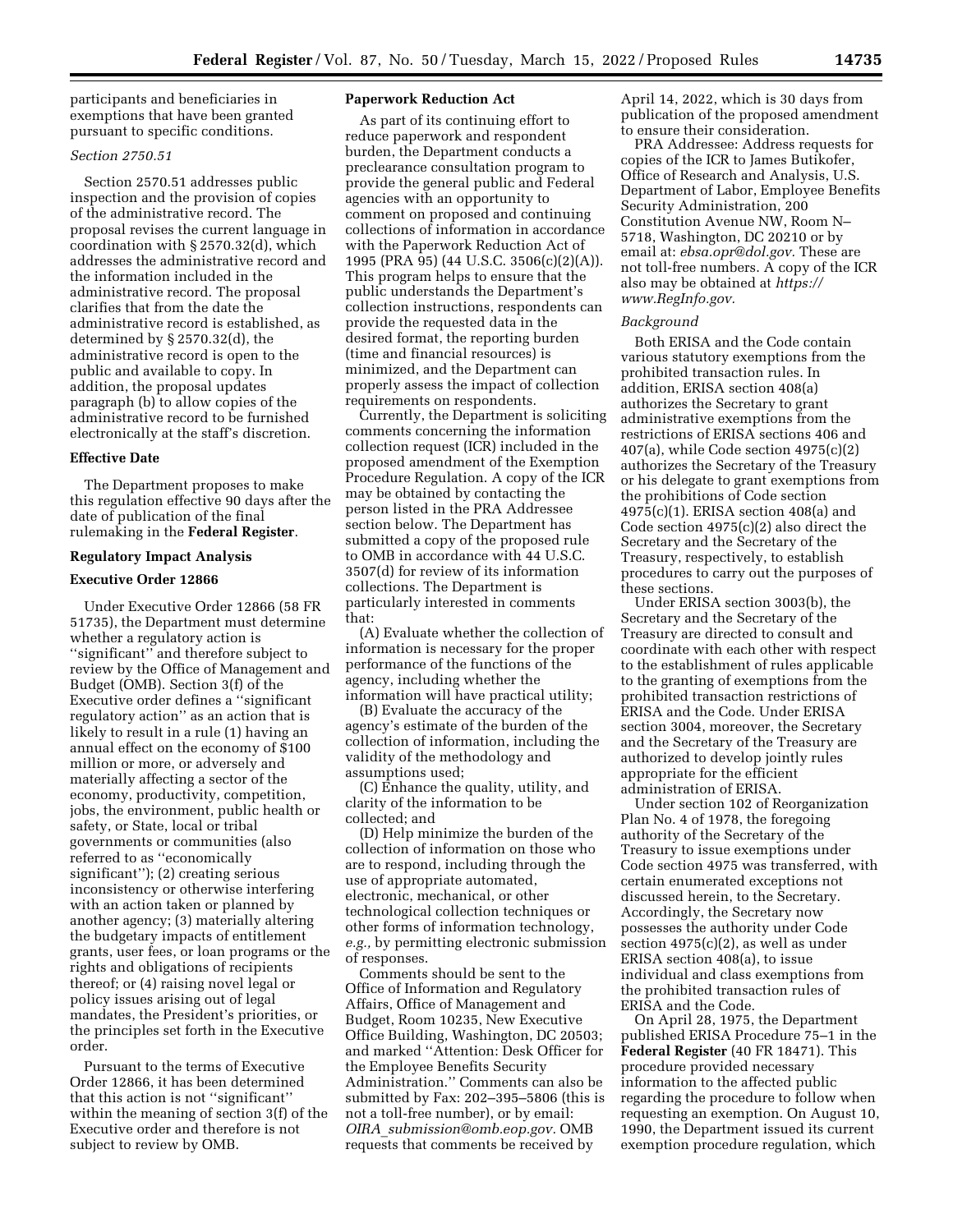replaced ERISA Procedure 75–1, for applications for prohibited transaction exemptions filed on or after September 10, 1990. (29 CFR 2570.30 through 2570.52, 55 FR 32836, Aug. 10, 1990) Most recently, the Department published an updated Exemption Procedure Regulation in 2011 (29 CFR 2570.30 through 2570.52 (2011)). The updated Exemption Procedure Regulation revised the prohibited transaction exemption procedure to reflect changes in the Department's exemption practices since the previous exemption procedure was issued in 1990.

Under the current Exemption Procedure Regulation, the Department requires information to be provided in a written application pursuant to the requirements set forth in the Exemption Procedure Regulation. The written application is an ICR for purposes of the PRA. Sections 2570.34 and 2570.35 of the current Exemption Procedure Regulation describe the information that must be supplied by the applicant, such as, but not limited to: Identifying information (name, type of plan, EIN number, etc.); an estimate of the number of plan participants; a detailed description of the exemption transaction and the parties for which an exemption is requested; a statement regarding which section of ERISA is thought to be violated and whether transaction(s) involved have already been entered into; a statement of whether the transaction is customary in the industry; a statement of the hardship or economic loss, if any, which would result if the exemption were denied; and a statement explaining why the proposed exemption would be administratively feasible, in the interests of the plan and protective of the rights of plan participants and beneficiaries. In addition, the applicant must certify that the information supplied is accurate and complete.

The proposed amendment to the Exemption Procedure Regulation would expand the ICR contained in §§ 2570.34 and 2570.35 in several respects. First, the proposal seeks to expand the information sought about the proposed exemption transaction, such as requiring a more detailed description of the exemption transaction, including the benefits derived by the parties and the costs and benefits to the plan; alternative transactions considered; and descriptions of all conflicts of interest and self-dealing. Second, the proposal requires the inclusion of additional information in exemption applications such as a statement regarding whether the exemption transaction is in the best interest of the plan and its participant and beneficiaries and expanded

disclosures with respect to any Advisory Opinions that the applicant requests with respect to any issue relating to the exemption transaction and investigations by any Federal, state, or regulatory body.

The proposal also would revise the ICR to expand the number of specialized parties from whom statements and documents must be included in exemption applications. The specialized parties covered by the existing requirements would be expanded to include not just independent appraisers and fiduciaries, but also auditors and accountants acting on the behalf of the plan, and the documents required to be disclosed with respect to those parties would expand to cover any documents submitted by those parties in support of the application. Specialized parties would be required to disclose, among other things, additional information regarding their contracts, including, but not limited to, information on indemnification provisions, waivers, and relationships with other parties involved in the exemption transaction. In addition, the qualified independent fiduciary would be required to provide more information, such as, but not limited to: Information regarding conflicts of interest and fiduciary liability insurance and whether the fiduciary has been under investigation or convicted of certain crimes.

In addition to the requirements created by the application described in §§ 2570.34 and 2570.35, additional requirements are added by amending § 2570.34(d) with respect to a presubmission applicant. Specifically, if an applicant desires to engage in a presubmission conference or correspondence, the applicant or its representative must (1) identify and fully describe the exemption transaction; (2) identify the applicant, the applicable plan(s), and the relevant parties to the exemption transaction; and (3) set forth the prohibited transactions that the applicant believes are applicable.

Finally, the Department proposes to amend § 2570.36 to provide that the application and supporting documents may be submitted electronically. The Department expects that no longer requiring paper copies should reduce the burden associated with this ICR.

In order to assess the hour and cost burden of the revision to the current ICR associated with the Exemption Procedure Regulation, the Department updated its estimate of the number of exemption requests it expects to receive and the hour and cost burden associated with providing information required to be submitted by applicants, including

the new information required under this proposal. The Department also adjusted its estimate of the labor rates for professional and clerical help and the size of plans filing exemption requests with the Department. In the revised estimate, the costs of hiring outside service providers (such as, law firms specializing in ERISA, outside appraisers, and financial experts) are accounted for as a cost burden. Requirements related to these services are more explicitly specified in the proposed rule than they were in the previous procedure, and any paperwork costs associated with these requirements are built into the estimated fees for outside services.

# *Annual Hour Burden*

Between 2019 and 2021, the Department received an average of 22 requests annually for prohibited transaction exemptions. For purposes of this analysis, the Department assumes that the Department will receive approximately the same number of applications annually over the next three years. The paperwork burden consists of the time outside attorneys will spend to prepare and submit an exemption application, and the time required to prepare and distribute the notice of a proposed exemption to interested parties. Because notices are only distributed once a proposed application for an exemption has been published in the **Federal Register**, the Department estimates that four applications annually will proceed to the notice stage based on the number of notices published between 2019 and 2021.

An exemption application may be made either directly by plans or by parties-in-interest to plans. The preparation of an application, however, is generally conducted by, or under the direction of, attorneys with specialized knowledge of employee benefit plans. The Department assumes that these same attorneys will also prepare and distribute the notice of the application to interested parties.

The Department estimates that, on average, 12 hours of in-house legal professional and 13 hours of in-house clerical time will be spent preparing the documentation for the application that will be used by the outside counsel. The Department estimates that total labor costs (wages plus benefits plus overhead) for legal staff would average \$140.96 per hour and \$55.23 per hour for clerical staff.5 Therefore, the

<sup>5</sup>The Department estimates of labor costs by occupation reflect estimates of total compensation and overhead costs. Estimates for total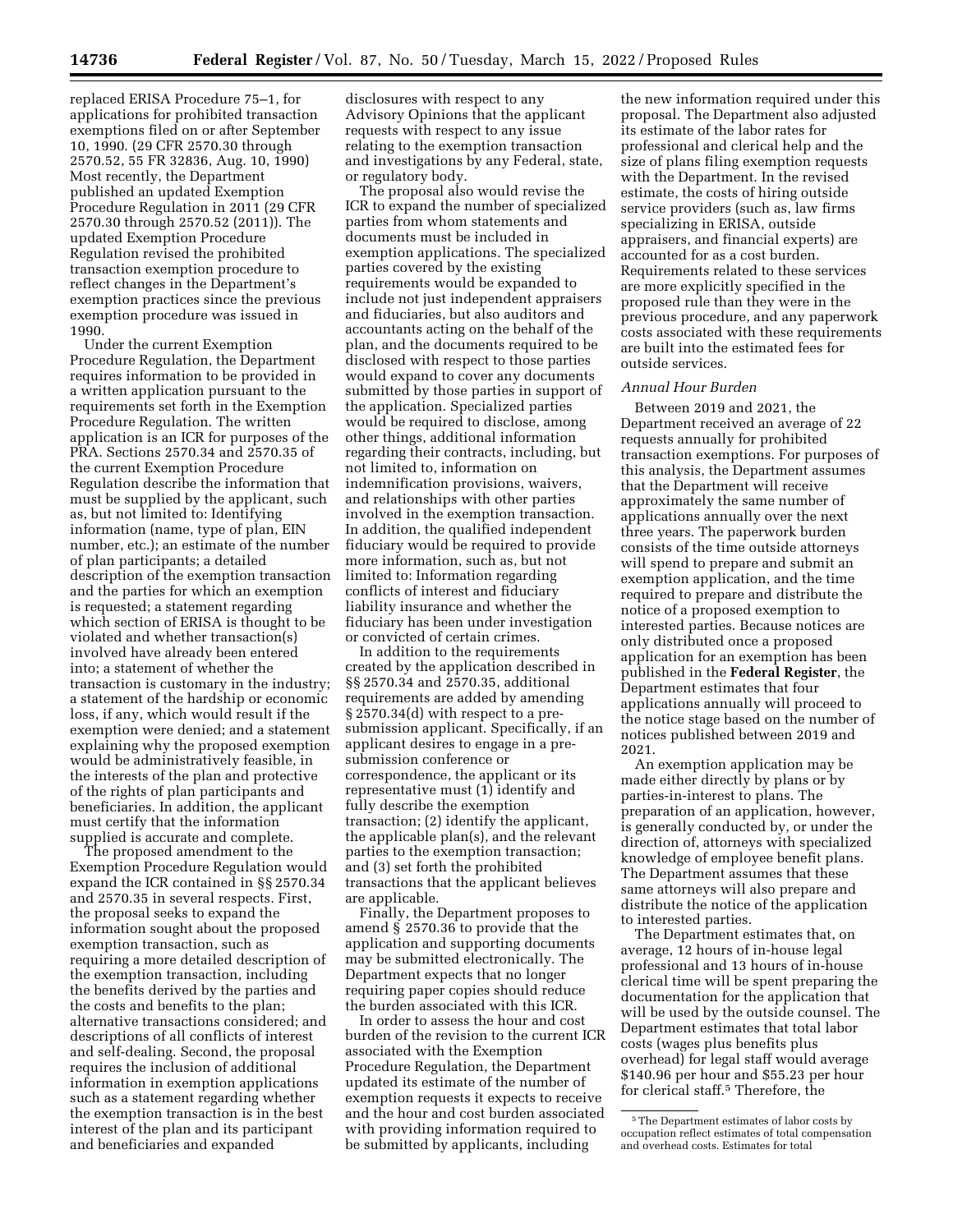Department estimates that preparing the documentation for the application would require 264 in-house legal professional hours (22 applications times 12 hours) and 286 clerical hours (22 applications times 13 hours) resulting in 550 total hours at an equivalent cost of approximately \$53,009.6 7

An exemption application may be made either directly by plans or by parties-in-interest to plans. The preparation of an exemption application, however, generally is conducted by or under the direction of attorneys with specialized knowledge of ERISA. The Department assumes that these same attorneys will also prepare and distribute the notice of the application to interested parties. As discussed above, the Department proposes to revise the requirements for specialized statements and documents. The specialized parties would be required to disclose, among other things, additional information regarding their contracts, including, but not limited to, information on indemnification provisions, waivers, and relationships with other parties involved in the exemption transaction.

Because of the large amount of paperwork that is submitted (applications average approximately 100 pages with varying numbers of supporting documents), and complexity of the issues, the Department estimates that, on average, 52 hours of outside legal professional work will be spent preparing the documentation for the application. The Department requests comment on the accuracy of this assumption and notes that there could be a large dispersion in the number of hours required, based on the complexity of the application. Total labor costs (wages plus benefits plus overhead) for outside legal staff was estimated to average \$494.00 per hour.<sup>8</sup> Therefore,

6The 286 in-house clerical hours are estimated to cost \$15,796 and the 264 in-house legal professional hours are estimated to cost \$37,213. This totals to \$53,009.

7Any discrepancies in the calculations are a result of rounding.

<sup>8</sup>The outside legal staff labor rate is a composite weighted average of the Laffey Matrix for Wage Rates. ((\$381  $\times$  0.4) + (\$468  $\times$  0.35) + (\$676  $\times$  0.15)

the Department estimates that preparing the applications will require 1,144 inhouse legal professional hours (22 applications times 52 hours) with an equivalent cost of \$565,136. This estimate includes potential meetings with Department personnel as well as preparation of supplementary documents that are requested following some of these meetings. For some of the more complex cases, the Department will request a Summary of Proposed Exemption (SPE), which will involve a one page summary of the rationale for the transaction.

As discussed above, the Department proposes to make substantial revisions to the requirements set forth in paragraphs (c) through (f) regarding statements and documents about qualified independent appraisers and qualified independent fiduciaries that are involved in an exemption transaction. The changes relate to the revisions made to the definitions of qualified independent appraiser and qualified independent fiduciary in § 2570.31. The Department assumes that an outside qualified independent fiduciary and an outside appraiser/ expert will help prepare documentation for the application. Total labor costs for outside fiduciary and outside appraiser were estimated to average \$291.23 per hour.9 Therefore, the Department estimates that preparing the applications will require 748 hours of work by outside fiduciaries (22 applications times 34 hours) and 308 hours of work by outside appraisers/ experts (22 times 14 hours) totaling approximately \$307,539. The new requirements contained in the proposal are incorporated into these estimates.10

For applications that reach the stage of publication in the **Federal Register** as pending approval, a notice must be prepared and distributed to interested parties. The Department estimates that four applications will be published annually and that approximately 3,480 notices to interested parties will be distributed. The distribution of the notices is estimated to require about 5

10The 308 outside appraiser/expert hours are estimated to cost \$89,699 and the 748 outside fiduciary hours are estimated to cost \$217,840. This minutes of in-house clerical time per interested party. Therefore, distribution of notices will require approximately 290 hours at an equivalent cost of approximately \$16,017 (5 minutes/60 minutes) times 3,480 notices times \$55.23 hourly clerical rate).

Proposed amendments to § 2730.31(k) define a pre-submission applicant and § 2570.34(d) imposes requirements on the pre-submission applicant. If an applicant desires to engage in a presubmission conference or correspondence, the applicant or its representative must (1) identify and fully describe the exemption transaction; (2) identify the applicant, the applicable plan(s), and the relevant parties to the exemption transaction; and (3) set forth the prohibited transactions that the applicant believes are applicable. While the number of entities that would satisfy the definition of pre-submission applicant is not tracked, most applicants do contact the Department. Other entities that satisfy the definition of a pre-submission applicant, but that do not end up submitting an application also contact the Department. To account for these additional entities, an estimate of 25 pre-submission applicants is used. The required information is required on the application, so for those submitting an application, the requirement does not create a new burden, but rather only changes the timing of providing the information. For those five entities that do not submit an application, an hour of an in-house legal professional's time could be required. This creates an additional five hours of burden with an equivalent cost of \$705.11

The overall hour burden for this ICR is approximately 3,045 hours at an equivalent cost of approximately \$942,406.

### *Annual Cost Burden*

The Department estimates that 3,480 notices to interested persons will be sent, and that 2,784 of the notices (80 percent) will distributed via first class mail with a material cost of \$0.05 per page and distribution costs of \$0.58 per notice. This generates an estimated cost of approximately \$1,754. The Department further estimates that approximately 522 (15 percent of the total number of notices) will be distributed electronically and 174 (5 percent) will be distributed by alternative means approved by the Department, for example in highly visible area within a factory, at no cost. The Department notes that it determines whether it is appropriate to distribute

compensation are based on mean hourly wages by occupation from the 2020 Occupational Employment Statistics and estimates of wages and salaries as a percentage of total compensation by occupation from the 2020 National Compensation Survey's Employee Cost for Employee Compensation. Estimates for overhead costs for services are imputed from the 2017 Service Annual Survey. To estimate overhead cost on an occupational basis, the Office of Research and Analysis allocates total industry overhead cost to unique occupations using a matrix of detailed occupational employment for each NAICS industry. All values are presented in 2020 dollars.

 $+(\$764 \times 0.1) = \$494$ ).  $http://$ 

*[www.laffeymatrix.com/see.html](http://www.laffeymatrix.com/see.html)*. 9The wage rate for the outside fiduciary and outside appraiser, which was estimated as \$250 in 2014, was adjusted for inflation. The CPI in October 2014 was 237.433 (*[https://www.bls.gov/](https://www.bls.gov/news.release/archives/cpi_11202014.pdf)  [news.release/archives/cpi](https://www.bls.gov/news.release/archives/cpi_11202014.pdf)*\_*11202014.pdf*) and the CPI in October 2021 was 276.589 (*[https://](https://www.bls.gov/news.release/pdf/cpi.pdf) [www.bls.gov/news.release/pdf/cpi.pdf](https://www.bls.gov/news.release/pdf/cpi.pdf)*). Thus, the percent change in the CPI from October 2014 to October 2021 is estimated to be approximately 1.165 and therefore, the adjusted wage rate is \$291  $(S250 \times 1.165)$ .

 $t_1$  (5 \* \$140.96) = \$705.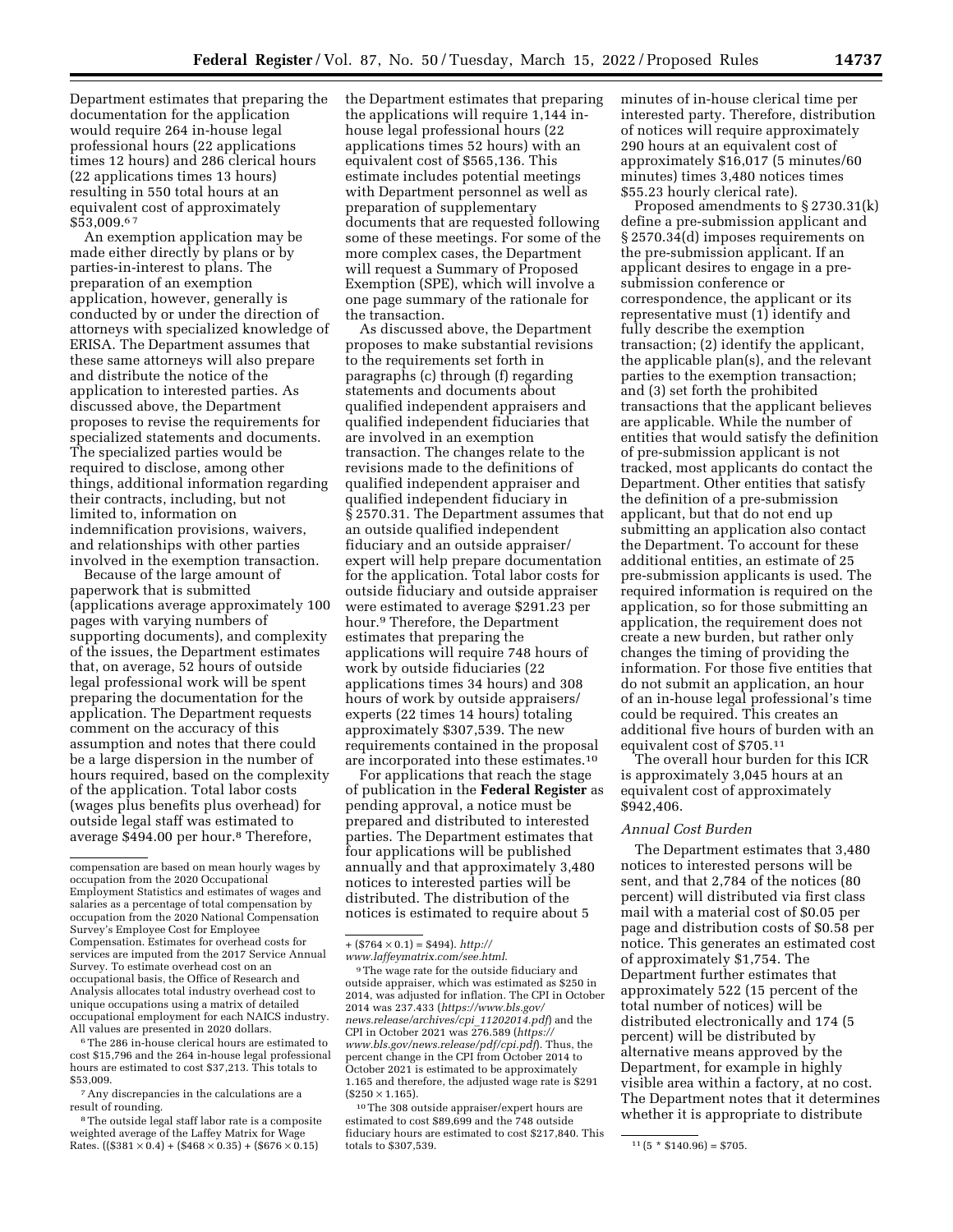notices by means other than mailing on a case-by-case basis and only will allow a method to be used that ensures actual receipt based on the demographics of the class of interested persons.

The Departments estimates that SPEs will be requested with respect to approximately three submissions (15 percent of the 22 submissions) per year, and that the SPEs with be sent with the notices. Based on an average plan size of 696 participants per plan, this results in the distribution of approximately 2,297 SPEs, of which approximately 1,837 (80 percent) will be mailed. The material cost associated with mailing the 1,837 SPEs at \$.05 per page is approximately \$92. Therefore, the total cost burden for distribution of the notices and SPEs is estimated to be approximately \$1,846 (\$1,754 for the notices + \$92 for the cost of including the SPEs).

Overall, the cost burden associated with this ICR is approximately \$1,846.

The paperwork burden estimates are summarized as follows:

*Agency:* Employee Benefits Security Administration, Department of Labor. *Title:* Employee Retirement Income

Security Act of 1974 Section 408(a) Prohibited Transaction Provisions Exemption Application Procedure.

*OMB Control Number:* 1210–0060.

*Affected Public:* Businesses or other for-profits.

*Type of Review:* Revision.

*Estimated Number of Respondents:*  22.

*Estimated Number of Annual Responses:* 5,799.

*Frequency of Response:* Annual or as needed.

*Estimated Total Annual Burden Hours:* 3,045 hours.

*Estimated Total Annual Burden Cost:*  \$1,846.

# *Regulatory Flexibility Act*

The Regulatory Flexibility Act (5 U.S.C. 601 *et seq.*) (RFA) imposes certain requirements with respect to Federal rules that are subject to the notice and comment requirements of section 553(b) of the Administrative Procedure Act (5 U.S.C. 551 *et seq.*) and which are likely to have a significant economic impact on a substantial number of small entities. Unless the head of an agency certifies that a proposed rule is not likely to have a significant economic impact on a substantial number of small entities, section 603 of the RFA requires that the agency present an initial regulatory flexibility analysis at the time of the publication of the notice of proposed

rulemaking describing the impact of the rule on small entities and seeking public comment on such impact.

For purposes of the RFA, the Department continues to consider a small entity to be an employee benefit plan with fewer than 100 participants.12 Further, while some large employers may have small plans, in general small employers maintain most small plans. Thus, the Department believes that assessing the impact of this proposed rule on small plans is an appropriate substitute for evaluating the effect on small entities. The definition of small entity considered appropriate for this purpose differs, however, from a definition of small business that is based on size standards promulgated by the Small Business Administration (SBA) (13 CFR 121.201) pursuant to the Small Business Act (15 U.S.C. 631 *et seq.*). The Department therefore requests comments on the appropriateness of the size standard used in evaluating the impact of this proposed rule on small entities.

By this standard, the Department estimates that nearly half the requests for exemptions would be from small plans. Thus, of the approximately 639,751 ERISA-covered small plans, the Department estimates that 20 small plans (.0031% of small plans) file prohibited transaction exemption applications each year. The Department does not consider this to be a substantial number of small entities. Therefore, based on the foregoing, pursuant to section 605(b) of RFA, the Assistant Secretary of the Employee Benefits Security Administration hereby certifies that the proposed rule, if promulgated, will not have a significant economic impact on a substantial number of small entities. The Department invites comments on this certification and the potential impact of the rule on small entities.

### *Congressional Review Act*

The proposed rule being issued here will, when finalized, be subject to the provisions of the Congressional Review Act provisions of the Small Business Regulatory Enforcement Fairness Act of

1996 (5 U.S.C. 801 *et seq.*) and will be transmitted to Congress and the Comptroller General for review.

### *Unfunded Mandates Reform Act*

For purposes of the Unfunded Mandates Reform Act of 1995 (Pub. L. 104–4), the proposed rule does not include any Federal mandate that may result in expenditures by State, local, or tribal governments, or impose an annual burden exceeding \$100 million or more, adjusted for inflation, on the private sector.

# *Federalism Statement*

Executive Order 13132 (August 4, 1999) outlines fundamental principles of federalism and requires Federal agencies to adhere to specific criteria in the process of their formulation and implementation of policies that have substantial direct effects on the States, or the relationship between the National Government and the States, or on the distribution of power and responsibilities among the various levels of government. This proposed rule does not have federalism implications, because it has no substantial direct effect on the States, on the relationship between the National Government and the States, or on the distribution of power and responsibilities among the various levels of government. ERISA section 514 provides, with certain exceptions specifically enumerated, that the provisions of Titles I and IV of ERISA supersede any and all laws of the States as they relate to any employee benefit plan covered under ERISA. The requirements implemented in the rule do not alter the fundamental provisions of the statute with respect to employee benefit plans, and as such would have no implications for the States or the relationship or distribution of power between the National Government and the States.

## **List of Subjects in 29 CFR Part 2570**

Administrative practice and procedure, Employee benefit plans, Employee Retirement Income Security Act, Federal Employees' Retirement System Act, Exemptions, Fiduciaries, Party in interest, Pensions, Prohibited transactions, Trusts and trustees.

For the reasons set forth in the preamble, the Department proposes to amend subchapter G, part 2570 of chapter XXV of title 29 of the Code of Federal Regulations as follows:

<sup>12</sup>The basis for this definition is found in ERISA section 104(a)(2), which permits the Secretary to prescribe simplified annual reports for pension plans that cover fewer than 100 participants. Pursuant to the authority of ERISA section 104(a)(3), the Department has previously issued at 29 CFR 2520.104–20, 2520.104–21, 2520.104–41, 2520.104–46 and 2520.104b–10 certain simplified reporting provisions and limited exemptions from reporting and disclosure requirements for small plans, including unfunded or insured welfare plans covering fewer than 100 participants and satisfying certain other requirements.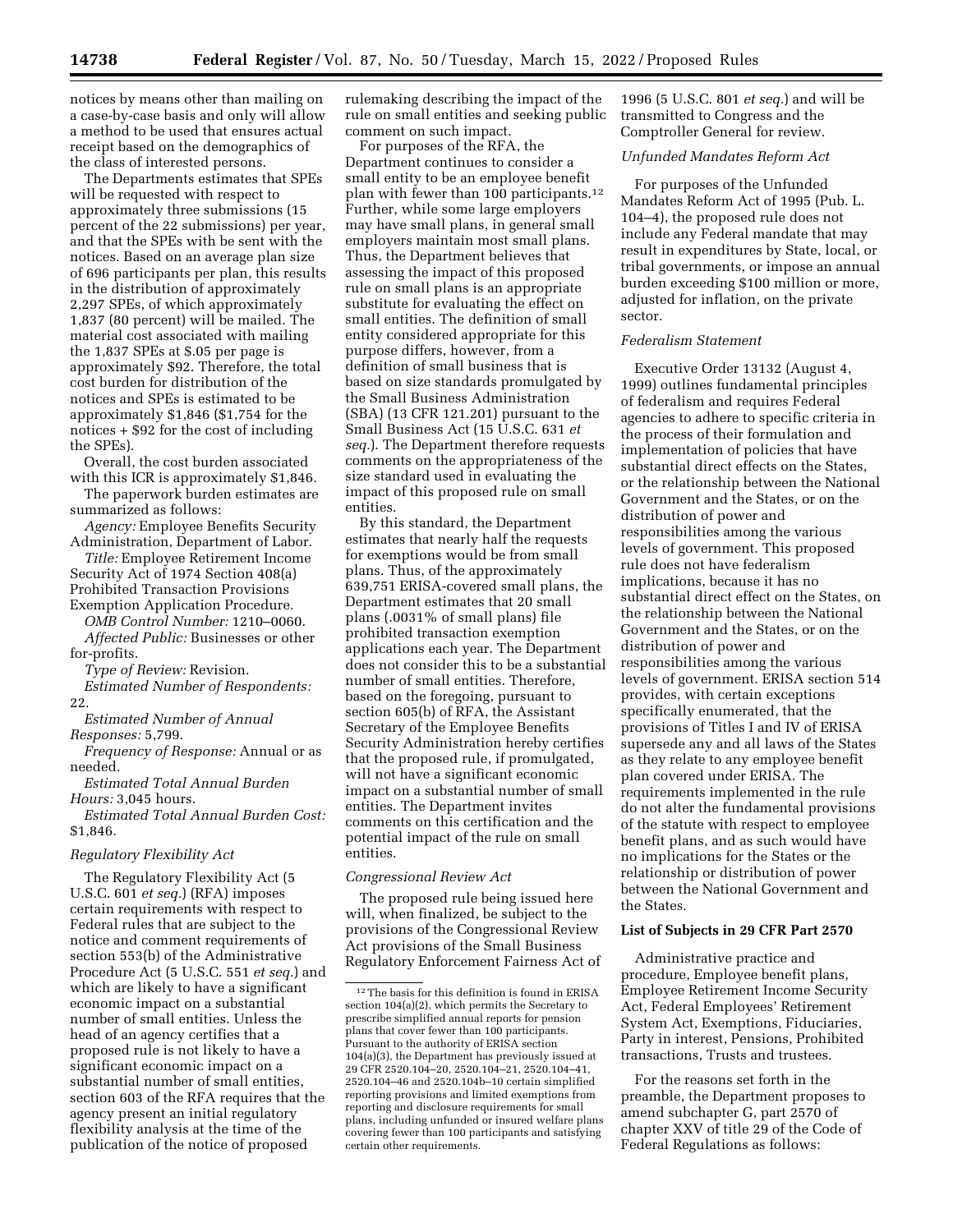## **PART 2570—PROCEDURAL REGULATIONS UNDER THE EMPLOYEE RETIREMENT INCOME SECURITY ACT**

■ 1. The authority citation for part 2570 continues to read as follows:

**Authority:** 5 U.S.C. 8477; 29 U.S.C. 1002(40), 1021, 1108, 1132, and 1135; sec. 102, Reorganization Plan No. 4 of 1978, 5 U.S.C. App at 672 (2006); Secretary of Labor's Order 3–2010, 75 FR 55354 (September 10, 2010).

Subpart I is also issued under 29 U.S.C.  $1132(c)(8)$ .

■ 2. Revise subpart B to read as follows:

#### **Subpart B—Procedures Governing the Filing and Processing of Prohibited Transaction Exemption Applications**

Sec.

- 2570.30 Scope of this subpart.
- Definitions.
- 2570.32 Persons who may apply for exemptions and the administrative record.
- 2570.33 Applications the Department will not ordinarily consider.
- 2570.34 Information to be included in every exemption application.
- 2570.35 Information to be included in applications for individual exemptions only.
- 2570.36 Where to file an application.
- 2570.37 Duty to amend and supplement exemption applications.<br>2570.38 Tentative denial le
- Tentative denial letters.
- 2570.39 Opportunities to submit additional information.
- 2570.40 Conferences.
- 2570.41 Final denial letters.
- 2570.42 Notice of proposed exemption. 2570.43 Notification of interested persons
- by applicant. 2570.44 Withdrawal of exemption applications.
- 2570.45 Requests for reconsideration.
- 2570.46 Hearings in opposition to exemptions from restrictions on fiduciary self-dealing and conflicts of interest<br>2570.47 Of
- 2570.47 Other hearings.<br>2570.48 Decision to gray
- Decision to grant exemptions.
- 2570.49 Limits on the effect of exemptions.
- 2570.50 Revocation or modification of exemptions.
- 2570.51 Public inspection and copies.
- 2570.52 Effective date.

# **Subpart B—Procedures Governing the Filing and Processing of Prohibited Transaction Exemption Applications**

# **§ 2570.30 Scope of this subpart.**

(a) The rules of procedure set forth in this subpart apply to applications for prohibited transaction exemptions issued by the Department under the authority of:

(1) Section 408(a) of the Employee Retirement Income Security Act of 1974 (ERISA);

 $(2)$  Section 4975 $(c)(2)$  of the Internal Revenue Code of 1986 (the Code); or

**Note 1 to paragraph (a)(2).** See H.R. Rep. No. 1280, 93d Cong., 2d Sess. 310 (1974), and also section 102 of Presidential Reorganization Plan No. 4 of 1978 (3 CFR, 1978 Comp., p. 332, reprinted in 5 U.S.C. app. at 672 (2006), and in 92 Stat. 3790 (1978)), effective December 31, 1978, which generally transferred the authority of the Secretary of the Treasury to issue administrative exemptions under section 4975(c)(2) of the Code to the Department.

(3) The Federal Employees' Retirement System Act of 1986 (FERSA) (5 U.S.C. 8477(c)(3)).

(b) Under the rules of procedure in this subpart, the Department may conditionally or unconditionally exempt any fiduciary or transaction, or class of fiduciaries or transactions, from all or part of the restrictions imposed by ERISA section 406 and the corresponding restrictions of the Code and FERSA. While administrative exemptions granted under the rules in this subpart are ordinarily prospective in nature, it is possible that an applicant may obtain retroactive relief for past prohibited transactions if, among other things, the Department determines that appropriate safeguards were in place at the time the transaction was consummated, and no plan participants or beneficiaries were harmed by the transaction.

(c) The rules in this subpart govern the filing and processing of applications for both individual and class exemptions that the Department may propose and grant pursuant to the authorities cited in paragraph (a) of this section. The Department may also propose and grant exemptions on its own motion, in which case the procedures relating to publication of notices, hearings, evaluation, and public inspection of the administrative record, and modification or revocation of previously granted exemptions will apply.

(d) The issuance of an administrative exemption by the Department under the procedural rules in this subpart does not relieve a fiduciary or other party in interest or disqualified person with respect to a plan from the obligation to comply with certain other provisions of ERISA, the Code, or FERSA, including any prohibited transaction provisions to which the exemption does not apply, and the general fiduciary responsibility provisions of ERISA, if applicable, which require, among other things, that a fiduciary discharge his or her duties respecting the plan solely in the interests of the participants and beneficiaries of the plan and in a prudent fashion; nor does it affect the requirement of Code section 401(a) that the plan must operate for the exclusive

benefit of the employees of the employer maintaining the plan and their beneficiaries.

(e) The Department will not propose or issue exemptions upon oral request alone, nor will the Department grant exemptions orally. An applicant for an administrative exemption may request and receive oral feedback from Department employees in preparing an exemption application, which will not be binding on the Department in its processing of an exemption application or in its examination or audit of a plan. Such feedback will become part of the administrative record as set forth in § 2570.32(c).

(f) The Department will generally treat any exemption application that is filed solely under ERISA section 408(a) or solely under Code section 4975(c)(2) as an exemption request filed under both ERISA section 408(a) and Code section  $4975(c)(2)$  if it relates to a plan that is subject to both ERISA and the Code and the transaction would be prohibited both by ERISA and the corresponding provisions of the Code.

(g) The Department's issuance of an administrative exemption is at its sole discretion based on the statutory criteria set forth in ERISA section 408(a) and Code section 4975(c)(2). The existence of previously issued administrative exemptions is not determinative of whether future exemption applications with the same or similar facts will be proposed, or whether a proposed exemption will contain the same conditions as a previously issued administrative exemption.

### **§ 2570.31 Definitions.**

For purposes of the procedures in this subpart, the following definitions apply:

(a) An *affiliate of a person* means— (1) Any person directly or indirectly through one or more intermediaries, controlling, controlled by, or under common control with the person. For purposes of this paragraph (a)(1), the term ''control'' means the power to exercise a controlling influence over the management or policies of a person other than an individual;

(2) Any officer, director, partner, employee, or relative (as defined in ERISA section 3(15)) of any such person; or

(3) Any corporation, partnership, trust, or unincorporated enterprise of which such person is an officer, director, partner, or five percent or more owner.

(b) A *class exemption* is an administrative exemption, granted under ERISA section 408(a), Code section 4975(c)(2), and/or 5 U.S.C.  $8477(c)(3)$ , which applies to any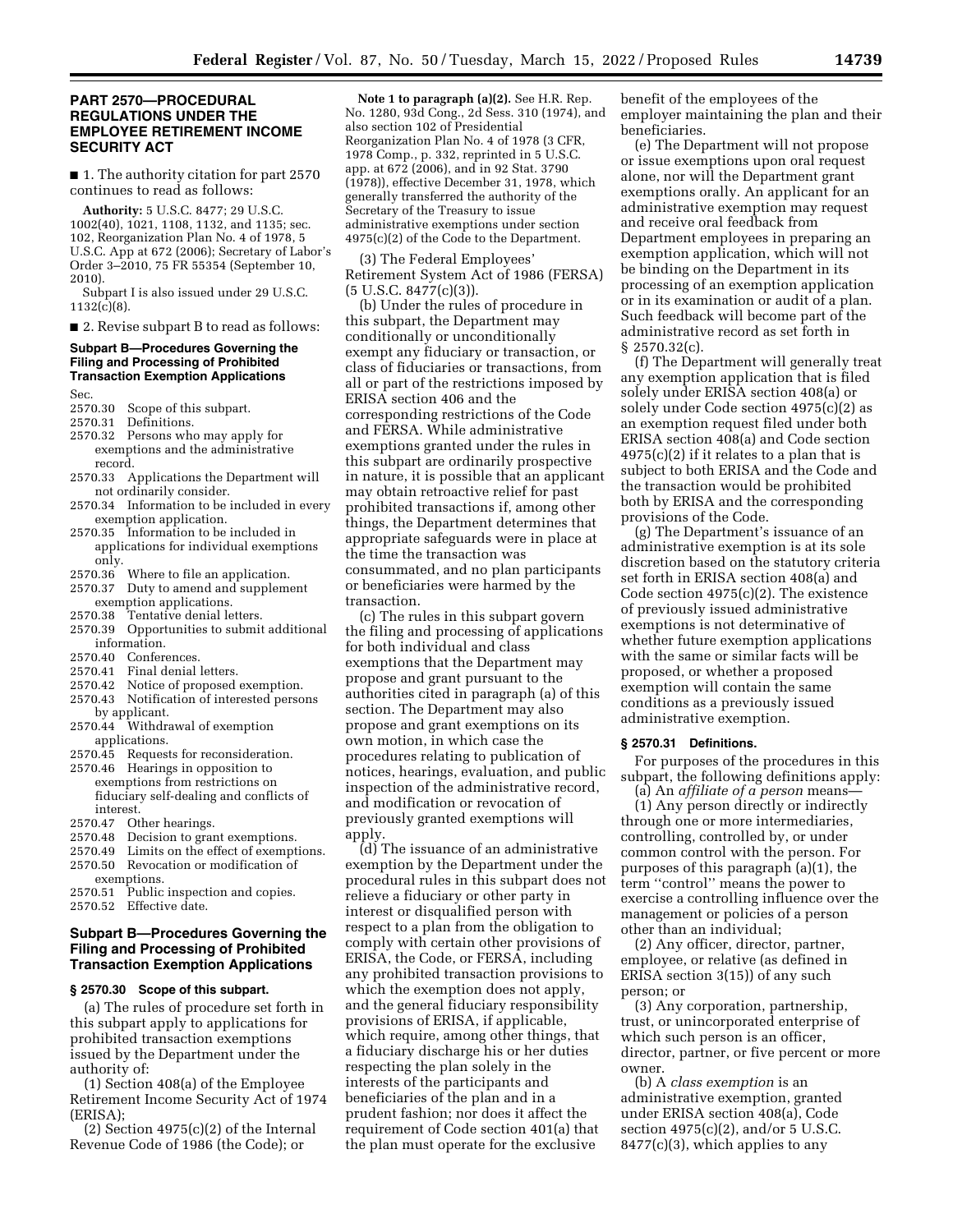transaction and party in interest within the class of transactions and parties in interest specified in the exemption when the conditions of the exemption are satisfied.

(c) *Department* means the U.S. Department of Labor and includes the Secretary of Labor or his or her delegate exercising authority with respect to prohibited transaction exemptions to which this subpart applies.

(d) *Exemption transaction* means the transaction or transactions for which an exemption is requested.

(e) An *individual exemption* is an administrative exemption, granted under ERISA section 408(a), Code section 4975(c)(2), and/or 5 U.S.C. 8477(c)(3), which applies only to the specific parties in interest and transactions named or otherwise defined in the exemption.

(f) A *party in interest* means a person described in ERISA section 3(14) or 5 U.S.C. 8477(a)(4) and includes a disqualified person, as defined in Code section 4975(e)(2).

(g) *Pooled fund* means an account or fund for the collective investment of the assets of two or more unrelated plans, including (but not limited to) a pooled separate account maintained by an insurance company and a common or collective trust fund maintained by a bank or similar financial institution.

(h) A *qualified appraisal report* is any appraisal report that:

(1) Is prepared solely on behalf of the plan by a qualified independent appraiser; and

(2) Satisfies all of the requirements set forth in § 2570.34(c)(4).

(i) A *qualified independent appraiser*  is any individual or entity with appropriate training, experience, and facilities to provide a qualified appraisal report on behalf of the plan regarding the particular asset or property appraised in the report, that is independent of and unrelated to:

(1) Any party involved in the exemption transaction (as defined in paragaph (l) of this section); and

(2) The qualified independent fiduciary, if one is present with respect to the exemption transaction; in general, the determination as to the independence of the appraiser is made by the Department on the basis of all relevant facts and circumstances. In making this determination, the Department will take into account the amount of the appraiser's revenues and projected revenues for the current Federal income tax year (including amounts received for preparing the appraisal report) that will be derived from parties involved in the exemption transaction relative to the appraiser's

revenues from all sources for the appraiser's prior Federal income tax year and the appraiser's projected revenue for the current Federal income tax year as well as the appraiser's related business interests. An appraiser will not be treated as independent if the revenues it receives or is projected to receive, within the current Federal income tax year, from parties involved in the exemption transaction are more than two percent of such appraiser's annual revenues from all sources based upon either its prior Federal income tax year or the appraiser's projected revenues for the current Federal income tax year, unless, in its sole discretion, the Department determines otherwise.

(j) A *qualified independent fiduciary*  is any individual or entity with appropriate training, experience, and facilities to act on behalf of the plan regarding the exemption transaction in accordance with the fiduciary duties and responsibilities prescribed by ERISA, that is independent of and unrelated to: Any party involved in the exemption transaction (as defined in paragraph (l) of this section) and any other party involved in the development of the exemption request. In general, the determination as to the independence of a fiduciary will be made by the Department on the basis of all relevant facts and circumstances. Among other things, the Department will consider whether the fiduciary has an interest in the subject transaction or future transactions of the same nature or type. In making this determination, the Department will also take into account, among other things, the amount of both the fiduciary's revenues and projected revenues for the current Federal income tax year (including amounts received for preparing fiduciary reports) that will be derived from parties involved in the exemption transaction relative to the fiduciary's revenues from all sources for the prior Federal income tax year or the fiduciary's projected revenues from all sources for the current Federal income tax year. A fiduciary will not be treated as independent if the revenues it receives or is projected to receive, within the current Federal income tax year, from parties (and their affiliates) involved in the exemption transaction are more than two percent of either the fiduciary's annual revenues from all sources based upon its prior Federal income tax year or the fiduciary's projected revenue for the current Federal income tax year, unless, in its sole discretion, the Department determines otherwise.

(k) A *pre-submission applicant* is a party that contacts the Department, either orally or in writing, to inquire

whether a party with a particular fact pattern would need to submit an exemption application and, if so, what conditions and relief would be applicable. A party that contacts the Department to inquire broadly, without reference to a specific fact pattern, about prohibited transaction exemptions is not a pre-submission applicant.

(l) A *party involved in the exemption transaction* includes:

(1) A party in interest (as defined in paragraph (f) of this section);

(2) Any party that is engaged in the exemption transaction or an affiliate of the party that is engaged in the exemption transaction; and

(3) Any party providing services to either the plan or a party described in paragraph (1)(1) or (2) of this section with respect to the exemption transaction or its affiliates.

### **§ 2570.32 Persons who may apply for exemptions and the administrative record.**

(a) The persons who may apply for exemptions are as follows:

(1) Any party in interest to a plan who is or may be a party to the exemption transaction;

(2) Any plan which is a party to the exemption transaction; or

(3) In the case of an application for an exemption covering a class of parties in interest or a class of transactions, in addition to any person described in paragraphs (a)(1) and (2) of this section, an association or organization representing parties in interest who may be parties to the exemption transaction.

(b) An application by or for a person described in paragraph (a) of this section may be submitted by the applicant or by an authorized representative. An application submitted by an authorized representative of the applicant must include proof of authority in the form of:

(1) A power of attorney; or (2) A written certification from the applicant that the representative is authorized to file the application.

(c) If the authorized representative of an applicant submits an application for an exemption to the Department together with proof of authority to file the application as required by paragraph (b) of this section, the Department will direct all correspondence and inquiries concerning the application to the representative unless requested to do otherwise by the applicant.

(d)(1) The administrative record is open for public inspection, pursuant to § 2570.51(a), from the date an applicant or pre-submission applicant provides any information or documentation to the Office of Exemption Determinations.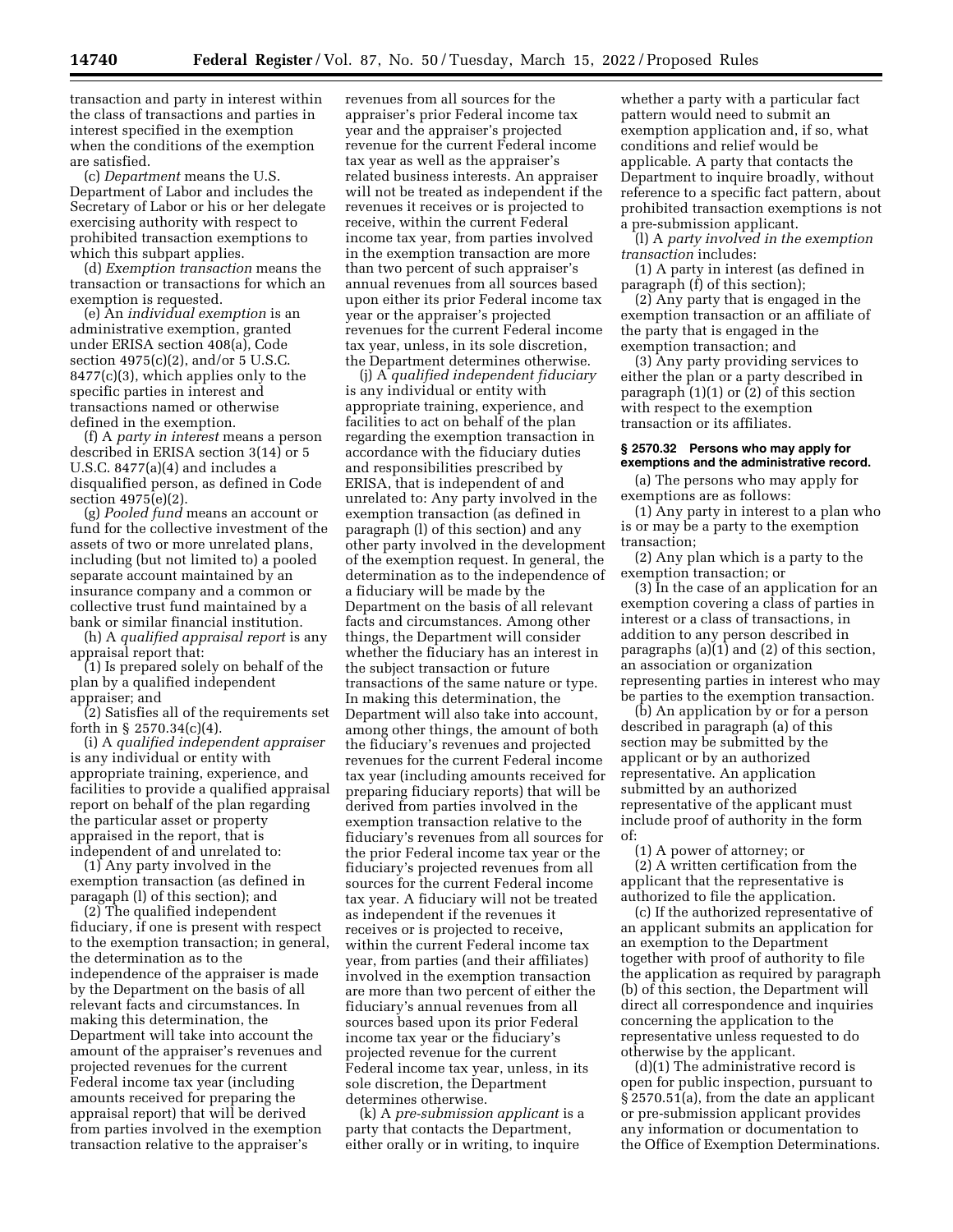(2) The administrative record includes, but is not limited to: Any documents submitted to, and accepted by, the Department before the initial application, whether provided in writing by the applicant or presubmission applicant or as notes taken at a pre-submission conference; the initial exemption application and any modifications or supplements to the application; all correspondence with the applicant or pre-submission applicant, whether before or after the applicant's submission of the exemption application; and any supporting information provided by the applicant or pre-submission applicant, whether provided orally or in writing (as well as any comments and testimony received by the Department in connection with an application).

(3) If documents are required to be provided in writing, by either the applicant or the Department, the documents may be provided either by mail or electronically, unless otherwise indicated by the Department at its sole discretion.

#### **§ 2570.33 Applications the Department will not ordinarily consider.**

(a) The Department ordinarily will not consider:

(1) An application that fails to include all the information required by §§ 2570.34 and 2570.35 (or fails to include current information) or otherwise fails to conform to the requirements in this subpart; or

(2) An application involving a transaction or transactions which are the subject of an investigation for possible violations of ERISA, the Code, FERSA, or any other Federal or state law; or an application involving a party in interest who is the subject of such an investigation or who is a defendant in an action by the Department, the Internal Revenue Service, or any other regulatory entity to enforce ERISA, the Code, FERSA, or any other Federal or state laws.

(b) An application for an individual exemption relating to a specific transaction or transactions ordinarily will not be considered if the Department has under consideration a class exemption relating to the same type of transaction or transactions. Notwithstanding the foregoing, the Department may consider such an application if the issuance of the final class exemption may not be imminent, and the Department determines that time constraints necessitate consideration of the transaction on an individual basis.

(c) If a party, excluding a Federal, state, or other governmental entity,

designates as confidential any information submitted in connection with its exemption request, the Department will not process the application unless and until the applicant withdraws its claim of confidentiality. By submitting an exemption application, an applicant consents to public disclosure, pursuant to § 2570.51, of the entire administrative record.

(d) The Department will not engage a pre-submission applicant or its representative, whether through written correspondence or a conference, if the pre-submission applicant does not:

(1) Identify and fully describe the exemption transaction;

(2) Identify the applicant, the applicable plan(s), and the relevant parties to the exemption transaction; and

(3) Set forth the prohibited transactions that the applicant believes are applicable.

### **§ 2570.34 Information to be included in every exemption application.**

(a) All applications for exemptions must contain the following information:

(1) The name(s), address(es), phone number(s), and email address(es) of the applicant(s);

(2) A detailed description of the exemption transaction, including the identification of all the parties involved in the exemption transaction, a description of any larger integrated transaction of which the exemption transaction is a part, and a chronology of the events leading up to the transaction;

(3) The identity, address, phone number, and email address of any representatives for the affected plan(s) and parties in interest and what individuals or entities they represent;

(4) A description of:

(i) The reason(s) for engaging in the exemption transaction;

(ii) Any material benefit that may be received by a party involved in the exemption transaction as a result of the subject transaction (including the avoidance of any materially adverse outcome by a party as a result of engaging in the exemption transaction); and

(iii) The costs and benefits of the exemption transaction to the affected plan(s), participants, and beneficiaries, including quantification of those costs and benefits to the extent possible;

(5) A detailed description of the alternatives to the exemption transaction that did not involve a prohibited transaction and why those alternatives were not pursued;

(6) The prohibited transaction provisions from which exemptive relief is requested and the reason why the exemption transaction would violate each such provision;

(7) A description of each conflict of interest or potential instance of selfdealing that would be permitted if the exemption is granted;

(8) Whether the exemption transaction is or has been the subject of an investigation or enforcement action by the Department, the Internal Revenue Service, or any other regulatory authority; and

(9) The hardship or economic loss, if any, which would result to the person or persons on behalf of whom the exemption is sought, to affected plans, and to their participants and beneficiaries from denial of the exemption.

(10) With respect to the exemption transaction's definition of affiliate, if applicable, either a statement that the definition of affiliate set forth in § 2570.31(a) is applicable or a statement setting forth why a different affiliate definition should be applied.

(b) All applications for exemption must also contain the following:

(1) A statement explaining why the requested exemption would meet the requirements of ERISA section 408(a) by being—

(i) Administratively feasible for the Department;

(ii) In the interests of affected plans and their participants and beneficiaries; and

(iii) Protective of the rights of participants and beneficiaries of affected plans.

(2) A statement that the exemption transaction either:

(i)(A) Will be in the best interest of the plan and its participants and beneficiaries;

(B) That all compensation received, directly or indirectly, by a party involved in the exemption transaction does not exceed reasonable compensation within the meaning of ERISA section 408(b)(2) and Code section 4975(d)(2); and

(C) That all of the statements to the Department, the plan, or, if applicable, the qualified independent fiduciary or qualified independent appraiser about the exemption transaction and other relevant matters are not, at the time the statements are made, materially misleading; or

(ii) Why the exemption standards in paragrpahs (b)(2)(i)(A) through (C) of this section should not be applicable to the exemption transaction.

(iii) For purposes of this paragraph (b)(2), an exemption transaction is in the best interest of a plan if the plan fiduciary causing the plan to enter into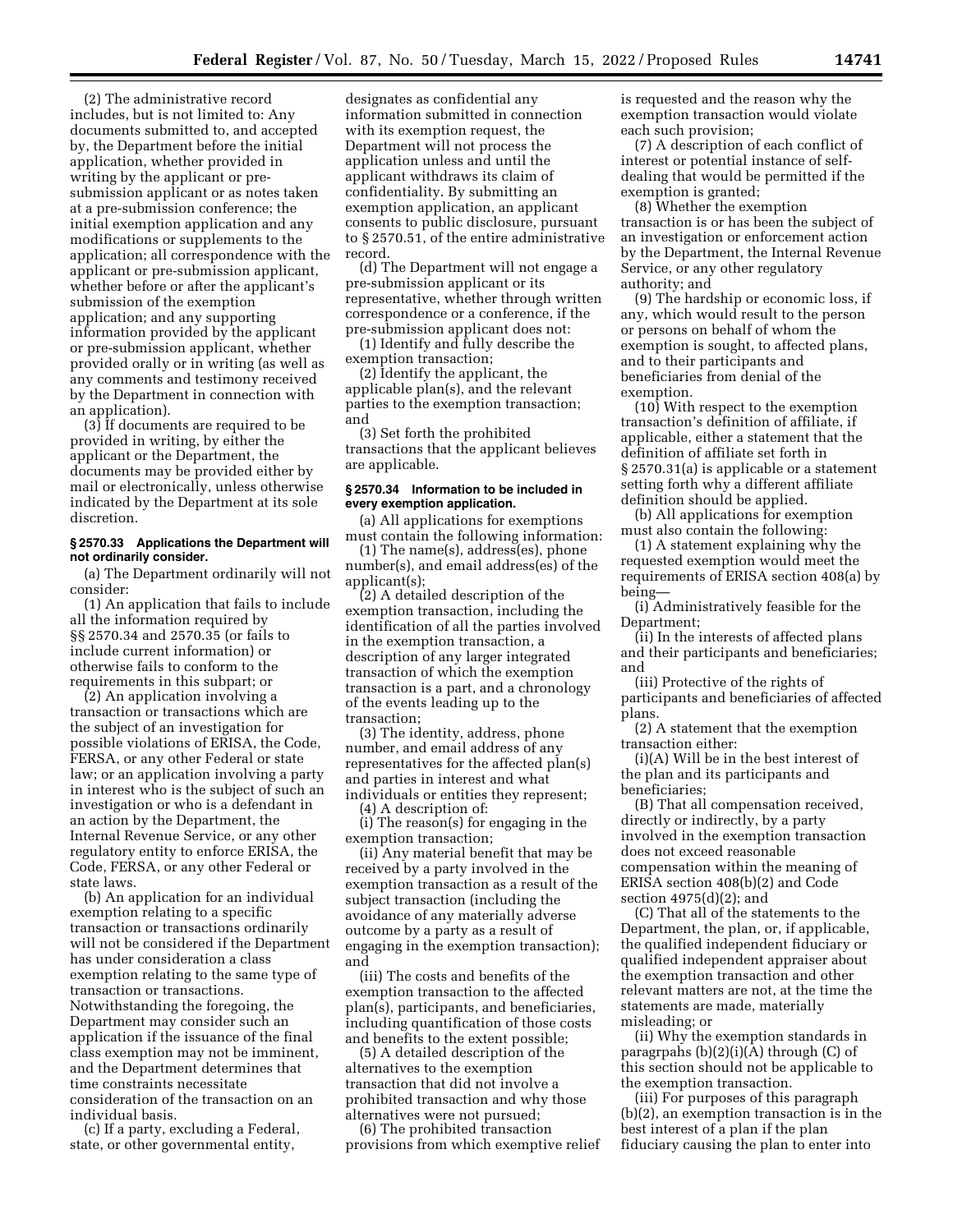the transaction determines, with the care, skill, prudence, and diligence under the circumstances then prevailing, that a prudent person acting in a like capacity and familiar with such matters would, in the conduct of an enterprise of a like character and with like aims, enter into the exemption transaction based on the circumstances and needs of the plan. Such fiduciary shall not place the financial or other interests of itself, a party to the exemption transaction, or any affiliate ahead of the interests of the plan, or subordinate the plan's interests to any party or affiliate.

(3) With respect to the notification of interested persons required by § 2570.43:

(i) A description of the interested persons to whom the applicant intends to provide notice;

(ii) The manner in which the applicant will provide such notice; and

(iii) An estimate of the time the applicant will need to furnish notice to all interested persons following publication of a notice of the proposed exemption in the **Federal Register**.

(4) If any party to the exemption transaction has requested either an advisory opinion from the Department or any similar opinion or guidance from another Federal, state, or regulatory body with respect to any issue relating to the exemption transaction—

(i) A copy of the opinion, letter, or similar document concluding the Department's or other entity's action on the request; or

(ii) If the Department or other entity has not yet concluded its action on the request:

(A) A copy of the request or the date on which it was submitted and, solely with respect to an advisory opinion request to the Department, the Department's correspondence control number as indicated in the acknowledgment letter; and

(B) An explanation of the effect of the issuance of an advisory opinion by the Department or similar opinion or guidance from another Federal, state, or regulatory body would have upon the exemption transaction.

(5) If the application is to be signed by anyone other than the party in interest seeking exemptive relief on his or her own behalf, a statement which—

(i) Identifies the individual signing the application and his or her position or title; and

(ii) Explains briefly the basis of his or her familiarity with the matters discussed in the application.

(6)(i) A declaration in the following form:

Under penalty of perjury, I declare that I am familiar with the matters discussed in this application and, to the best of my knowledge and belief, the representations made in this application are true and correct.

(ii) This declaration must be dated and signed by:

(A) The applicant, in its individual capacity, in the case of an individual party in interest seeking exemptive relief on his or her own behalf;

(B) A corporate officer or partner where the applicant is a corporation or partnership;

(C) A designated officer or official where the applicant is an association, organization or other unincorporated enterprise; or

(D) The plan fiduciary that has the authority, responsibility, and control with respect to the exemption transaction where the applicant is a plan.

(c) Statements and documents from a qualified independent appraiser, auditor, or accountant acting solely on behalf of the plan, such as appraisal reports, analyses of market conditions, audits, or financial documents submitted to support an application for exemption must be accompanied by a statement of consent from such appraiser, auditor, or accountant acknowledging that the statement is being submitted to the Department as part of an application for exemption. Such statements by the qualified independent appraiser, auditor, or accountant must also contain the following written information:

(1) A signed and dated declaration under penalty of perjury that, to the best of the qualified independent appraiser's, auditor's, or accountant's knowledge and belief, all of the representations made in such statement are true and correct;

(2) A copy of the qualified independent appraiser's, auditor's, or accountant's engagement letter and, if applicable, contract with the plan describing the specific duties the appraiser, auditor, or accountant shall undertake. The letter or contract may not:

(i) Include any provision that provides for the direct or indirect indemnification or reimbursement of the independent appraiser, auditor, or accountant by the plan or another party for any failure to adhere to its contractual obligations or to Federal and state laws applicable to the appraiser's, auditor's, or accountant's work; or

(ii) Waive any rights, claims or remedies of the plan or its participants and beneficiaries under ERISA, the Code, or other Federal and state laws against the independent appraiser,

auditor, or accountant with respect to the exemption transaction;

(3) A summary of the qualified independent appraiser's, auditor's, or accountant's qualifications to serve in such capacity;

(4) A detailed description of any relationship that the qualified independent appraiser, auditor, or accountant has had or may have with the plan or any party involved in the exemption transaction, or with any party or its affiliates involved in the development of the exemption request that may influence the appraiser, auditor, or accountant, including a description of any past engagements with the appraiser, auditor, or accountant;

(5) A written appraisal report prepared by the qualified independent appraiser, acting solely on behalf of the plan, rather than, for example, on behalf of the plan sponsor, must satisfy the following requirements:

(i) The report must describe the method(s) used in determining the fair market value of the subject asset(s) and an explanation of why such method best reflects the fair market value of the asset(s);

(ii) The report must take into account any special benefit that a party involved in the exemption transaction may derive from control of the asset(s), such as from owning an adjacent parcel of real property or gaining voting control over a company; and

(iii) The report must be current and not more than one year old from the date of the transaction, and there must be a written update by the qualified independent appraiser affirming the accuracy of the appraisal as of the date of the transaction;

(6) If the subject of the appraisal report is real property, the qualified independent appraiser shall submit a written representation that he or she is a member of a professional organization of appraisers that can sanction its members for misconduct;

(7) If the subject of the appraisal report is an asset other than real property, the qualified independent appraiser shall submit a written representation describing the appraiser's prior experience in valuing assets of the same type; and

(8) The qualified independent appraiser shall submit a written representation disclosing the percentage of its current revenue that is derived from any party involved in the exemption transaction with respect to both the prior Federal income tax year and current Federal income tax year; in general, such percentage shall be computed with respect to the two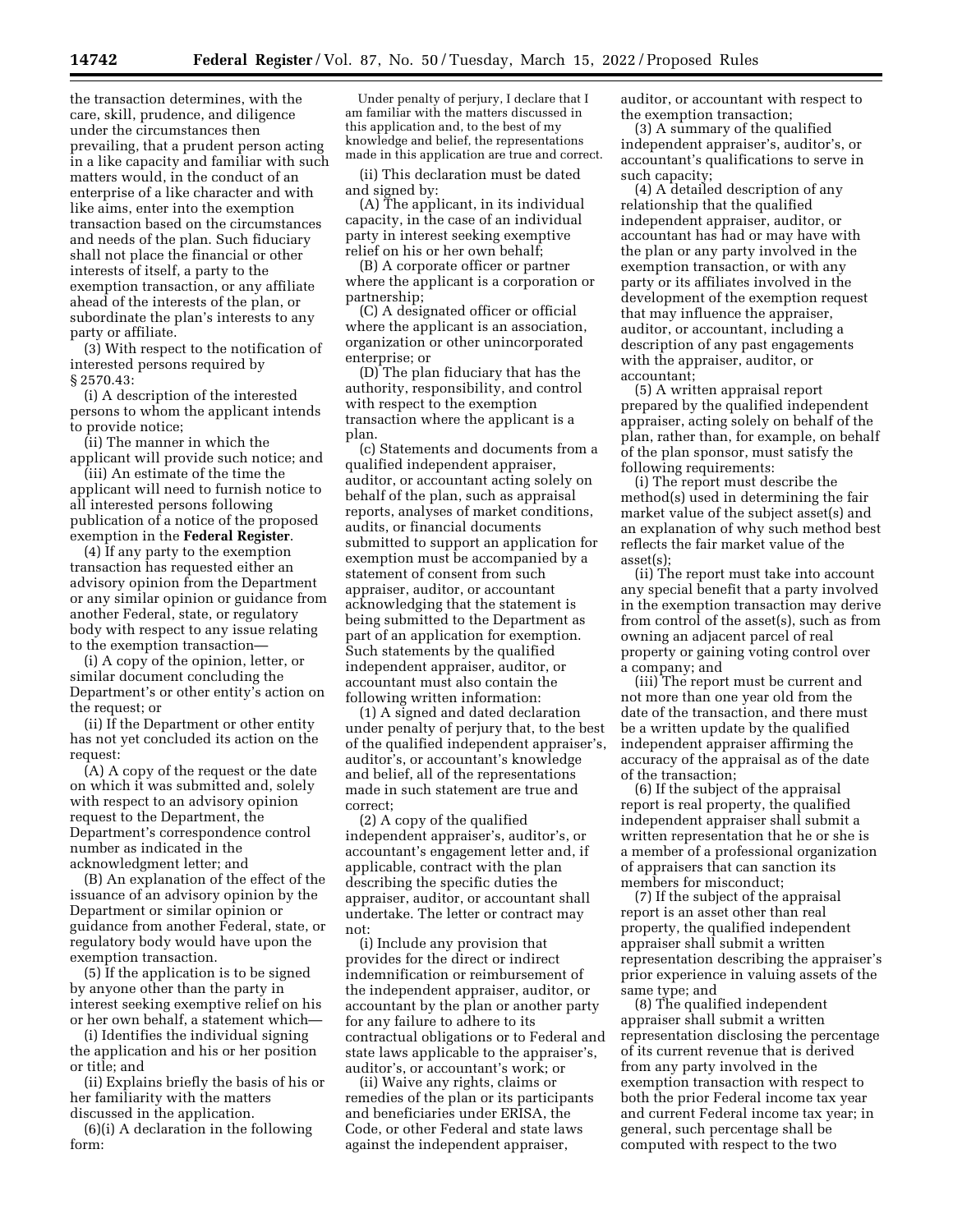separate disclosures by comparing, in fractional form:

(i) The amount of the appraiser's projected revenues from the current Federal income tax year (including amounts received from preparing the appraisal report) that will be derived from the parties involved in the exemption transaction (expressed as a numerator); and

(ii) The appraiser's revenues from all sources for the prior Federal income tax year (expressed as a denominator) or the appraiser's projected revenues from all sources for the current Federal income tax year (expressed as a denominator).

(d) For those exemption transactions requiring the retention of a qualified independent appraiser, the applicant must include:

(1) A statement describing the process by which the independent appraiser was selected, including the due diligence performed, the potential independent appraiser candidates reviewed, and the references contacted; and

(2) A statement that the independent appraiser has appropriate technical training and proficiency with respect to the specific details of the exemption transaction.

(e) For those exemption transactions requiring the retention of a qualified independent fiduciary to represent the interest of the plan, the applicant must include:

(1) A statement describing the process by which the independent fiduciary was selected, including the due diligence performed, the potential independent fiduciary candidates reviewed, and the references contacted; and

(2) A statement that the independent fiduciary has appropriate technical training and proficiency with respect to:

(i) ERISA and the Code; and (ii) The specific details of the

exemption transaction.

(f) For exemption transactions requiring the retention of a qualified independent fiduciary to represent the interests of the plan, a statement must be submitted by the independent fiduciary that contains the following written information:

(1) A signed and dated declaration under penalty of perjury that, to the best of the qualified independent fiduciary's knowledge and belief, all of the representations made in such statement are true and correct;

(2) A copy of the qualified independent fiduciary's engagement letter and, if applicable, contract with the plan describing the fiduciary's specific duties. The letter or contract may not:

(i) Contain any provisions that violates ERISA section 410;

(ii) Include any provision that provides for the direct or indirect indemnification or reimbursement of the independent fiduciary by the plan or other party for any failure to adhere to its contractual obligations or to state or Federal laws applicable to the independent fiduciary's work; or

(iii) Waive any rights, claims, or remedies of the plan under ERISA, state, or Federal law against the independent fiduciary with respect to the exemption transaction;

(3)(i) A statement that the independent fiduciary maintains fiduciary liability insurance in an amount that is sufficient to indemnify the plan for damages resulting from a breach by the independent fiduciary of either:

(A) ERISA, the Code, or any other Federal or state law; or

(B) Its contract or engagement letter. (ii) The insurance may not contain an exclusion for actions brought by the Secretary or any other Federal, state, or regulatory body; the plan; or plan participants or beneficiaries;

(4) An explanation of the bases for the conclusion that the fiduciary is a qualified independent fiduciary, which also must include a summary of that person's qualifications to serve in such capacity, as well as a description of any prior experience by that person or other demonstrated characteristics of the fiduciary (such as special areas of expertise) that render that person or entity suitable to perform its duties on behalf of the plan with respect to the exemption transaction;

(5) A detailed description of any relationship that the qualified independent fiduciary has had or may have with a party involved in the exemption transaction;

(6) An acknowledgement by the qualified independent fiduciary that it understands its duties and responsibilities under ERISA; is acting as a fiduciary of the plan with respect to the exemption transaction; has no material conflicts of interest with respect to the exemption transaction; and is not acting as an agent or representative of the plan sponsor;

(7) The qualified independent fiduciary's opinion on whether the exemption transaction would be in the interests of the plan and its participants and beneficiaries, protective of the rights of participants and beneficiaries of the plan, and in compliance with the standards set forth in paragraphs  $(b)(2)(i)(A)$  through  $(C)$  of this section, if applicable, along with a statement of the reasons on which the opinion is based;

(8) Where the exemption transaction is continuing in nature, a declaration by the qualified independent fiduciary that it is authorized to take all appropriate actions to safeguard the interests of the plan, and will, during the pendency of the transaction:

(i) Monitor the exemption transaction on behalf of the plan and its participants and beneficiaries on a continuing basis;

(ii) Ensure that the exemption transaction remains in the interests of the plan and its participants and beneficiaries and, if not, take any appropriate actions available under the particular circumstances; and

(iii) Enforce compliance with all conditions and obligations imposed on any party dealing with the plan with respect to the transaction;

(9) The qualified independent fiduciary shall submit a written representation disclosing the percentage of the independent fiduciary's current revenue that is derived from any party involved in the exemption transaction with respect to both the prior Federal income tax year and current Federal income tax year; in general, such percentage shall be computed with respect to the two disclosures by comparing in fractional form:

(i) The amount of the independent fiduciary's projected revenues from the current Federal income tax year that will be derived from the parties involved in the transaction (expressed as a numerator); and

(ii) The independent fiduciary's revenues from all sources (excluding fixed, non-discretionary retirement income) for the prior Federal income tax year (expressed as a denominator) and the independent fiduciary's projected revenue from all sources (excluding fixed, non-discretionary retirement income) for the current Federal income tax year (expressed as a denominator);

(10) A statement that the independent fiduciary has no conflicts of interest with respect to the exemption transaction that could affect the exercise of its best judgment as a fiduciary;

(11) Either:

(i) A statement that, within the last five years, the independent fiduciary has not been under investigation or examination by, and has not engaged in litigation, or a continuing controversy with, the Department, the Internal Revenue Service, the Justice Department, the Pension Benefit Guaranty Corporation, the Federal Retirement Thrift Investment Board, or any other Federal or state entity involving compliance with provisions of ERISA, the Code, FERSA, or other Federal or state law; or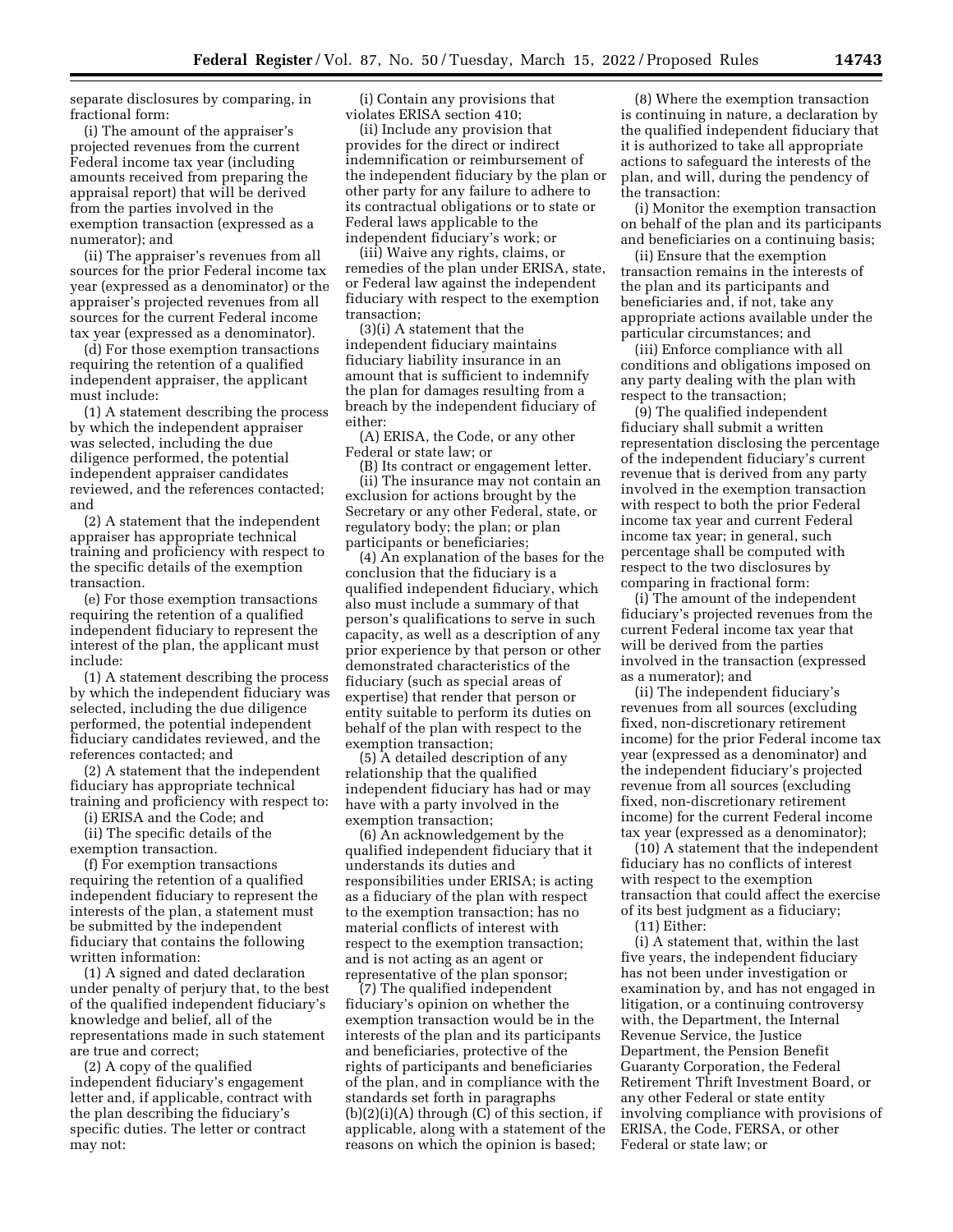(ii) A statement describing the applicable investigation, examination, litigation or controversy; and

(12)(i) Either a statement that, within the last 13 years, the independent fiduciary has not been either convicted or released from imprisonment, whichever is later, as a result of:

(A) Any felony involving abuse or misuse of such person's position or employment with an employee benefit plan or a labor organization; any felony arising out of the conduct of the business of a broker, dealer, investment adviser, bank, insurance company, or fiduciary; income tax evasion; any felony involving the larceny, theft, robbery, extortion, forgery, counterfeiting, fraudulent concealment, embezzlement, fraudulent conversion, or misappropriation of funds or securities; conspiracy or attempt to commit any such crimes or a crime of which any of the foregoing crimes is an element; or any crime described in ERISA section 411; or

(B) Convicted by a foreign court of competent jurisdiction or released from imprisonment, whichever is later, as a result of any crime, however denominated by the laws of the relevant foreign government, that is substantially equivalent to an offense described in:

(*1*) And a description of the circumstances of any such conviction; or

(*2*) A statement describing a conviction or release from imprisonment described in paragraph  $(f)(12)(i)(A)$  of this section or this paragrpah  $(f)(12)(i)(B)$ .

(ii) For purposes of this paragraph (f), a person shall be deemed to have been ''convicted'' from the date of the judgment of the trial court, regardless of whether that judgment remains under appeal; and regardless of whether the foreign jurisdiction considers a trial court judgment final while under appeal.

(g) Statements, as applicable, from other third-party experts, including but not limited to economists or market specialists, submitted on behalf of the plan to support an exemption application must be accompanied by a statement of consent from such expert acknowledging that the statement prepared on behalf of the plan is being submitted to the Department as part of an exemption application. Such statements must also contain the following written information:

(1) A copy of the expert's engagement letter and, if applicable, contract with the plan describing the specific duties the expert will undertake;

(2) A summary of the expert's qualifications to serve in such capacity; and

(3) A detailed description of any relationship that the expert has had or may have with any party involved in the exemption transaction that may influence the actions of the expert.

(h) An application for exemption may also include a draft of the requested exemption which describes the transaction and parties in interest for which exemptive relief is sought and the specific conditions under which the exemption would apply.

#### **§ 2570.35 Information to be included in applications for individual exemptions only.**

(a) Except as provided in paragraph (c) of this section, every application for an individual exemption must include, in addition to the information specified in § 2570.34, the following information:

(1) The name, address, email address, telephone number, and type of plan or plans to which the requested exemption applies;

(2) The Employer Identification Number (EIN) and the plan number (PN) used by such plan or plans in all reporting and disclosure required by the Department (individuals should not submit Social Security numbers);

(3) Whether any plan or trust affected by the requested exemption has ever been found by the Department, the Internal Revenue Service, or by a court to have violated the exclusive benefit rule of Code section 401(a), Code section 4975(c)(1), ERISA sections 406 or 407(a), or 5 U.S.C. 8477(c)(3), including a description of the circumstances surrounding such violation;

(4) Whether any relief under ERISA section 408(a), Code section 4975(c)(2), or 5 U.S.C. 8477(c)(3) has been requested by, or provided to, the applicant or any of the parties involved in the exemption transaction and, if so, the exemption application number or the prohibited transaction exemption number;

(5) Whether the applicant or any of the parties involved in the exemption transaction are currently, or have been within the last five years, defendants in any lawsuits or criminal actions concerning their conduct as a fiduciary or party in interest with respect to any plan (other than lawsuits with respect to a routine claim for benefits), and a description of the circumstances of the lawsuits or criminal actions;

(6)(i) Whether the applicant (including any person described in  $§ 2570.34(b)(6)(ii)$  or any of the parties involved in the exemption transaction has, within the last 13 years, been either

convicted or released from imprisonment, whichever is later, as a result of:

(A) Any felony involving abuse or misuse of such person's position or employment with an employee benefit plan or a labor organization; any felony arising out of the conduct of the business of a broker, dealer, investment adviser, bank, insurance company, or fiduciary; income tax evasion; any felony involving the larceny, theft, robbery, extortion, forgery, counterfeiting, fraudulent concealment, embezzlement, fraudulent conversion, or misappropriation of funds or securities; conspiracy or attempt to commit any such crimes or a crime of which any of the foregoing crimes is an element; or any crime described in ERISA section 411; or

(B) Convicted by a foreign court of competent jurisdiction or released from imprisonment, whichever is later, as a result of any crime, however denominated by the laws of the relevant foreign government, that is substantially equivalent to an offense described in paragraph (a)(6)(i)(A) of this section and a description of the circumstances of any such conviction in paragraph  $(a)(6)(i)(A)$  of this section or this paragraph  $(a)(6)(i)(B)$ 

(ii) For purposes of this paragraph (a), a person shall be deemed to have been ''convicted'' from the date of the judgment of the trial court, regardless of whether that judgment remains under appeal and regardless of whether the foreign jurisdiction considers a trial court judgment final while under appeal;

(7) Whether, within the last five years, any plan affected by the exemption transaction, or any party involved in the exemption transaction, has been under investigation or examination by, or has been engaged in litigation or a continuing controversy with, the Department, the Internal Revenue Service, the Justice Department, the Pension Benefit Guaranty Corporation, the Federal Retirement Thrift Investment Board, or any other regulatory body involving compliance with provisions of ERISA, the Code, FERSA, or any other Federal or state law. If so, the applicant must provide a brief statement describing the investigation, examination, litigation or controversy. The Department reserves the right to require the production of additional information or documentation concerning any of the above matters. In this regard, a denial of the exemption application will result from a failure to provide additional information requested by the Department;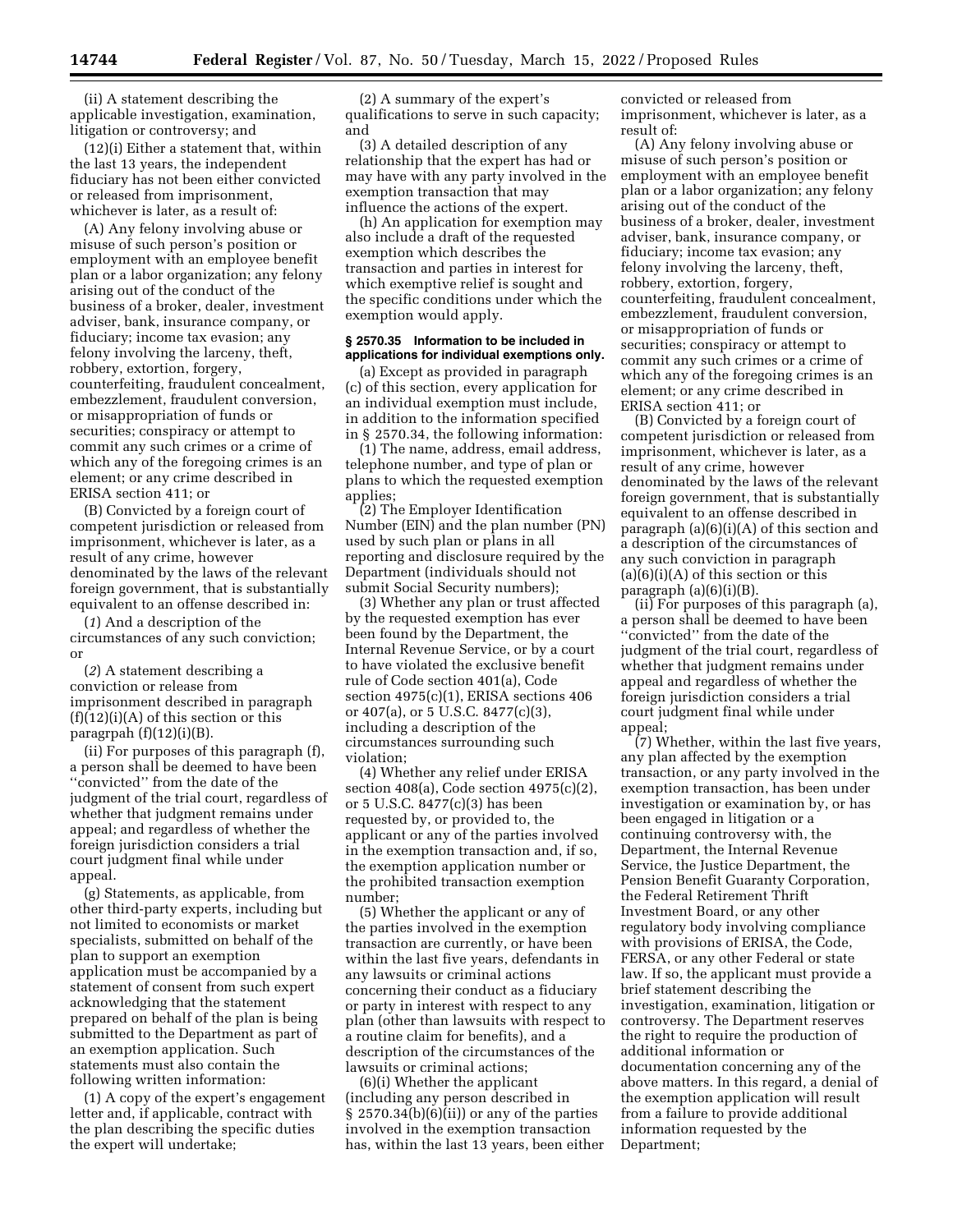(8) Whether any plan affected by the requested exemption has experienced a reportable event under ERISA section 4043, and, if so, a description of the circumstances of any such reportable event;

(9) Whether a notice of intent to terminate has been filed under ERISA section 4041 respecting any plan affected by the requested exemption, and, if so, a description of the circumstances for the issuance of such notice;

(10) Names, addresses, phone numbers, and email addresses of all parties involved in the subject transaction;

(11) The estimated number of participants and beneficiaries in each plan affected by the requested exemption as of the date of the application;

(12) The percentage of the fair market value of the total assets of each affected plan that is involved in the exemption transaction. If the exemption transaction includes the acquisition of an asset by the plan, the fair market value of the asset to be acquired must be included in both the numerator and denominator of the fraction;

(13) Whether the exemption transaction has been consummated or will be consummated only if the exemption is granted;

(14) If the exemption transaction has already been consummated:

(i) The circumstances which resulted in plan fiduciaries causing the plan(s) to engage in the transaction before obtaining an exemption from the Department;

(ii) Whether the transaction has been terminated;

(iii) Whether the transaction has been corrected as defined in Code section 4975(f)(5);

(iv) Whether Form 5330, Return of Excise Taxes Related to Employee Benefit Plans, has been filed with the Internal Revenue Service with respect to the transaction; and

(v) Whether any excise taxes due under Code section 4975(a) and (b), or any civil penalties due under ERISA section 502(i) or (l) by reason of the transaction have been paid. If so, the applicant should submit documentation (*e.g.,* a canceled check) demonstrating that the excise taxes or civil penalties were paid;

(15) The name of every person who has authority or investment discretion over any plan assets involved in the exemption transaction and the relationship of each such person to the parties in interest involved in the exemption transaction and the affiliates of such parties in interest;

(16) Whether or not the assets of the affected plan(s) are invested, directly or indirectly, in loans to any party involved in the exemption transaction, in property leased to any party involved in the exemption transaction, or in securities issued by any party involved in the exemption transaction, and, if such investments exist, a statement for each of these three types of investments which indicates:

(i) The type of investment to which the statement pertains;

(ii) The aggregate fair market value of all investments of this type as reflected in the plan's most recent annual report;

(iii) The approximate percentage of the fair market value of the plan's total assets as shown in such annual report that is represented by all investments of this type; and

(iv) The statutory or administrative exemption covering these investments, if any;

(17) The approximate aggregate fair market value of the total assets of each affected plan;

(18) The person(s) or entity who will bear the costs of:

(i) The exemption application;

(ii) Any commissions, fees, or costs associated with the exemption transaction, and any related transaction; and

(iii) Notifying interested persons; provided, in each case, that the plan may not bear the costs of the exemption application, commissions, fees, and costs incurred to notify interested persons unless the Department determines, at its sole discretion, that a compelling circumstance exists that necessitates the payment of these expenses by the plan;

(19) Whether an independent fiduciary is or will be involved in the exemption transaction and, if so, the names of the persons who will bear the cost of the fee payable to such fiduciary; and

(20) Any prior transaction between:

(i) The plan or plan sponsor; and

(ii) A party involved in the exemption transaction.

(b) Each application for an individual exemption must also include:

(1) True copies of all contracts, deeds, agreements, and instruments, as well as relevant portions of plan documents, trust agreements, and any other documents bearing on the exemption transaction;

(2) A discussion of the facts relevant to the exemption transaction that are reflected in the documents listed in paragraph (b)(1) of this section and an analysis of their bearing on the requested exemption;

(3) A copy of the most recent financial statements of each plan affected by the requested exemption; and

(4) A net worth statement with respect to any party that is providing a personal guarantee with respect to the exemption transaction.

(c) Special rules for applications for individual exemption involving pooled funds are as follows:

(1) The information required by paragraphs (a)(8) through (12) of this section is not required to be furnished in an application for individual exemption involving one or more pooled funds.

(2) The information required by paragraphs (a)(1) through (7) and (13) through (19) of this section and by paragraphs (b)(1) through (3) of this section must be furnished in reference to the pooled fund, rather than to the plans participating therein. (For purposes of this paragraph (c)(2), the information required by paragraph (a)(16) of this section relates solely to other pooled fund transactions with, and investments in, parties in interest involved in the exemption transaction which are also sponsors of plans which invest in the pooled fund.)

(3) The following information must also be furnished—

(i) The estimated number of plans that are participating (or will participate) in the pooled fund; and

(ii) The minimum and maximum limits imposed by the pooled fund (if any) on the portion of the total assets of each plan that may be invested in the pooled fund.

(4) Additional requirements for applications for individual exemptions involving pooled funds in which certain plans participate are as follows:

(i) This paragraph (c)(4) applies to any application for an individual exemption involving one or more pooled funds in which any plan participating therein-

(A) Invests an amount which exceeds 20 percent of the total assets of the pooled fund; or

(B) Covers employees of:

(*1*) The party sponsoring or maintaining the pooled fund, or any affiliate of such party; or

(*2*) Any fiduciary with investment discretion over the pooled fund's assets, or any affiliate of such fiduciary.

(ii) The exemption application must include, with respect to each plan described in paragraph (c)(4)(i) of this section, the information required by paragraphs (a)(1) through (3), (5) through (7), (10), (12) through (16), and (18) and (19) of this section. The information required by this paragraph (c)(4)(ii) must be furnished in reference to the plan's investment in the pooled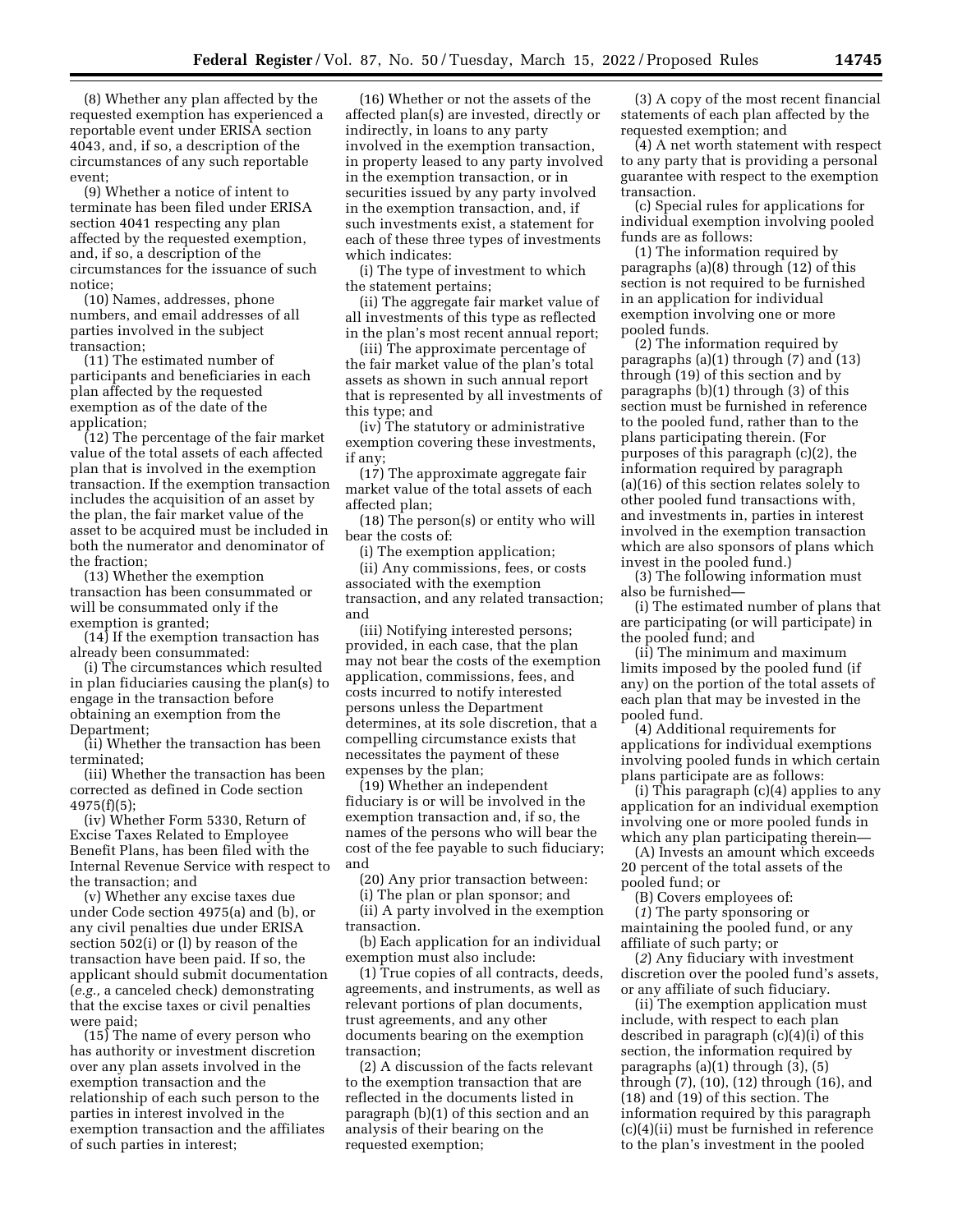fund (*e.g.,* the names, addresses, phone numbers, and email addresses of all fiduciaries responsible for the plan's investment in the pooled fund (paragraph (a)(10) of this section), the percentage of the assets of the plan invested in the pooled fund (paragraph (a)(12) of this section), whether the plan's investment in the pooled fund has been consummated or will be consummated only if the exemption is granted (paragraph (a)(13) of this section, etc.).

(iii) The information required by paragraph (c)(4) of this section is in addition to the information required by paragraphs (c)(2) and (3) of this section relating to information furnished by reference to the pooled fund.

(5) The special rule and the additional requirements described in paragraphs (c)(1) through (4) of this section do not apply to an individual exemption request solely for the investment by a plan in a pooled fund. Such an application must provide the information required by paragraphs (a) and (b) of this section.

(d)(1) Generally, the Department will consider exemption requests for retroactive relief only when:

(i) The safeguards necessary for the grant of a prospective exemption were in place at the time at which the parties entered into the transaction; and

(ii) The plan and its participants and beneficiaries have not been harmed by the transaction. An applicant for a retroactive exemption must demonstrate that the responsible plan fiduciaries acted in good faith by taking all appropriate steps necessary to protect the plan from abuse, loss, and risk at the time of the transaction. An applicant should further explain and describe whether the transaction could have been performed without engaging in a prohibited transaction.

(2) Among the factors that the Department will take into account in making a finding that an applicant acted in good faith include the following:

(i) The involvement of an independent fiduciary before a transaction occurs who acts on behalf of the plan and is qualified to negotiate, approve, and monitor the transaction; provided, however, the Department may consider, at its sole discretion, an independent fiduciary's appointment and retrospective review after completion of the exemption transaction due to exigent circumstances;

(ii) The existence of a contemporaneous appraisal by a qualified independent appraiser or reference to an objective third party source, such as a stock or bond index;

(iii) The existence of a bidding process or evidence of comparable fair market transactions with unrelated third parties;

(iv) That the applicant has submitted an accurate and complete exemption application that contains documentation of all necessary and relevant facts and representations upon which the applicant relied. In this regard, the Department will accord appropriate weight to facts and representations which are prepared and certified by a source independent of the applicant;

(v) That the applicant has submitted evidence that the plan fiduciary did not engage in an act or transaction with respect to which the fiduciary should have known, consistent with its ERISA fiduciary duties and responsibilities, was prohibited under ERISA section 406 and/or Code section 4975. In this regard, the Department will accord appropriate weight to the submission of a contemporaneous, reasoned legal opinion of counsel, upon which the plan fiduciary relied in good faith before engaging in the act or transaction;

(vi) That the applicant has submitted a statement of the circumstances which prompted the submission of the application for exemption and the steps taken by the applicant with regard to the transaction upon discovery of the violation;

(vii) That the applicant has submitted a statement, prepared and certified by an independent person familiar with the types of transactions for which relief is requested, demonstrating that the terms and conditions of the transaction (including, in the case of an investment, the return in fact realized by the plan) were at least as favorable to the plan as that obtainable in a similar transaction with an unrelated party; and

(viii) Such other undertakings and assurances with respect to the plan and its participants that may be offered by the applicant which are relevant to the criteria under ERISA section 408(a) and Code section 4975(c)(2).

(3) The Department, as a general matter, will not consider requests for retroactive exemptions where transactions or conduct with respect to which an exemption is requested resulted in a loss to the plan, as determined pursuant to the facts existing at the time of the exemption application. In addition, the Department will not consider requests for exemptions where the transactions are inconsistent with the general fiduciary responsibility provisions of ERISA sections 403 or 404 or the exclusive benefit requirements of Code section 401(a).

## **§ 2570.36 Where to file an application.**

The Department's prohibited transaction exemption program is administered by the Employee Benefits Security Administration (EBSA). Any exemption application governed by this subpart may be emailed to the Department at *[e-OED@dol.gov.](mailto:e-OED@dol.gov)* The applicant is not required to submit a paper copy if an electronic copy is submitted. If the applicant wants to submit a paper copy of the application, it may be mailed via first-class mail to: Employee Benefits Security Administration, Office of Exemption Determinations, U.S. Department of Labor, 200 Constitution Avenue NW, Suite 400 Washington, DC 20210 or via private carrier service to Employee Benefit Security Administration, U.S. Department of Labor, Office of Exemption Determinations, 122 C Street NW, Suite 400, Washington, DC 20001– 2109. The mail or private carrier service addresses, however, may be subject to change, and the applicant should confirm the address with the Office of Exemption Determinations before submitting a paper copy of an application.

## **§ 2570.37 Duty to amend and supplement exemption applications.**

(a) During the Department's consideration of an exemption request, and following any grant by the Department of an exemption request, an applicant must promptly notify the Department in writing if he or she discovers that any material fact or representation contained in the application or in any documents or testimony provided in support of the application was inaccurate at the time it was provided in support of the application. If any material fact or representation changes during this period, or if anything occurs that may affect the continuing accuracy of any such fact or representation, the applicant must promptly notify the Department in writing of the change. In addition, an applicant must promptly notify the Department in writing if it learns that a material fact or representation has been omitted from the exemption application.

(b) If, at any time during the pendency of an exemption application, the applicant or any other party who would participate in the exemption transaction becomes the subject of an investigation or enforcement action by the Department, the Internal Revenue Service, the Justice Department, the Pension Benefit Guaranty Corporation, the Federal Retirement Thrift Investment Board, or any other Federal or state governmental entity involving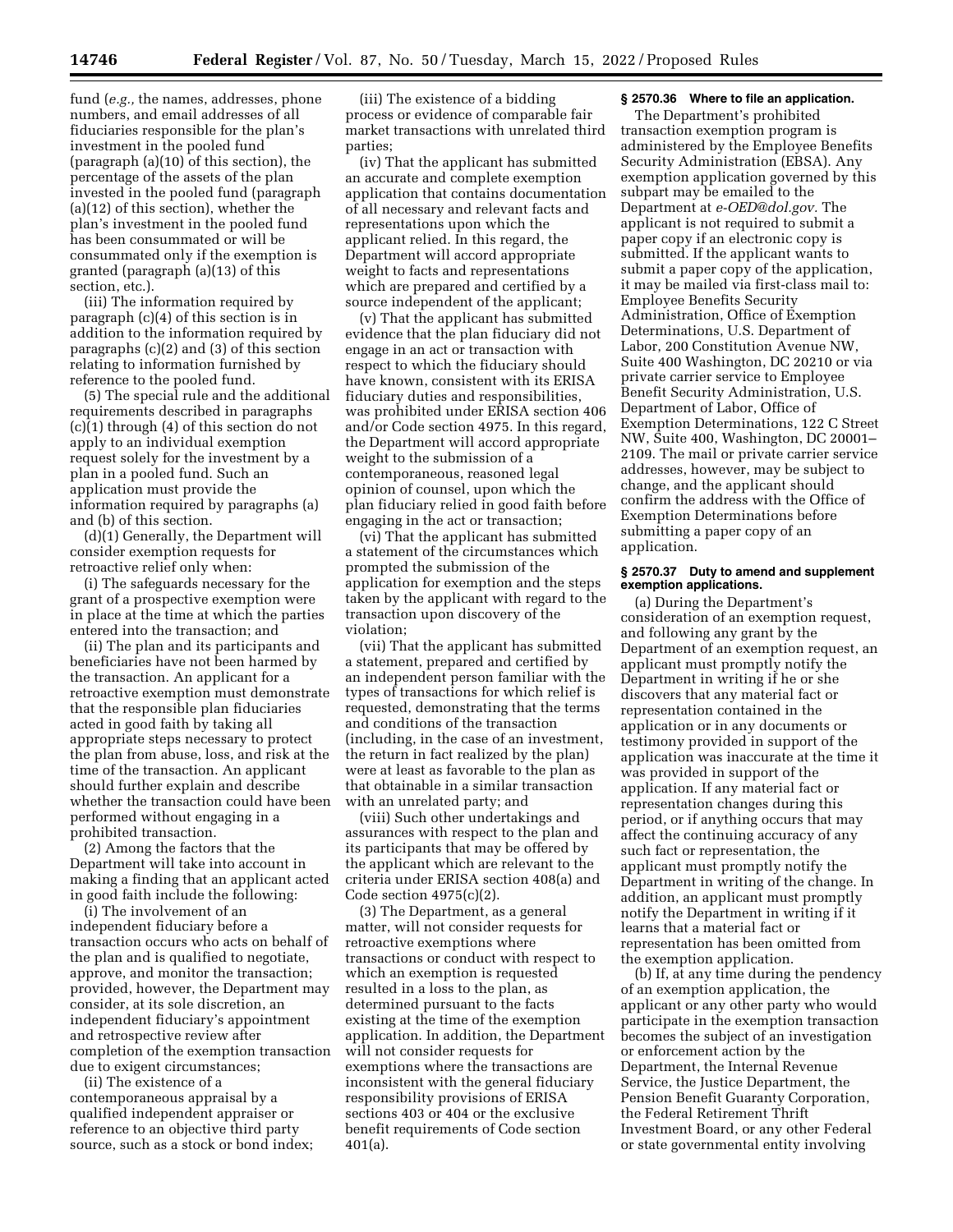compliance with provisions of ERISA, provisions of the Code relating to employee benefit plans, or provisions of FERSA relating to the Federal Thrift Savings Fund, the applicant must promptly notify the Department.

(c) The Department may require an applicant to provide any documentation it considers necessary to verify any statements contained in the application or in supporting materials or documents.

#### **§ 2570.38 Tentative denial letters.**

(a) If, after reviewing an exemption file, the Department tentatively concludes that it will not propose or grant the exemption, it will notify the applicant in writing, except as provided in paragraph (b) of this section. At the same time, the Department will provide a brief statement of the reasons for its tentative denial.

**Note 1 to paragraph (a).** As referenced in § 2570.33(a)(1), the Department will not hold a conference with, or issue a tentative denial letter to, an applicant who does not submit a complete application, or an applicant who does not provide current information.

(b) An applicant will have 20 days from the date of a tentative denial letter, unless the time period is extended by the Department at its sole discretion, to request a conference under § 2570.40 and/or to notify the Department of its intent to submit additional information under § 2570.39. If the Department does not receive a request for a conference or a notification of intent to submit additional information within that time, it will issue a final denial letter pursuant to § 2570.41.

## **§ 2570.39 Opportunities to submit additional information.**

(a) An applicant may notify the Department of its intent to submit additional information supporting an exemption application by telephone, by letter sent to the address furnished in the applicant's tentative denial letter, or electronically to the email address provided in the applicant's tentative denial letter. At the same time, the applicant should indicate generally the type of information that will be submitted.

(b) The additional information an applicant intends to provide in support of the application must be in writing and be received by the Department within 40 days from the date the Department issues the tentative denial letter unless the time period is extended by the Department at its sole discretion. All such information must be accompanied by a declaration under penalty of perjury attesting to the truth and correctness of the information

provided, which is dated and signed by a person qualified under § 2570.34(b)(6) to sign such a declaration. The information may be submitted either electronically or by mail.

(c) If, for reasons beyond its control, an applicant is unable to submit all the additional information he or she intends to provide in support of his or her application within the period described in paragraph (b) of this section, he or she may request an extension of time to furnish the information. Such requests must be made before the expiration of the time period described in paragraph (b), and the request will be granted, in the Department's sole discretion, only in unusual circumstances and for a limited period as determined by the Department. The request may be made by telephone, mail, or electronically.

(d) The Department will issue, without further notice, either by mail or electronically, a final denial letter denying the requested exemption pursuant to  $\S$  2570.41 where-

(1) The Department has not received the additional information that the applicant stated his or her intention to submit within the period described in paragraph (b) of this section, or within any additional period granted pursuant to paragraph (c) of this section; and

(2) The applicant did not request a conference pursuant to § 2570.38(b).

## **§ 2570.40 Conferences.**

(a) Any conference between the Department and an applicant pertaining to a requested exemption will be held in Washington, DC, except that a telephone or electronic conference will be held at the applicant's request.

(b) An applicant is entitled to only one conference with respect to any exemption application. The Department may hold additional conferences at its sole discretion if it determines additional conference(s) are appropriate. An applicant will not be entitled to a conference, however, where the Department has held a hearing on the exemption under either § 2570.46 or § 2570.47.

(c) Insofar as possible, conferences will be scheduled as joint conferences with all applicants present where:

(1) More than one applicant has requested an exemption with respect to the same or similar types of transactions;

(2) The Department is considering the applications together as a request for a class exemption;

(3) The Department contemplates not granting the exemption; and

(4) More than one applicant has requested a conference.

(d) In instances where the applicant has requested a conference pursuant to § 2570.38(b) and also has submitted additional information pursuant to § 2570.39, the Department will schedule a conference under this section for a date and time that occurs within 20 days after the date on which the Department has provided either oral or written notification to the applicant that, after reviewing the additional information, it is still not prepared to propose the requested exemption or a later date at the sole discretion of the Department. If, for reasons beyond its control, the applicant cannot attend a conference within the time limit described in this paragraph (d), the applicant may request an extension of time for the scheduling of a conference, provided that such request is made before the expiration of the time limit. The Department, at its sole discretion, will only grant such an extension in unusual circumstances and for a brief period.

(e) In instances where the applicant has requested a conference pursuant to § 2570.38(b) but has not expressed an intent to submit additional information in support of the exemption application as provided in § 2570.39, the Department will schedule a conference under this section for a date and time that occurs within 40 days after the date of the issuance of the tentative denial letter described in § 2570.38(a) or a later date at the sole discretion of the Department. If, for reasons beyond its control, the applicant cannot attend a conference within the time limit described in this paragraph (e), the applicant may request an extension of time for the scheduling of a conference, provided that such request is made before the expiration of the time limit. The Department, at its sole discretion, will only grant such an extension in unusual circumstances and for a brief period.

(f) In instances where the applicant has requested a conference pursuant to § 2570.38(b), has notified the Department of its intent to submit additional information pursuant to § 2570.39, and has failed to furnish such information within 40 days from the date of the tentative denial letter, the Department will schedule a conference under this section for a date and time that occurs within 60 days after the date of the issuance of the tentative denial letter described in § 2570.38(a) or a later date as determined at the sole discretion of the Department. If, for reasons beyond its control, the applicant cannot attend a conference within the time limit described in this paragraph (f), the applicant may request an extension of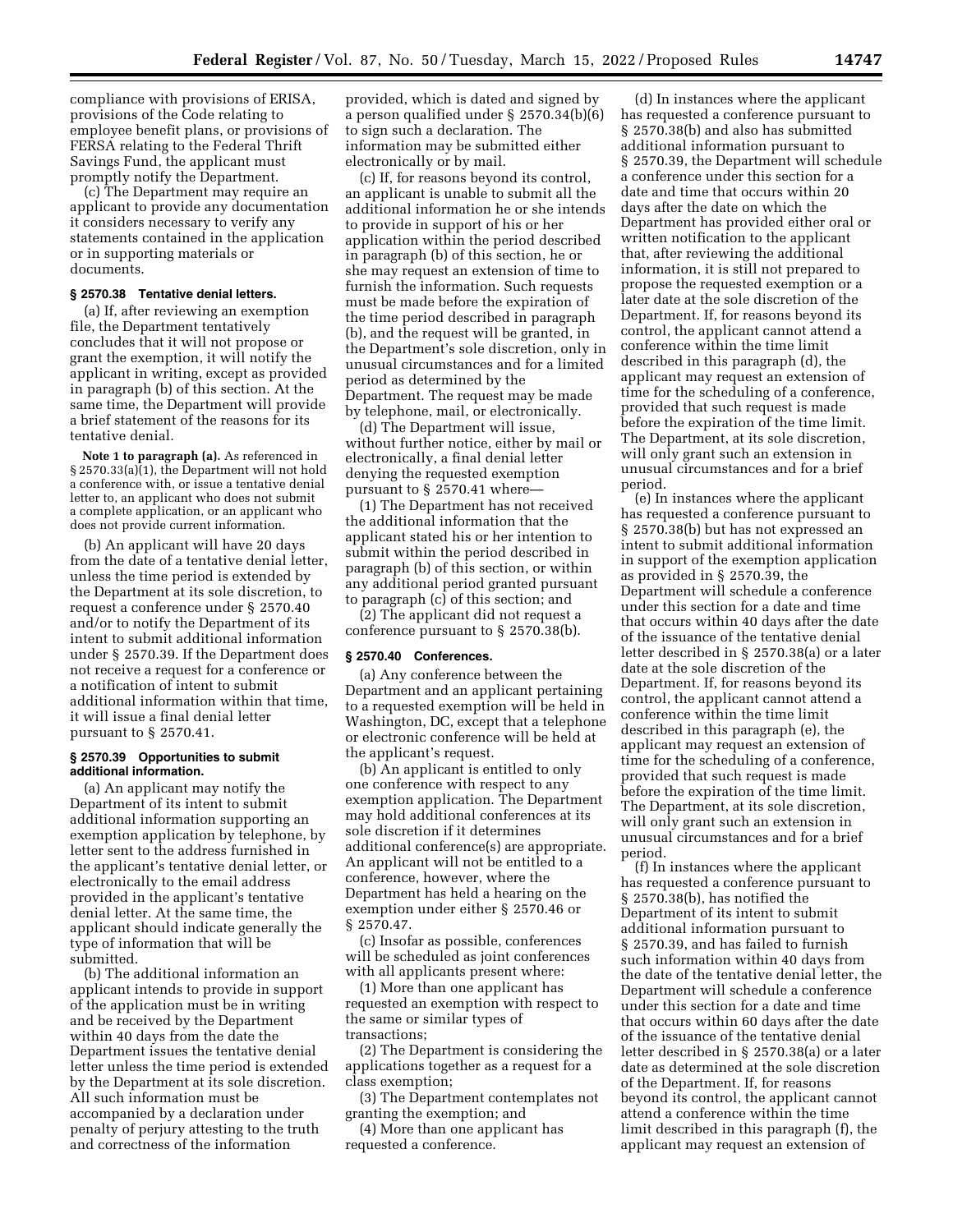time for the scheduling of a conference, provided that such request is made before the expiration of the time limit. The Department, at its sole discretion, will only grant such an extension in unusual circumstances and for a brief period.

(g) If the applicant fails to either timely schedule or appear for a conference agreed to by the Department pursuant to this section, the applicant will be deemed to have waived its right to a conference.

(h) Within 20 days after the date of any conference held under this section or a later date at the sole discretion of the Department, the applicant may submit to the Department (electronically or in paper form) any additional written data, arguments, or precedents discussed at the conference but not previously or adequately presented in writing. If, for reasons beyond its control, the applicant is unable to submit the additional information within this time limit, the applicant may request an extension of time to furnish the information, provided that such request is made before the expiration of the time limit described in this paragraph (h). The Department, at its sole discretion, will only grant such an extension in unusual circumstances and for a brief period.

(i) The Department, at its sole discretion, may hold a conference with any party, including the qualified independent fiduciary or the qualified independent appraiser, regarding any matter related to an exemption request without the presence of the applicant or other parties to the exemption transaction, or their representatives. Any such conferences may occur in addition to the conference with the applicant described in paragraph (b) of this section.

### **§ 2570.41 Final denial letters.**

The Department will issue a final denial letter denying a requested exemption, either by mail or electronically, where:

(a) Prior to issuing a tentative denial letter under § 2570.38 or conducting a hearing on the exemption under either § 2570.46 or § 2570.47, the Department determines, at its sole discretion, that:

(1) The applicant has failed to submit information requested by the Department in a timely manner;

(2) The information provided by the applicant does not meet the requirements of §§ 2570.34 and 2570.35; or

(3) If a conference has been held between the Department and the applicant prior to the issuance of a tentative denial letter during which the Department and the applicant addressed the reasons for denial that otherwise would have been set forth in a tentative denial letter pursuant to § 2570.38;

(b) The conditions for issuing a final denial letter specified in § 2570.38(b) or § 2570.39(d) are satisfied;

(c) After issuing a tentative denial letter under § 2570.38 and considering the entire record in the case, including all written information submitted pursuant to §§ 2570.39 and 2570.40, the Department decides not to propose an exemption or to withdraw an exemption already proposed;

(d) After proposing an exemption and conducting a hearing on the exemption under either § 2570.46 or § 2570.47 and after considering the entire record in the case, including the record of the hearing and any public comments, the Department decides to withdraw the proposed exemption; or

(e) The applicant either:

(1) Asks to withdraw the exemption application; or

(2) Communicates to the Department that it is not interested in continuing the application process.

## **§ 2570.42 Notice of proposed exemption.**

If the Department tentatively decides that an administrative exemption is warranted, it will publish a notice of a proposed exemption in the **Federal Register**. In addition to providing notice of the pendency of the exemption before the Department, the notice will:

(a) Explain the exemption transaction and summarize the information and reasons in support of proposing the exemption;

(b) Describe the scope of relief and any conditions of the proposed exemption;

(c) Inform interested persons of their right to submit comments to the Department (either electronically or in writing) relating to the proposed exemption and establish a deadline for receipt of such comments; and

(d) Where the proposed exemption includes relief from the prohibitions of ERISA section 406(b), Code section  $4975(c)(1)(E)$  or  $(F)$ , or FERSA section 8477(c)(2), inform interested persons of their right to request a hearing under § 2570.46 and establish a deadline for receipt of requests for such hearings.

# **§ 2570.43 Notification of interested persons by applicant.**

(a) If a notice of proposed exemption is published in the **Federal Register** in accordance with § 2570.42, the applicant must notify interested persons of the pendency of the exemption in the manner and within the time period specified in the application. If the

Department determines that this notification would be inadequate, the applicant must obtain the Department's consent as to the manner and time period of providing the notice to interested persons. Any such notification must include:

(1) A copy of the notice of proposed exemption as published in the **Federal Register***;* and

(2) A supplemental statement in the following form:

You are hereby notified that the United States Department of Labor is considering granting an exemption from the prohibited transaction restrictions of the Employee Retirement Income Security Act of 1974, the Internal Revenue Code of 1986, or the Federal Employees' Retirement System Act of 1986. The exemption under consideration is summarized in the enclosed [Summary of Proposed Exemption, and described in greater detail in the accompanying] 1Notice of Proposed Exemption. As a person who may be affected by this exemption, you have the right to comment on the proposed exemption by [date].2 [If you may be materially affected by the grant of the exemption, you also have the right to request a hearing on the exemption by [date].] 3

All comments and/or requests for a hearing should be addressed to the Office of Exemption Determinations, Employee Benefits Security Administration, Room

 $1,4$  U.S. Department of Labor, 200 Constitution Avenue NW, Washington, DC 20210, ATTENTION: Application No. Comments and hearing requests may also be transmitted to the Department electronically at *[e-OED@dol.gov](mailto:e-OED@dol.gov)* or at *[https://](https://www.regulations.gov) [www.regulations.gov](https://www.regulations.gov)* (follow instructions for submission), and should prominently reference the application number listed above. Individuals submitting comments or requests for a hearing on this matter are advised not to disclose sensitive personal data, such as social security numbers or information that they consider confidential or otherwise protected.

The Department will make no final decision on the proposed exemption until it reviews the comments received in response to the enclosed notice. If the Department decides to hold a hearing on the exemption request before making its final decision, you

3To be added in the case of an exemption that provides relief from section 406(b) of ERISA or corresponding sections of the Code or FERSA.

4The applicant will fill in the room number of the Office of Exemptions Determinations. As of [date of publication of the final regulation], the room number of the Office of Exemption Determinations is N–5700.

5The applicant will fill in the exemption application number, which is stated in the notice of proposed exemption, as well as in all correspondence from the Department to the applicant regarding the application.

<sup>1</sup>To be added in instances where the Department requires the applicant to furnish a Summary of Proposed Exemption to interested persons as described in paragrpah (d) of this section.

<sup>2</sup>The applicant will write in this space the date of the last day of the time period specified in the notice of proposed exemption.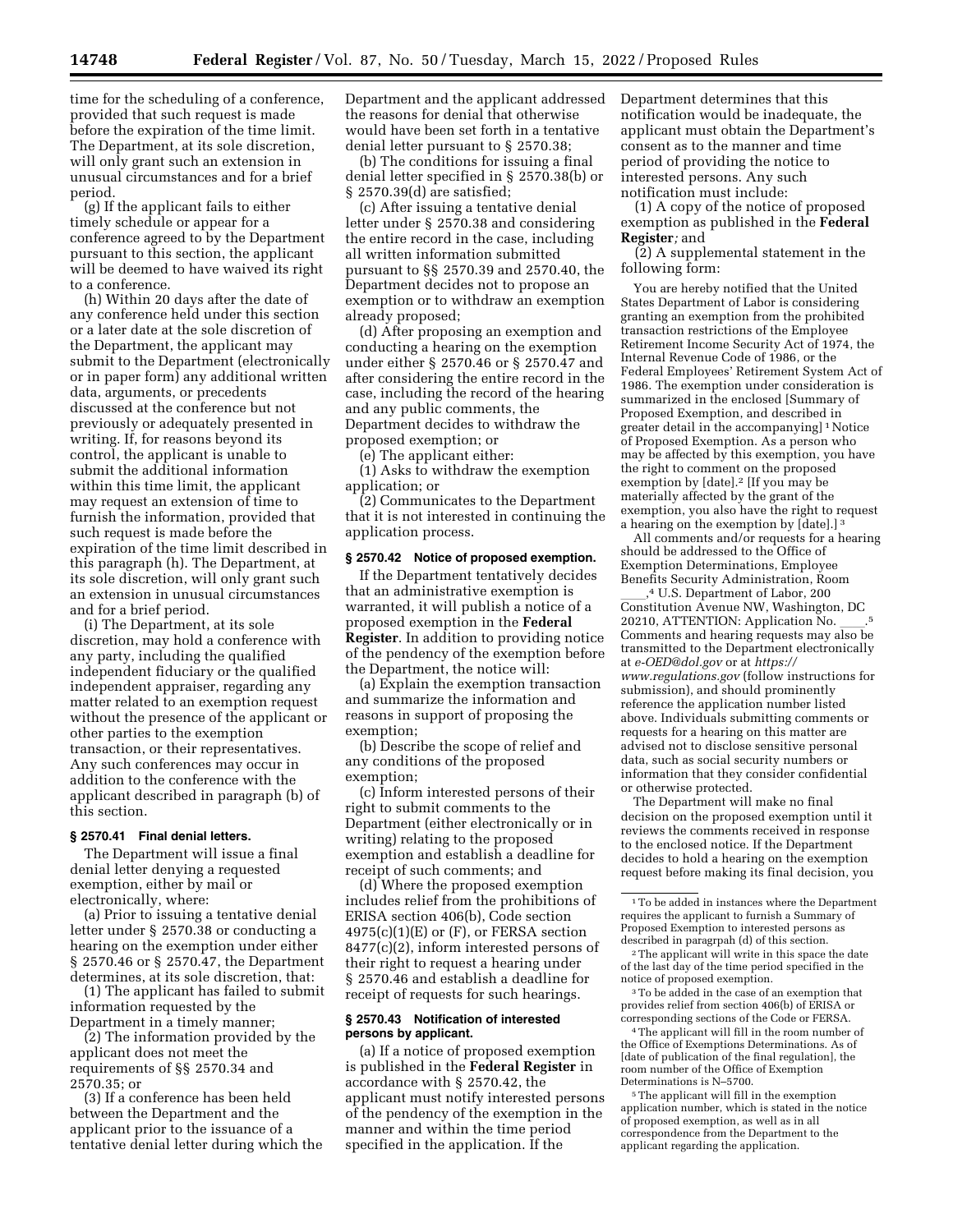will be notified of the time and place of the hearing.

(b) The method used by an applicant to furnish notice to interested persons must be reasonably calculated to ensure that interested persons actually receive the notice. In all cases, personal delivery and delivery by first-class mail will be considered reasonable methods of furnishing notice. If the applicant elects to furnish notice electronically, he or she must provide satisfactory proof that the entire class of interested persons will be able to receive the notice.

(c) After furnishing the notification described in paragraph (a) of this section, an applicant must provide the Department with a written statement confirming that notice was furnished in accordance with the requirements in paragraph (b) of this section. This statement must be accompanied by a declaration under penalty of perjury attesting to the truth of the information provided in the statement and signed by a person qualified under § 2570.34(b)(6) to sign such a declaration. No exemption will be granted until such a statement and its accompanying declaration have been furnished to the Department.

(d) In addition to the provision of notification required by paragraph (a) of this section, the Department, in its discretion, may also require an applicant to furnish interested persons with a brief summary of the proposed exemption (Summary of Proposed Exemption), written in a manner calculated to be understood by the average recipient, which objectively describes:

(1) The exemption transaction and the parties in interest thereto;

(2) Why such transaction would violate the prohibited transaction provisions of ERISA, the Code, and/or FERSA from which relief is sought;

(3) The reasons why the plan seeks to engage in the transaction; and

(4) The conditions and safeguards proposed to protect the plan and its participants and beneficiaries from potential abuse or unnecessary risk of loss in the event the Department grants the exemption.

(e) Applicants who are required to provide interested persons with the Summary of Proposed Exemption described in paragraph (d) of this section shall furnish the Department with a copy of such summary for review and approval prior to its distribution to interested persons. Such applicants shall also provide confirmation to the Department that the Summary of Proposed Exemption was furnished to

interested persons as part of the written statement and declaration required of exemption applicants by paragraph (c) of this section.

## **§ 2570.44 Withdrawal of exemption applications.**

(a) An applicant may withdraw an application for an exemption at any time by oral or written (including electronic) notice to the Department. A withdrawn application generally shall not prejudice any subsequent applications for an exemption submitted by an applicant.

(b) Upon receiving an applicant's notice of withdrawal regarding an application for an individual exemption, the Department will issue a final denial letter in accordance with § 2570.41(e) and will terminate all proceedings relating to the application. If a notice of proposed exemption has been published in the **Federal Register**, the Department will publish a notice withdrawing the proposed exemption.

(c) Upon receiving an applicant's notice of withdrawal regarding an application for a class exemption or for an individual exemption that is being considered with other applications as a request for a class exemption, the Department will inform any other applicants for the exemption of the withdrawal. The Department will continue to process other applications for the same exemption. If all applicants for a particular class exemption withdraw their applications, the Department may either terminate all proceedings relating to the exemption or propose the exemption on its own motion.

(d) If, following the withdrawal of an exemption application, an applicant decides to reapply for the same exemption, he or she may contact the Department in writing (including electronically) to request that the application be reinstated. The applicant should refer to the application number assigned to the original application. If, at the time the original application was withdrawn, any additional information to be submitted to the Department under § 2570.39 was outstanding, that information must accompany the request for reinstatement of the application. The applicant must also update all previously furnished information to the Department in connection with a withdrawn application.

(e) Any request for reinstatement of a withdrawn application submitted, in accordance with paragraph (d) of this section, will be granted by the Department, and the Department will take whatever steps remained at the

time the application was withdrawn to process the application.

(f) Following the withdrawal of an exemption application, the administrative record will remain subject to public inspection and copy pursuant to § 2570.51.

## **§ 2570.45 Requests for reconsideration.**

(a) The Department will entertain one request for reconsideration of an exemption application that has been finally denied pursuant to § 2570.41 if the applicant presents in support of the application significant new facts or arguments, which, for good reason, could not have been submitted for the Department's consideration during its initial review of the exemption application.

(b) A request for reconsideration of a previously denied application must be made within 180 days after the issuance of the final denial letter and must be accompanied by a copy of the Department's final letter denying the exemption and a statement setting forth the new information and/or arguments that provide the basis for reconsideration.

(c) A request for reconsideration must also be accompanied by a declaration under penalty of perjury attesting to the truth of the new information provided, which is signed by a person qualified under § 2570.34(b)(6) to sign such a declaration.

(d) If, after reviewing a request for reconsideration, the Department decides that the facts and arguments presented do not warrant reversal of its original decision to deny the exemption, it will send a letter to the applicant reaffirming that decision.

(e) If, after reviewing a request for reconsideration, the Department decides, based on the new facts and arguments submitted, to reconsider its final denial letter, it will notify the applicant of its intent to reconsider the application in light of the new information presented. The Department will then take whatever steps remained at the time it issued its final denial letter to process the exemption application.

(f) If, at any point during its subsequent processing of the application, the Department decides again that the exemption is unwarranted, it will issue a letter affirming its final denial.

(g) A request for reinstatement of an exemption application pursuant to § 2570.44(d) is not a request for reconsideration governed by this section.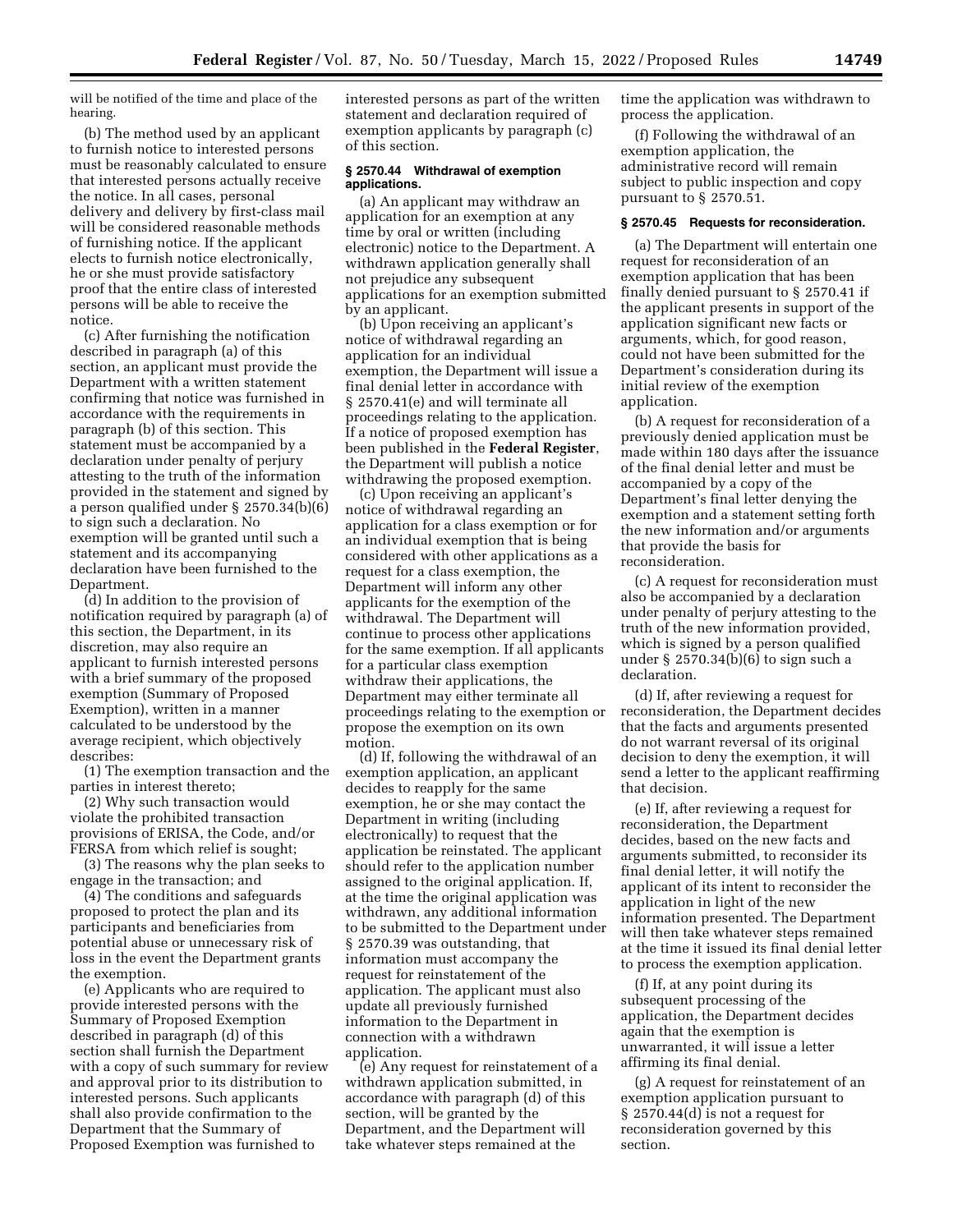#### **§ 2570.46 Hearings in opposition to exemptions from restrictions on fiduciary self-dealing and conflicts of interest.**

(a) Any person who may be materially affected by an exemption which the Department proposes to grant from the restrictions of ERISA section 406(b), Code section  $4975(c)(1)(E)$  or  $(F)$ , or FERSA section 8477(c)(2) may request a hearing before the Department within the period of time specified in the **Federal Register** notice of the proposed exemption. Any such request must state:

(1) The name, address, telephone number, and email address of the person making the request;

(2) The nature of the person's interest in the exemption and the manner in which the person would be materially affected by the exemption; and

(3) A statement of the issues to be addressed and a general description of the evidence to be presented at the hearing.

(b) The Department will grant a request for a hearing made in accordance with paragraph (a) of this section where a hearing is necessary to fully explore material factual issues with respect to the proposed exemption identified by the person requesting the hearing. A notice of such hearing shall be published by the Department in the **Federal Register**. The Department may decline to hold a hearing where:

(1) The request for the hearing is not timely, or otherwise fails to include the information required by paragraph (a) of this section;

(2) The only issues identified for exploration at the hearing are matters of law; or

(3) The factual issues identified can be fully explored through the submission of evidence in written (including electronic) form.

(c) An applicant for an exemption must notify interested persons in the event that the Department schedules a hearing on the exemption. Such notification must be given in the form, time, and manner prescribed by the Department. Ordinarily, however, adequate notification can be given by providing to interested persons a copy of the notice of hearing published by the Department in the **Federal Register**  within 10 days of its publication, using any of the methods approved in  $§$  2570.43(b).

(d) After furnishing the notice required by paragraph (c) of this section, an applicant must submit a statement confirming that notice was given in the form, manner, and time prescribed. This statement must be accompanied by a declaration under penalty of perjury attesting to the truth of the information provided in the statement, which is

signed by a person qualified under § 2570.34(b)(6) to sign such a declaration.

### **§ 2570.47 Other hearings.**

(a) In its discretion, the Department may schedule a hearing on its own motion where it determines that issues relevant to the exemption can be most fully or expeditiously explored at a hearing. A notice of such hearing shall be published by the Department in the **Federal Register**.

(b) An applicant for an exemption must notify interested persons of any hearing on an exemption scheduled by the Department in the manner described in § 2570.46(c). In addition, the applicant must submit a statement subscribed as true under penalty of perjury like that required in § 2570.46(d).

### **§ 2570.48 Decision to grant exemptions.**

(a) The Department may not grant an exemption under ERISA section 408(a), Code section  $4975(c)(2)$ , or 5 U.S.C. 8477(c)(3)(C) unless, following evaluation of the facts and representations comprising the administrative record of the proposed exemption (including any comments received in response to a notice of proposed exemption and the record of any hearing held in connection with the proposed exemption), it finds that the exemption meets the statutory requirements by being:

(1) Administratively feasible for the Department;

(2) In the interests of the plan (or the Thrift Savings Fund in the case of FERSA) and of its participants and beneficiaries; and

(3) Protective of the rights of participants and beneficiaries of such plan (or the Thrift Savings Fund in the case of FERSA).

(b) In each instance where the Department determines to grant an exemption, it shall publish a notice in the **Federal Register** which summarizes the transaction or transactions for which exemptive relief has been granted and specifies the conditions under which such exemptive relief is available.

#### **§ 2570.49 Limits on the effect of exemptions.**

(a) An exemption does not take effect with respect to the exemption transaction unless the material facts and representations contained in the application and in any materials and documents submitted in support of the application were true and complete.

(b) An exemption is effective only for the period of time specified and only under the conditions set forth in the exemption.

(c) Only the specific parties to whom an exemption grants relief may rely on the exemption. If the notice granting an exemption does not limit exemptive relief to specific parties, all parties to the exemption transaction may rely on the exemption.

(d) For transactions that are continuing in nature, an exemption ceases to be effective if, during the continuation of the transaction, there are material changes to the original facts and representations underlying such exemption or if one or more of the exemption's conditions cease to be met.

(e) The determination as to whether, under the totality of the facts and circumstances, a particular statement contained in (or omitted from) an exemption application constitutes a material fact or representation is made by the Department in its sole discretion.

## **§ 2570.50 Revocation or modification of exemptions.**

(a) If, after an exemption takes effect, material changes in facts, circumstances, or representations occur, including whether a qualified independent fiduciary resigns, is terminated, or is convicted of a crime, the Department, at its sole discretion, may take steps to revoke or modify the exemption. In the event that the qualified independent fiduciary resigns, is terminated, or is convicted of a crime, the applicant must notify the Department within 30 days of the resignation, termination, or conviction, and the Department reserves the right to request that the applicant provide the Department with any of the information required pursuant to § 2570.34(e) and (f) pursuant to a time determined by the Department at its sole discretion.

(b) Before revoking or modifying an exemption, the Department will publish a notice of its proposed action in the **Federal Register** and provide interested persons with an opportunity to comment on the proposed revocation or modification. Prior to the publication of such notice, the applicant will be notified of the Department's proposed action and the reasons therefore. Subsequent to the publication of the notice, the applicant will have the opportunity to comment on the proposed revocation or modification.

(c) The revocation or modification of an exemption will have prospective effect only.

### **§ 2570.51 Public inspection and copies.**

(a) From the date the administrative record of each exemption is established pursuant to § 2570.32(d), the administrative record of each exemption will be open to public inspection and